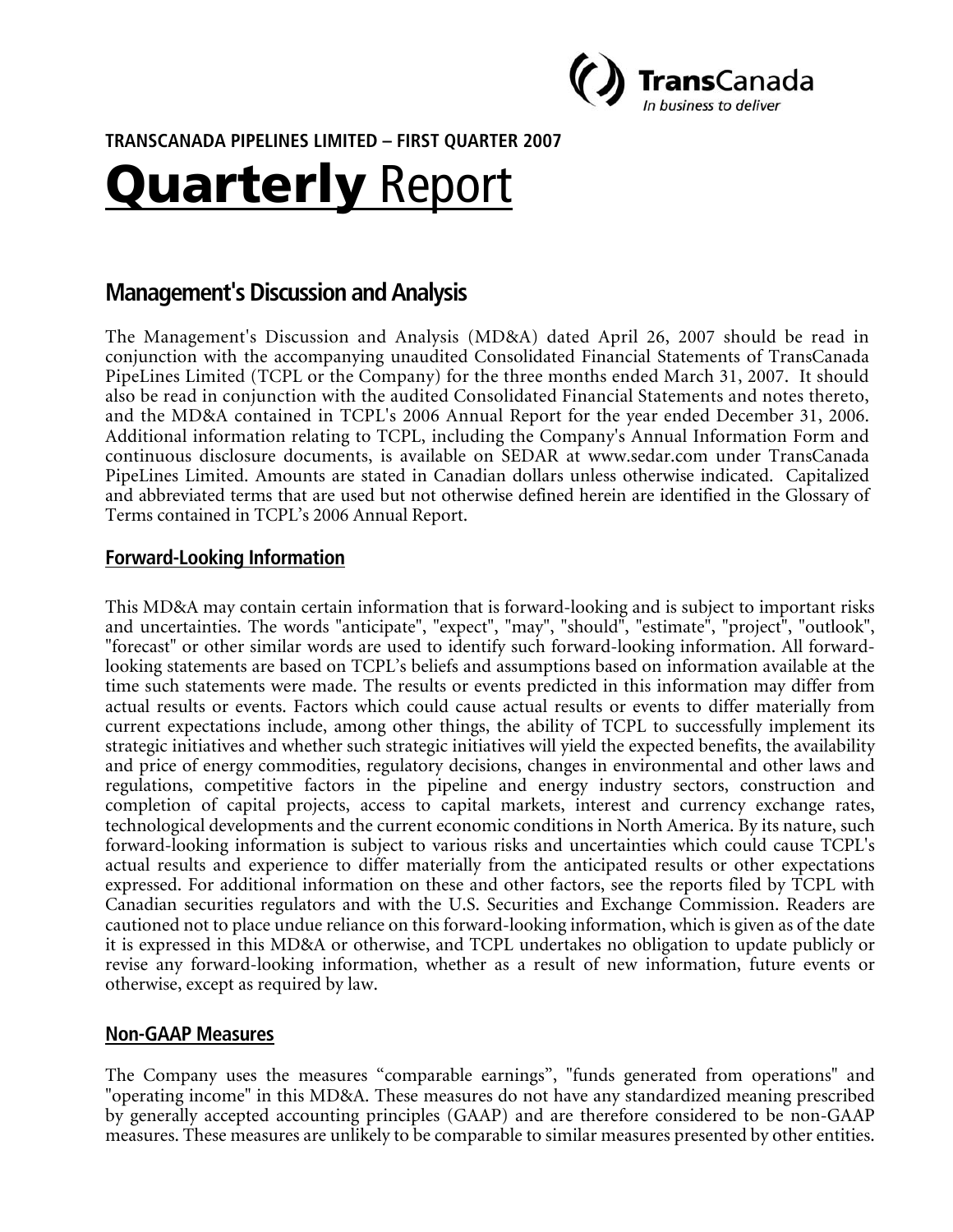These measures have been used to provide readers with additional information on the Company's operating performance, liquidity and its ability to generate funds to finance its operations.

Comparable earnings is comprised of net income from continuing operations adjusted for specified items that are significant and not typical of the Company's operations. Specified items may include, but are not limited to, certain income tax refunds and adjustments, gains or losses on sales of assets, legal settlements and bankruptcy settlements received from former customers. A reconciliation of comparable earnings to net income is presented in the Consolidated Results of Operation section in this MD&A.

Funds generated from operations is comprised of net cash provided by operations before changes in operating working capital. A reconciliation of funds generated from operations to net cash provided by operations is presented in the Liquidity and Capital Resources section in this MD&A. Operating income is used in the Energy segment and is comprised of revenues less operating expenses as shown on the consolidated income statement. Refer to the Energy section in this MD&A for a reconciliation of operating income to net earnings.

#### **Acquisitions**

#### ANR and Great Lakes

On February 22, 2007, TCPL acquired American Natural Resources Company and the ANR Storage Company (together ANR) and an additional 3.55 per cent interest in Great Lakes from El Paso Corporation for approximately US\$3.4 billion, subject to certain post-closing adjustments, including US\$491 million of assumed long-term debt. The acquisition of ANR added approximately 17,000 kilometres (km) of natural gas transmission pipeline with a peak-day capacity of 6.8 billion cubic feet per day (Bcf/d). ANR also owns and operates natural gas storage facilities with a total capacity of approximately 230 billion cubic feet (Bcf). TCPL began consolidating ANR and Great Lakes in the Pipelines segment subsequent to the acquisition date. The acquisition was financed with a combination of proceeds from the Company's recent issuance of common shares, cash on hand and funds drawn on existing and newly established loan facilities. The issuance of common shares and debt financings are discussed in the Liquidity and Capital Resources section in this MD&A.

#### Great Lakes

On February 22, 2007, PipeLines LP acquired a 46.45 per cent interest in Great Lakes from El Paso Corporation for approximately US\$942 million, which included US\$209 million of assumed long-term debt, subject to certain post-closing adjustments. The acquisition was financed with debt from new and existing facilities, which is discussed in the Liquidity and Capital Resources section in this MD&A, and a private placement offering, discussed below.

In February 2007, PipeLines LP completed a private placement offering of 17,356,086 common units at a price of US\$34.57 per unit, of which 50 per cent were acquired by TCPL for US\$300 million. Additionally, TCPL invested US\$12 million to maintain its general partnership ownership interest in PipeLines LP. As a result of TCPL's additional investments in PipeLines LP, its ownership interest in PipeLines LP increased to 32.1 per cent from 13.4 per cent. The total private placement plus TCPL's additional investment resulted in gross proceeds to PipeLines LP of US\$612 million, which were used to partially finance its Great Lakes acquisition.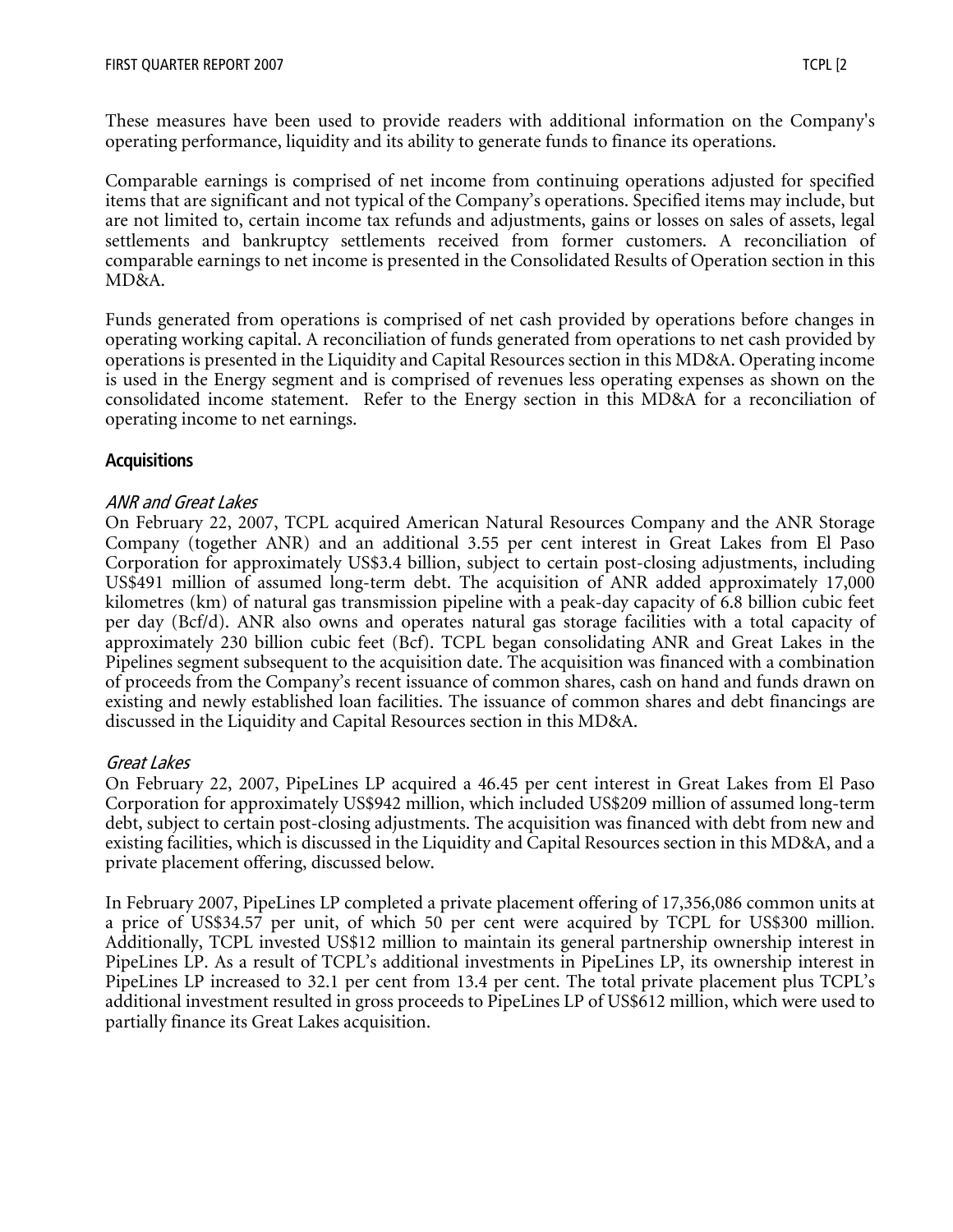## **Consolidated Results of Operations**

#### **Reconcilation of Comparable Earnings to Net Income**

| <u>Reconciliation of Comparable Larmings to Net income</u><br>Three months ended March 31 |      |      |
|-------------------------------------------------------------------------------------------|------|------|
| (unaudited)                                                                               |      |      |
| (millions of dollars except per share amounts)                                            | 2007 | 2006 |
| <b>Pipelines</b>                                                                          |      |      |
| Comparable earnings                                                                       | 155  | 139  |
| Specified item:                                                                           |      |      |
| <b>Bankruptcy settlement with Mirant</b>                                                  |      | 18   |
| Net earnings                                                                              | 155  | 157  |
| <b>Energy</b>                                                                             | 106  | 100  |
| Corporate                                                                                 |      |      |
| Comparable expenses                                                                       | (13) | (13) |
| Specified item:                                                                           |      |      |
| Corporate income tax adjustments                                                          | 15   |      |
| Net earnings/(expenses)                                                                   | 2    | (13) |
| <b>Net Income Applicable to Common Shares</b>                                             |      |      |
| Continuing operations <sup>(1)</sup>                                                      | 263  | 244  |
| Discontinued operations                                                                   |      | 28   |
|                                                                                           | 263  | 272  |
|                                                                                           |      |      |
| (1)<br><b>Comparable Earnings</b>                                                         | 248  | 226  |
| Specified items (not of tax, where applicable).                                           |      |      |

| Specified items (net of tax, where applicable): |     |     |
|-------------------------------------------------|-----|-----|
| <b>Bankruptcy settlement with Mirant</b>        |     | 18. |
| Corporate income tax adjustments                | 15  |     |
| <b>Net Income Applicable to Common Shares</b>   |     |     |
| from Continuing Operations                      | 263 | 244 |

TCPL's net income applicable to common shares for first quarter 2007 was \$263 million compared to \$272 million for first quarter 2006. Net income applicable to common shares from continuing operations (net earnings) for the same period in 2007 was \$263 million compared to \$244 million in 2006. The 2007 net earnings were higher than 2006 by \$19 million primarily due to income from the acquisition of ANR, start-up of the Bécancour cogeneration plant and the commencement of operations of Tamazunchale. Net earnings also increased due to positive adjustments in the first quarter of 2007, including the resolution of certain income tax matters and an internal restructuring.

Comparable earnings for first quarter 2007 was \$248 million compared to \$226 million for the same period in 2006. Comparable earnings excluded positive income tax adjustments of \$15 million in first quarter 2007. In first quarter 2006, comparable earnings excluded an \$18 million (\$29 million pre-tax) bankruptcy settlement with Mirant Corporation and certain of its subsidiaries (Mirant), a former shipper on the Gas Transmission Northwest System.

TCPL's net income for the three months ended March 31, 2006 included net income from discontinued operations of \$28 million reflecting bankruptcy settlements with Mirant received in first quarter 2006 related to TCPL's Gas Marketing business divested in 2001.

Results from each business segment for the three months ended March 31, 2007 are discussed further in the Pipelines, Energy and Corporate sections of this MD&A.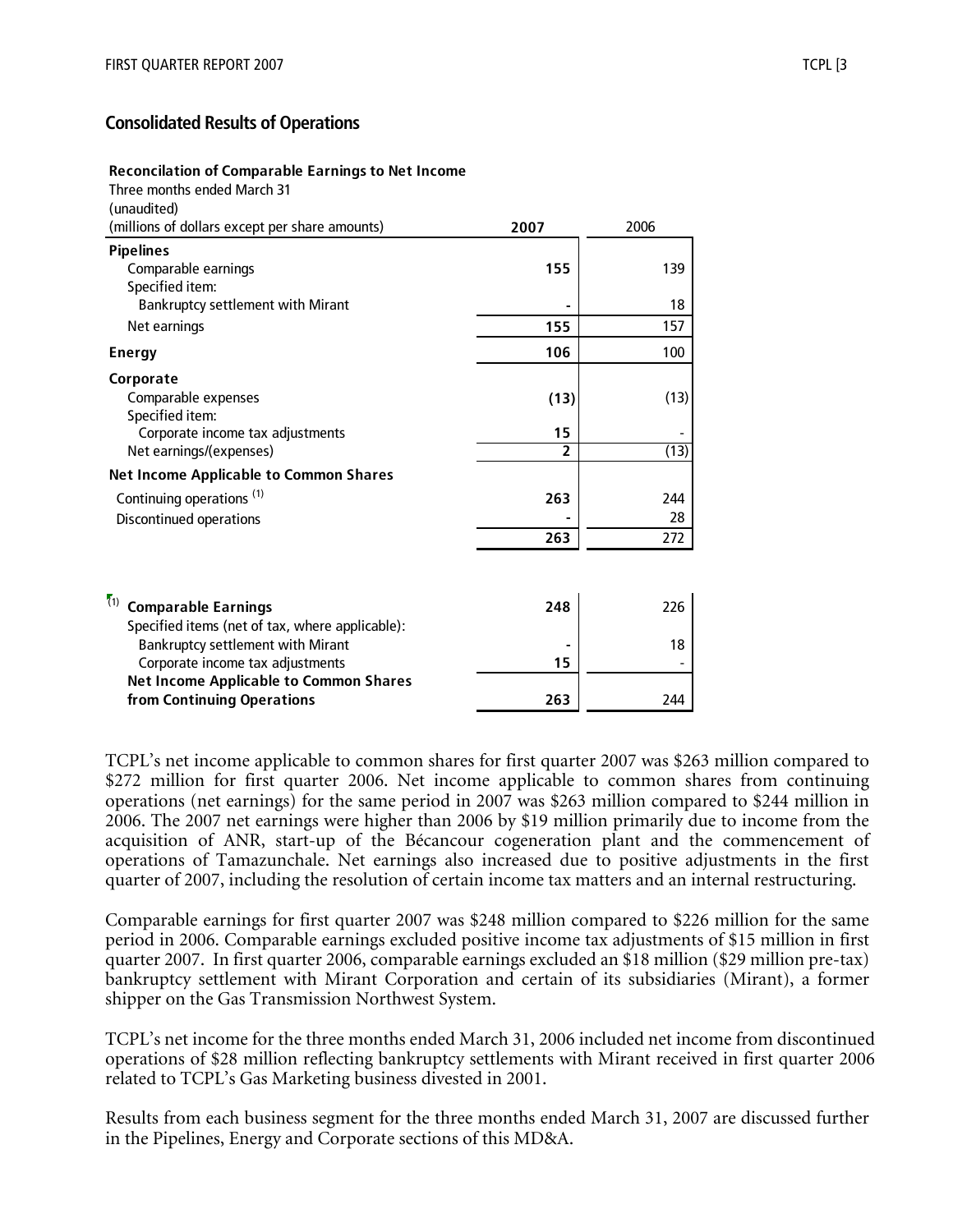**Pipelines Results-at-a-Glance**

Funds generated from operations of \$579 million for the three months ended March 31, 2007 increased \$63 million when compared to the same period in 2006.

#### **Pipelines**

The Pipelines business generated net earnings of \$155 million for the three months ended March 31, 2007, compared to \$157 million for the same period in 2006.

| 2007           | 2006           |
|----------------|----------------|
|                |                |
| 57             | 59             |
| 31             | 33             |
| 21             |                |
| 11             | 32             |
| 6              | 7              |
| 126            | 131            |
|                |                |
| 14             | 12             |
| 5              | 4              |
| 5              | 6              |
| $\overline{2}$ | 1              |
| 3              | 3              |
| $\overline{2}$ | $\overline{2}$ |
| 3              | 3              |
| 3              | $\overline{a}$ |
| (1)            | (1)            |
| (7)            | (4)            |
| 29             | 26             |
| 155            | 157            |
|                |                |

(1) ANR includes results of operations since February 22, 2007.

<sup>(2)</sup> Foothills reflects the combined operations of Foothills and the BC System.

<sup>(3)</sup> Great Lakes' results reflect TCPL's 53.55 per cent ownership in Great Lakes since February 22, 2007.

(4) PipeLines LP's results include TCPL's effective ownership of an additional 15 per cent in Great Lakes

as a result of TCPL's 32.1 per cent interest in PipeLines LP since February 22, 2007.

## Wholly Owned Pipelines

Canadian Mainline's first quarter 2007 net earnings decreased \$2 million compared to first quarter 2006. The decrease was primarily due to a lower investment base and a lower rate of return on common equity (ROE) as determined by the National Energy Board (NEB) of 8.46 per cent in 2007, compared to 8.88 per cent in 2006, on a deemed common equity ratio of 36 per cent.

The Alberta System's net earnings for first quarter 2007 decreased \$2 million compared to the same period in 2006. The decrease was primarily due to a lower investment base and a lower ROE in 2007.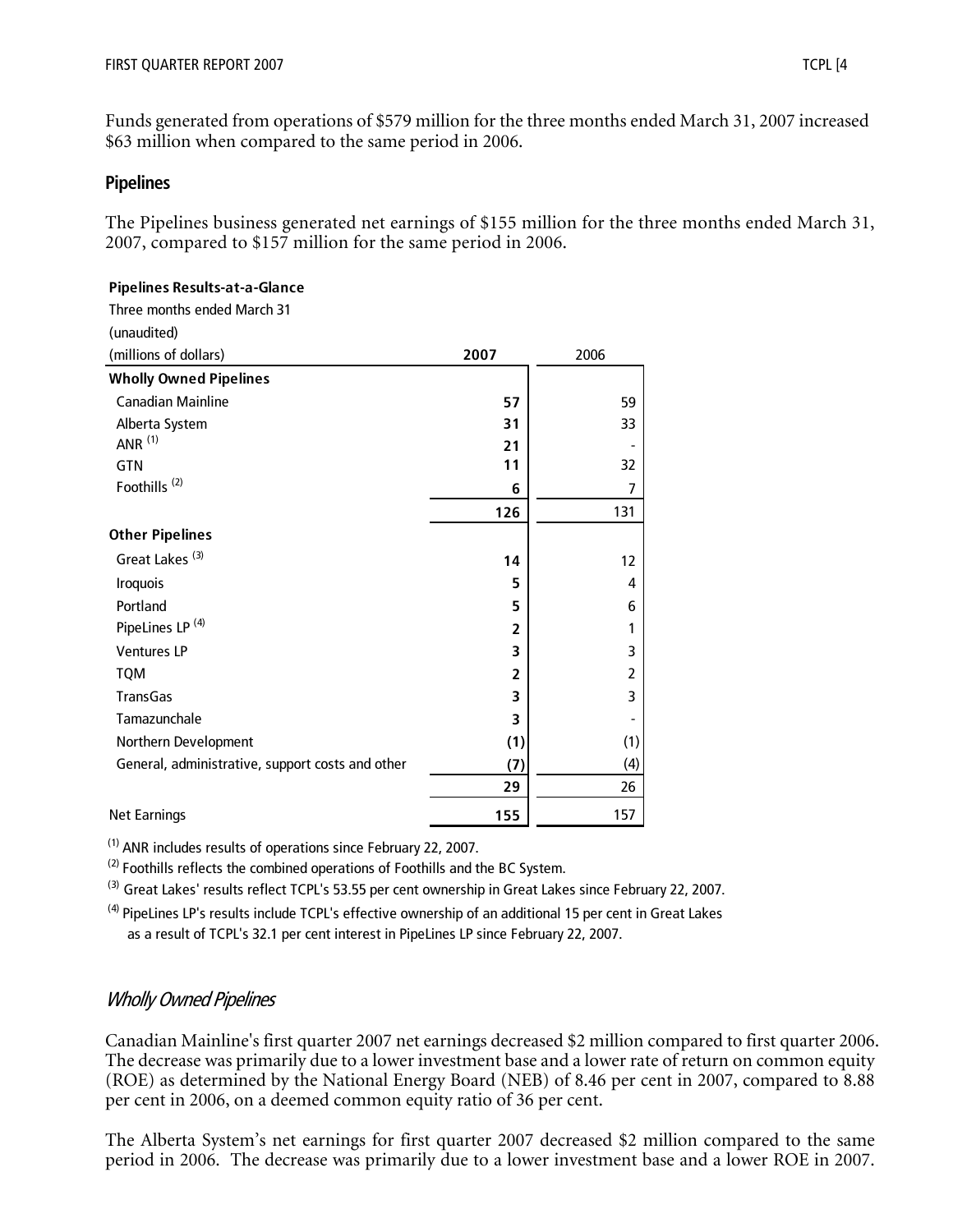Net earnings in 2007 reflect an ROE of 8.51 per cent on a deemed common equity ratio of 35 per cent compared to an ROE of 8.93 per cent on a deemed common equity ratio of 35 per cent in 2006.

TCPL completed the acquisition of ANR on February 22, 2007 and included net earnings from this date. ANR's revenues are primarily derived from its interstate natural gas transmission, storage, gathering and related services.

GTN's net earnings for the three months ended March 31, 2007 decreased \$21 million from the same period in 2006 primarily due to the receipt of the \$18 million bankruptcy settlement (\$29 million pre-tax) in first quarter 2006 with Mirant, a former shipper on the Gas Transmission Northwest System. Also contributing to the decrease are lower operating revenues in 2007 due to lower contracted long-term firm volumes and a provision taken in first quarter 2007 for non-payment of contract transportation revenues from a subsidiary of Calpine Corporation (Calpine) that filed for bankruptcy protection.

#### **Operating Statistics**

|                             |                         |       |              |       |             |      | <b>Gas Transmission</b> |      |                                 |
|-----------------------------|-------------------------|-------|--------------|-------|-------------|------|-------------------------|------|---------------------------------|
|                             | Canadian                |       | Alberta      |       | ANR         |      | <b>Northwest</b>        |      |                                 |
| Three months ended March 31 | Mainline <sup>(1)</sup> |       | System $(2)$ |       | $(3)$ $(4)$ |      | System $(3)$            |      | Foothills System <sup>(5)</sup> |
| (unaudited)                 | 2007                    | 2006  | 2007         | 2006  | 2007        | 2007 | 2006                    | 2007 | 2006                            |
| Average investment base     |                         |       |              |       |             |      |                         |      |                                 |
| (\$ millions)               | 7.401                   | 7.471 | 4.261        | 4.319 | n/a         | n/a  | n/a                     | 818  | 870                             |
| Delivery volumes (Bcf)      |                         |       |              |       |             |      |                         |      |                                 |
| Total                       | 881                     | 829   | 1.070        | 1.062 | 172         | 193  | 171                     | 356  | 345                             |
| Average per day             | 9.8                     | 9.2   | 11.9         | 11.8  | 4.6         | 2.1  | 1.9                     | 4.0  | 3.8                             |

<sup>(1)</sup> Canadian Mainline deliveries originating at the Alberta border and in Saskatchewan for the three months ended March 31, 2007 were 576 Bcf (2006 - 584 Bcf); average per day was 6.4 Bcf (2006 - 6.5 Bcf).

 $^{(2)}$  Field receipt volumes for the Alberta System for the three months ended March 31, 2007 were 1,005 Bcf (2006 - 1,021 Bcf); average per day was 11.2 Bcf (2006 - 11.3 Bcf).

<sup>(3)</sup> ANR and the Gas Transmission Northwest System operate under a fixed rate model approved by the United States Federal Energy Regulatory Commission (FERC) and, as a result, the systems' current results are not dependent on average investment base.

 $(4)$  ANR includes results of operations since February 22, 2007.

 $<sup>(5)</sup>$  Foothills reflects the combined operations of Foothills and the BC System.</sup>

## Other Pipelines

TCPL's proportionate share of net earnings from Other Pipelines was \$29 million for the three months ended March 31, 2007 compared to \$26 million for the same period in 2006. The increase was mainly due to earnings from the Tamazunchale pipeline, which commenced operations in December 2006, and increased earnings from Great Lakes reflecting an effective 19 per cent increase in ownership interest. These increases were partially offset by the impact of higher project development and support costs in 2007.

As at March 31, 2007, TCPL had advanced \$125 million to the Aboriginal Pipeline Group with respect to the Mackenzie Gas Pipeline Project and had capitalized \$43 million related to the Keystone pipeline.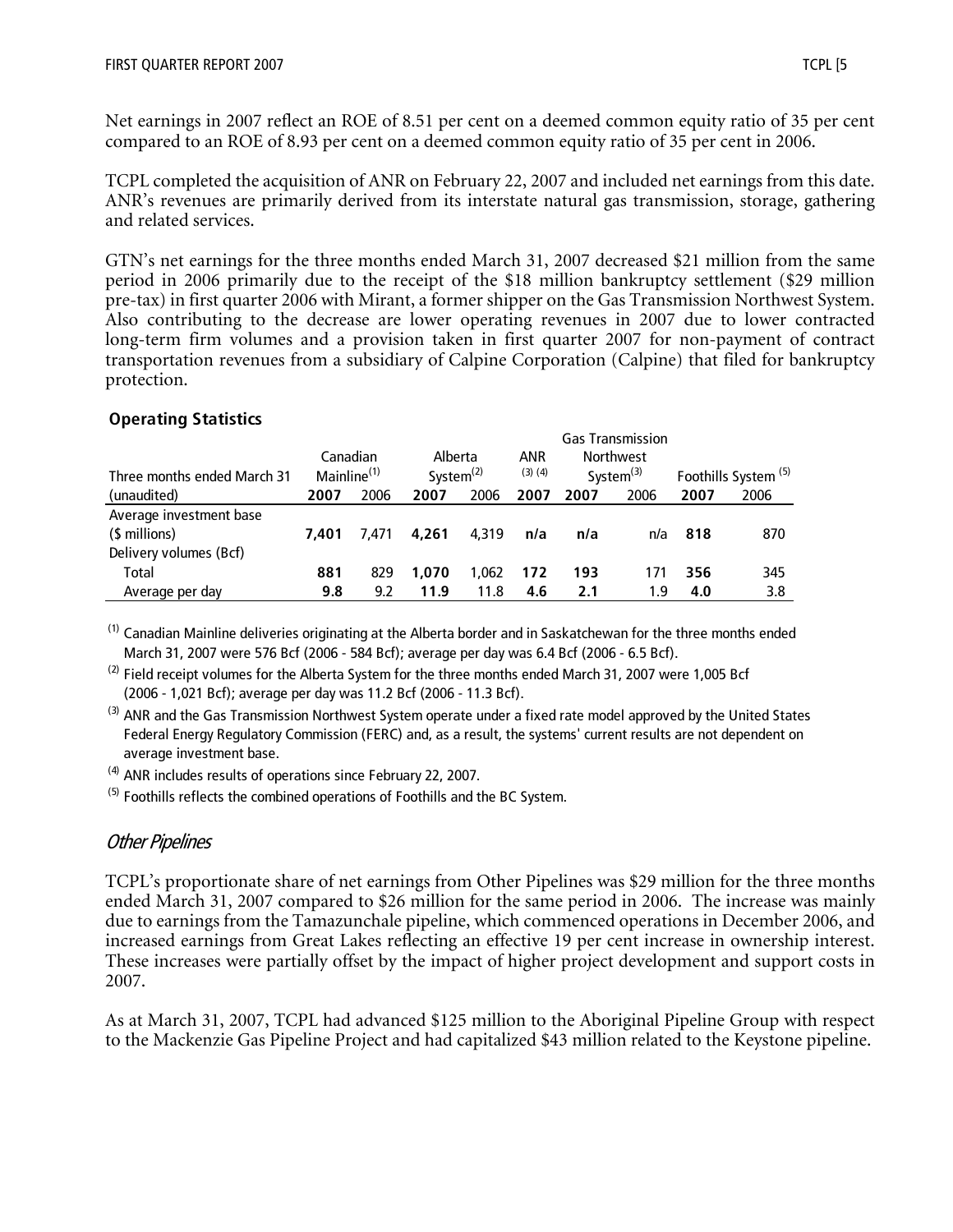# **Energy**

Energy's net earnings of \$106 million in first quarter 2007 increased \$6 million compared to \$100 million in first quarter 2006.

#### **Energy Results-at-a-Glance**

Three months ended March 31

| (unaudited)                                      |      |      |
|--------------------------------------------------|------|------|
| (millions of dollars)                            | 2007 | 2006 |
| <b>Bruce Power</b>                               | 29   | 63   |
| <b>Western Power Operations</b>                  | 73   | 58   |
| <b>Eastern Power Operations</b>                  | 67   | 49   |
| Natural Gas Storage                              | 30   | 22   |
| General, administrative, support costs and other | (36) | (30) |
| Operating income                                 | 163  | 162  |
| Financial charges                                | (4)  | (7)  |
| Interest income and other                        | 3    | 2    |
| Income taxes                                     | (56) | (57) |
| <b>Net Earnings</b>                              | 106  | 100  |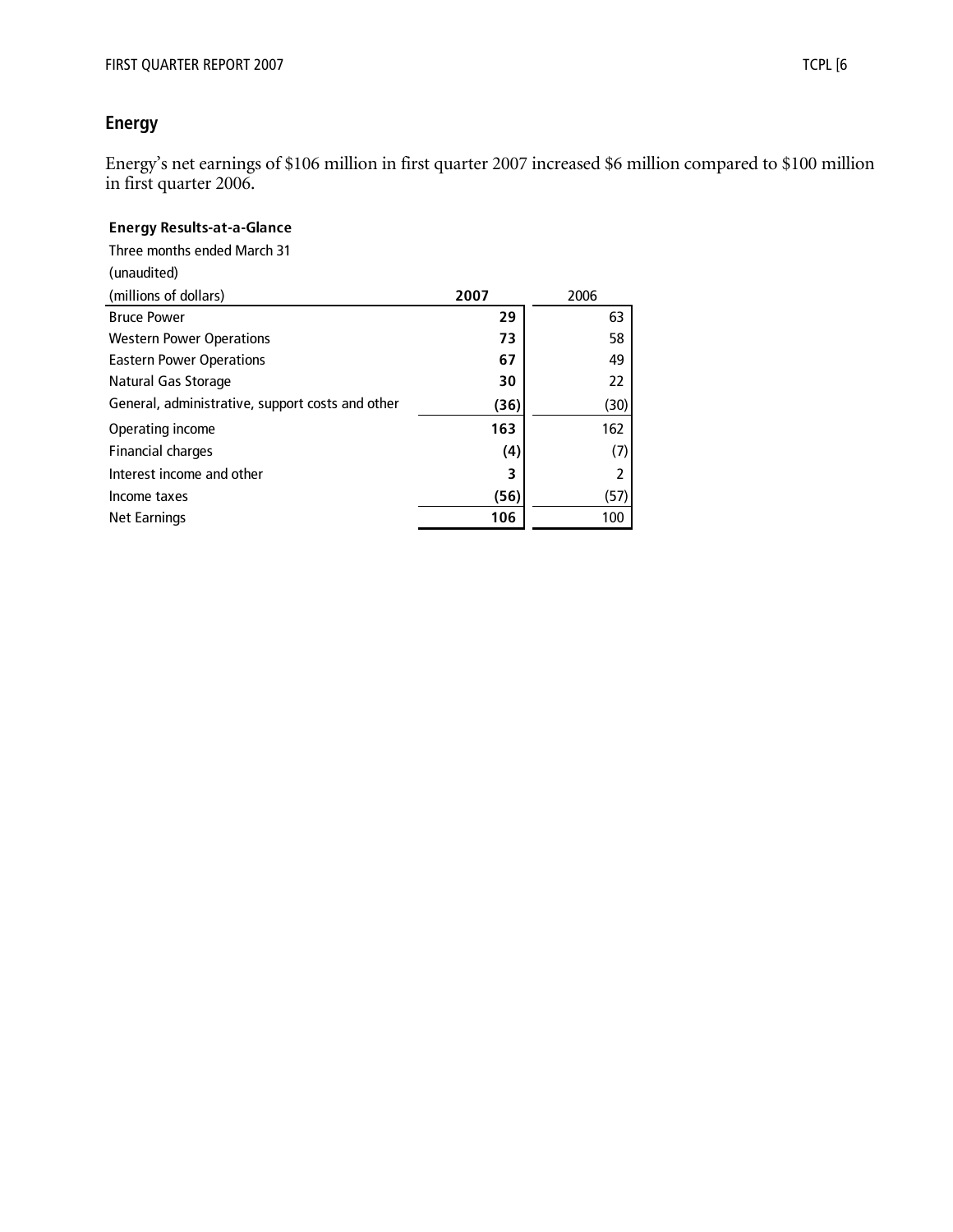# Bruce Power

## **Bruce Power Results-at-a-Glance**(1)

| Three months ended March 31                            |       |       |
|--------------------------------------------------------|-------|-------|
| (unaudited)                                            | 2007  | 2006  |
| <b>Bruce Power (100 per cent basis)</b>                |       |       |
| (millions of dollars)                                  |       |       |
| Revenues                                               |       |       |
| Power                                                  | 460   | 479   |
| Other <sup>(2)</sup>                                   | 20    | 17    |
|                                                        | 480   | 496   |
| <b>Operating expenses</b>                              |       |       |
| Operations and maintenance                             | (295) | (220) |
| Fuel                                                   | (25)  | (20)  |
| Supplemental rent                                      | (43)  | (43)  |
| Depreciation and amortization                          | (36)  | (31)  |
|                                                        | (399) | (314) |
| <b>Operating Income</b>                                | 81    | 182   |
|                                                        |       |       |
| TCPL's proportionate share                             | 31    | 62    |
| Adjustments                                            | (2)   | 1     |
| TCPL's operating income from                           |       |       |
| <b>Bruce Power</b>                                     | 29    | 63    |
|                                                        |       |       |
|                                                        |       |       |
| <b>Bruce Power - Other Information</b>                 |       |       |
| Plant availability                                     |       |       |
| <b>Bruce A</b>                                         | 90%   | 78%   |
| <b>Bruce B</b>                                         | 78%   | 95%   |
| <b>Combined Bruce Power</b>                            | 82%   | 90%   |
| Sales volumes (GWh) <sup>(3)</sup>                     |       |       |
| Bruce A - 100 per cent                                 | 2,910 | 2,520 |
| Bruce B - 100 per cent                                 | 5,430 | 6,620 |
| Combined Bruce Power - 100 per cent                    | 8,340 | 9,140 |
| TCPL's proportionate share                             | 3,129 | 3,306 |
| Results per MWh <sup>(4)</sup>                         |       |       |
| <b>Bruce A revenues</b>                                | \$59  | \$57  |
| <b>Bruce B revenues</b>                                | \$53  | \$50  |
| <b>Combined Bruce Power revenues</b>                   | \$55  | \$52  |
| <b>Combined Bruce Power fuel</b>                       | \$3   | \$2   |
| Combined Bruce Power operating expenses <sup>(5)</sup> | \$47  | \$34  |
| Percentage of output sold to spot market               | 35%   | 38%   |

 $(1)$  All information in the table includes adjustments to eliminate the effects of inter-partnership transactions between Bruce A and Bruce B.

(2) Includes fuel cost recoveries for Bruce A of \$8 million for first quarter 2007 and \$6 million for first quarter 2006.

(3) Gigawatt hours.

(4) Megawatt hours.

(5) Net of fuel cost recoveries.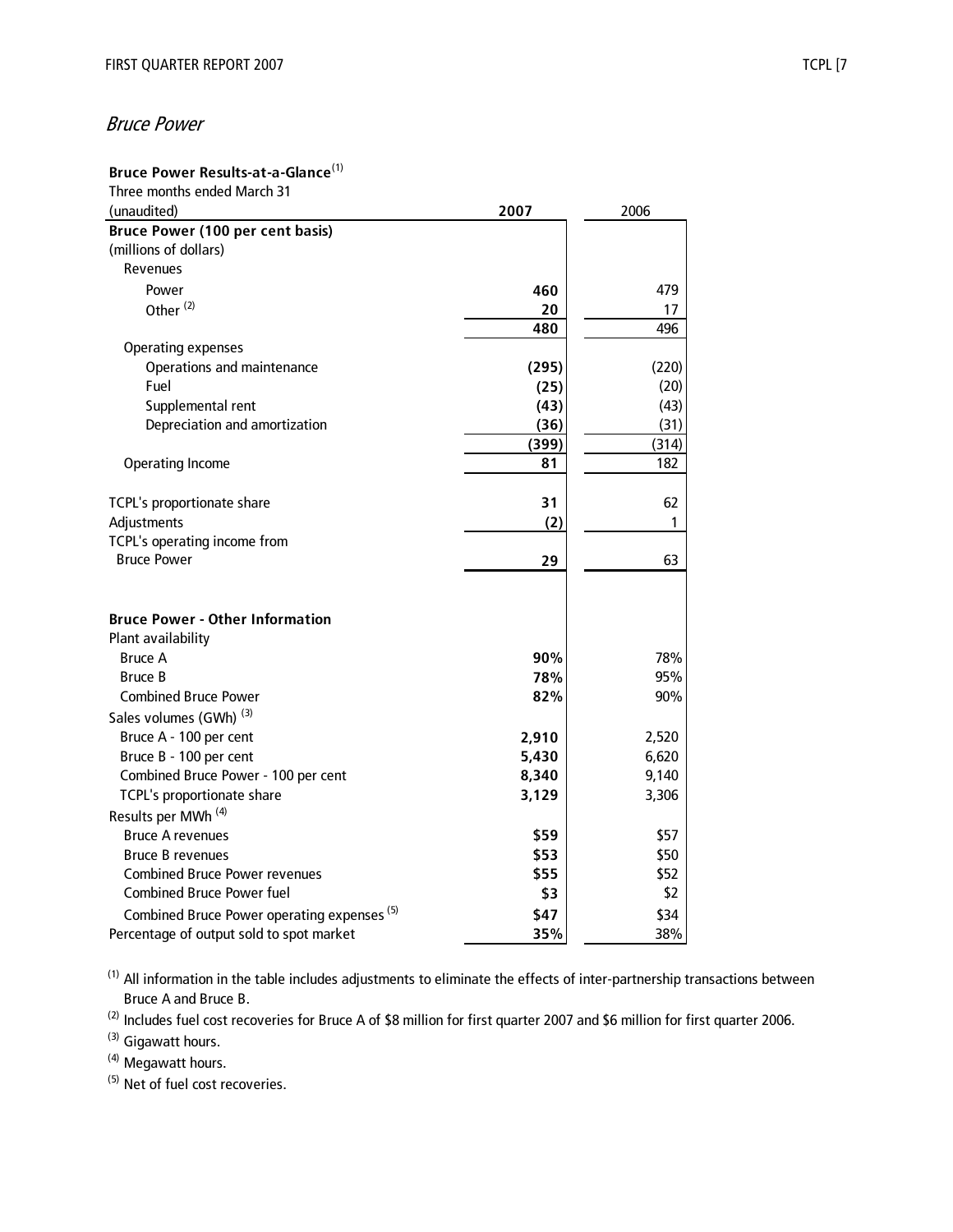TCPL's operating income of \$29 million from its investment in Bruce Power decreased \$34 million in first quarter 2007 compared to first quarter 2006, primarily due to lower generation volumes and higher operating costs associated with additional planned outage days. The increase in Bruce Power's operations and maintenance expense is primarily due to the significant increase in planned outage days from 86 reactor days in first quarter 2007, compared to only 30 days in first quarter 2006. In addition, higher post-employment benefit costs contributed to higher operating costs. These impacts were partially offset by higher realized prices.

TCPL's share of Bruce Power's generation for first quarter 2007 decreased 177 GWh to 3,129 GWh, compared to first quarter 2006 generation of 3,306 GWh, as a result of an increase in planned maintenance outage days in first quarter 2007. Bruce Power prices achieved during first quarter 2007 (excluding other revenues) were \$55 per MWh, compared to \$52 per MWh in first quarter 2006. Bruce Power's combined operating expenses (net of fuel cost recoveries) in first quarter 2007 increased to \$47 per MWh from \$34 per MWh in first quarter 2006 primarily due to higher outage and other operating costs combined with lower output in first quarter 2007.

Approximately 86 reactor days of planned maintenance outages as well as approximately 4 reactor days of unplanned outages occurred on the six operating units in first quarter 2007. In first quarter 2006, Bruce Power experienced approximately 30 reactor days of planned maintenance outages and 13 reactor days of unplanned outages. The Bruce Power units ran at a combined average availability of 82 per cent in first quarter 2007, compared to a 90 per cent average availability in first quarter 2006.

The overall plant availability percentage in 2007 is expected to be in the low 90s for the four Bruce B units and in the mid 70s for the two operating Bruce A units. Two planned outages are scheduled for Bruce A Unit 3 in 2007, with the first outage expected to last one month in second quarter 2007 and a second outage expected to last approximately two months beginning in late third quarter 2007. A planned one month outage for Bruce A Unit 4 and a planned two and a half month maintenance outage for Bruce B Unit 6 were both completed in April 2007.

Income from Bruce B is directly impacted by the fluctuations in wholesale spot market prices for electricity. Income from both Bruce A and Bruce B units is impacted by overall plant availability, which in turn is impacted by scheduled and unscheduled maintenance. As a result of a contract with the Ontario Power Authority (OPA), all of the output from Bruce A in first quarter 2007 was sold at a fixed price of \$58.63 per MWh (before recovery of fuel costs from the OPA) compared to \$57.37 per MWh in first quarter 2006. In addition, sales from the Bruce B Units 5 to 8 were subject to a floor price of \$45.99 per MWh in first quarter 2007 and \$45.00 per MWh in first quarter 2006. Both of these reference prices are adjusted annually for inflation on April 1. Effective April 1, 2007, the Bruce A price is \$59.69 per MWh and the Bruce B floor price is \$46.82 per MWh. Payments received pursuant to the Bruce B floor price mechanism may be subject to a recapture payment dependent on annual spot prices over the term of the contract. Bruce B net earnings included no amounts received under this floor mechanism to date. To further reduce its exposure to spot market prices, Bruce B has entered into fixed price sales contracts to sell forward approximately 5,900 GWh of output for the remainder of 2007 and 5,400 GWh for 2008.

The capital cost of Bruce A's four-unit, seven-year restart and refurbishment project is expected to total approximately \$4.25 billion with TCPL's share being approximately \$2.125 billion. As at March 31, 2007, Bruce A had incurred \$1.338 billion with respect to the restart and refurbishment project. The Bruce A restart project remains on schedule and on budget.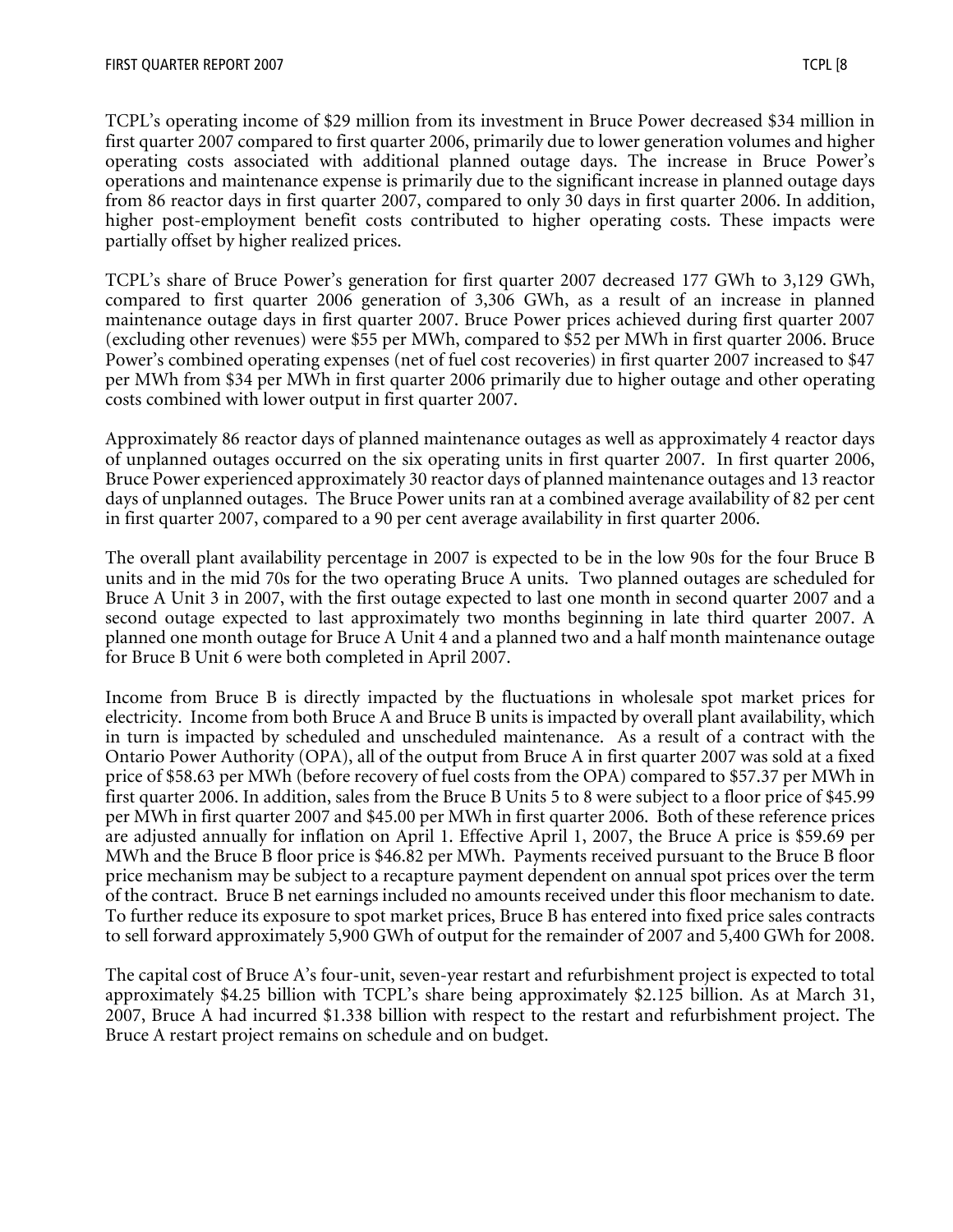#### Western Power Operations

#### **Western Power Operations Results-at-a-Glance**

Three months ended March 31 (unaudited)

| (millions of dollars)           | 2007  | 2006  |
|---------------------------------|-------|-------|
| Revenues                        |       |       |
| Power                           | 286   | 275   |
| Other <sup>(1)</sup>            | 28    | 64    |
|                                 | 314   | 339   |
| Commodity purchases resold      |       |       |
| Power                           | (179) | (190) |
| Other <sup>(1)</sup>            | (23)  | (48)  |
|                                 | (202) | (238) |
| Plant operating costs and other | (34)  | (38)  |
| Depreciation                    | (5)   | (5)   |
| Operating income                | 73    | 58    |

(1) Other includes Cancarb Thermax and natural gas.

#### **Western Power Operations Sales Volumes**

Three months ended March 31

(unaudited)

| (GWh)                             | 2007  | 2006  |
|-----------------------------------|-------|-------|
| <b>Supply</b>                     |       |       |
| Generation                        | 592   | 585   |
| Purchased                         |       |       |
| Sundance A & B and Sheerness PPAs | 3,253 | 3,391 |
| Other purchases                   | 449   | 486   |
|                                   | 4,294 | 4,462 |
| <b>Contracted vs. Spot</b>        |       |       |
| Contracted                        | 3,492 | 3,164 |
| Spot                              | 802   | 1,298 |
|                                   | 4,294 | 4,462 |

Western Power Operations' operating income of \$73 million in first quarter 2007 increased \$15 million compared to the \$58 million earned in first quarter 2006. This increase was primarily due to increased margins from higher overall realized power prices on both contracted and uncontracted volumes of power sold. Average spot market power prices in Alberta increased 12 per cent, or \$6.85 per MWh, in first quarter 2007 compared to first quarter 2006. The power price increase was also the main contributor to an approximately 15 per cent increase in market heat rates in first quarter 2007 as average spot market natural gas prices remained relatively unchanged from first quarter 2006. The market heat rate is determined by dividing the average price of power per MWh by the average price of natural gas per gigajoule (GJ) for a given period.

Western Power Operations' revenues increased in first quarter 2007, compared to first quarter 2006, primarily due to the higher overall power sales prices realized in first quarter 2007 and slightly higher generation volumes, while commodity purchases resold decreased \$11 million due to a decrease in purchased power volumes. Other revenues and commodity purchases resold decreased in first quarter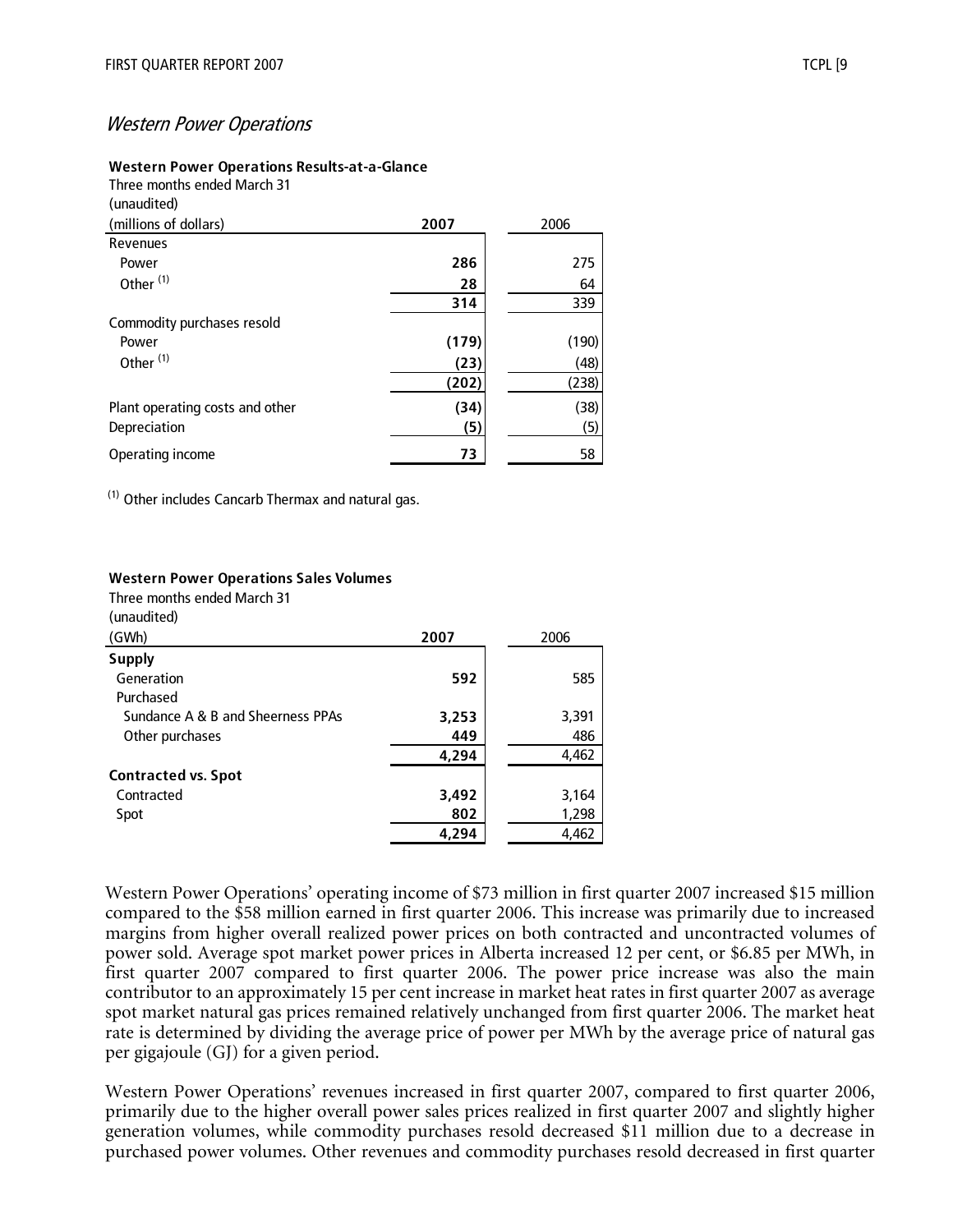2007, compared to first quarter 2006, due to increased natural gas transactions recorded in first quarter 2006. Western Power Operations manages the sale of its supply volumes on a portfolio basis. A portion of its supply is held for sale in the spot market for operational reasons and is dependent upon the ability to transact in forward sales markets at acceptable contract terms. This approach to portfolio management assists in minimizing costs in situations where Western Power Operations would otherwise have to purchase electricity in the open market to fulfill its contractual sales obligations. Approximately 19 per cent of power sales volumes were sold into the spot market in first quarter 2007 compared to 29 per cent in first quarter 2006. To reduce its exposure to spot market prices on uncontracted volumes, as at March 31, 2007, Western Power Operations had fixed price power sales contracts to sell approximately 8,000 GWh for the remainder of 2007 and 7,400 GWh for 2008.

#### Eastern Power Operations

**Eastern Power Operations Results-at-a-Glance (1)**

Three months ended March 31

| Three months ended March 3T     |       |       |
|---------------------------------|-------|-------|
| (unaudited)                     |       |       |
| (millions of dollars)           | 2007  | 2006  |
| Revenue                         |       |       |
| Power                           | 354   | 161   |
| Other <sup>(2)</sup>            | 83    | 117   |
|                                 | 437   | 278   |
| Commodity purchases resold      |       |       |
| Power                           | (177) | (101) |
| Other <sup>(2)</sup>            | (58)  | (96)  |
|                                 | (235) | (197) |
| Plant operating costs and other | (124) | (25)  |
| Depreciation                    | (11)  | (7)   |
| Operating income                | 67    | 49    |

(1) Eastern Power Operations includes Bécancour and Baie-des-Sables effective September 17, 2006 and November 21, 2006, respectively.

(2) Other includes natural gas.

**Eastern Power Operations Sales Volumes (1)**

| Three months ended March 31 |       |       |
|-----------------------------|-------|-------|
| (unaudited)                 |       |       |
| (GWh)                       | 2007  | 2006  |
| <b>Supply</b>               |       |       |
| Generation                  | 2,023 | 705   |
| Purchased                   | 1,526 | 730   |
|                             | 3,549 | 1,435 |
| <b>Contracted vs. Spot</b>  |       |       |
| Contracted                  | 3,357 | 1,383 |
| Spot                        | 192   | 52    |
|                             | 3,549 | 1,435 |

(1) Eastern Power Operations includes Bécancour and Baie-des-Sables effective September 17, 2006 and November 21, 2006, respectively.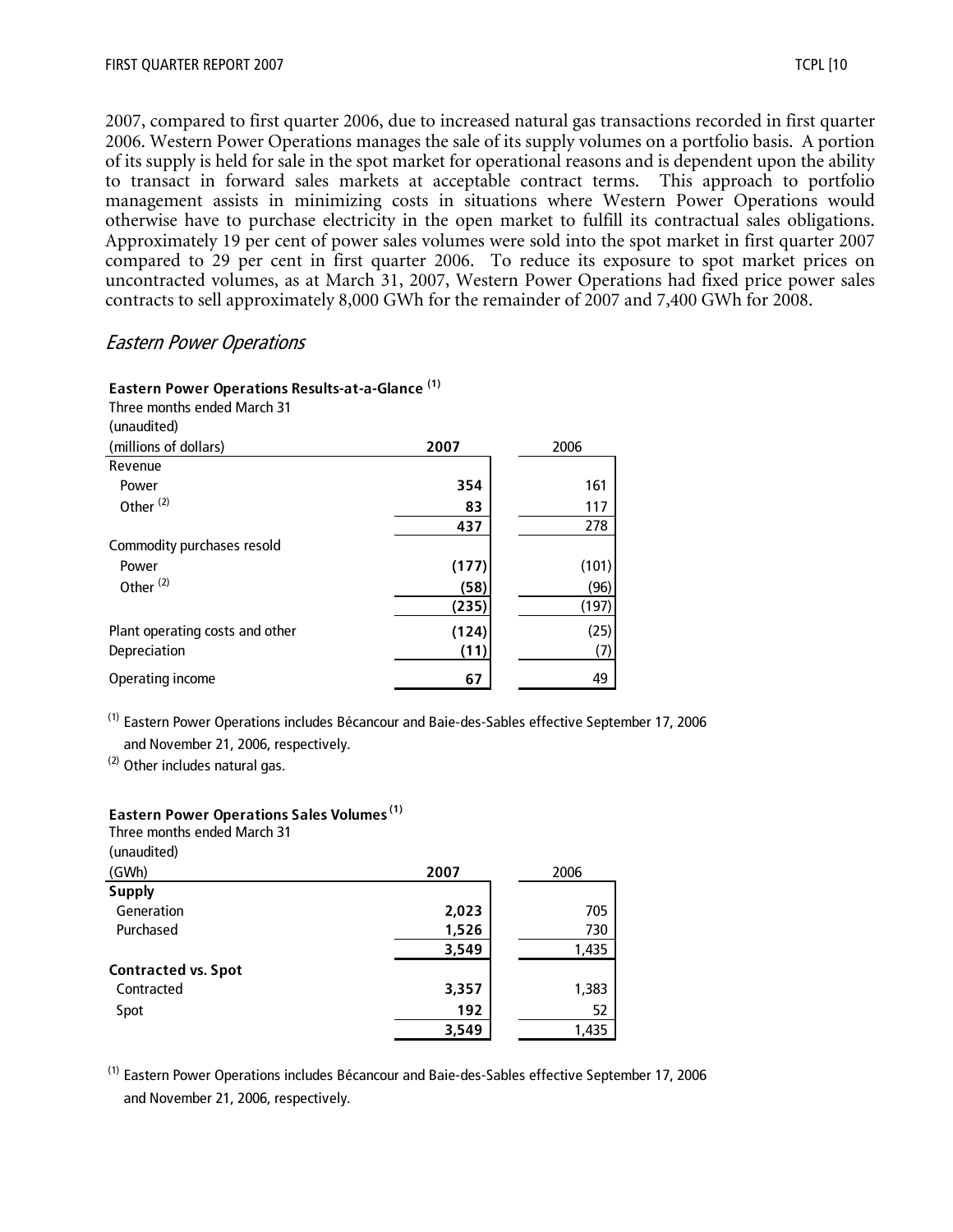Eastern Power Operations' operating income of \$67 million in first quarter 2007 increased \$18 million compared to the \$49 million earned first quarter 2006. The increase was primarily due to incremental income earned in 2007 from the startup of both the 550 MW Bécancour cogeneration plant in September 2006 and the first of six wind farms (Baie-des-Sables) at the Cartier Wind project in November 2006.

Generation volumes in first quarter 2007 of 2,023 GWh increased 1,318 GWh compared to 705 GWh generated in first quarter 2006 primarily due to the placing into service of the Bécancour and Baie-des-Sables facilities, as well as increased dispatch of the OSP facility.

Eastern Power Operations' revenues of \$354 million increased \$193 million in first quarter 2007, compared to first quarter 2006, primarily due to the placing into service of the Bécancour facility and increased sales volumes to commercial and industrial customers. Power commodity purchases resold of \$177 million and purchased power volumes of 1,526 GWh were higher in first quarter 2007, compared to first quarter 2006, primarily due to the impact of increased purchases to supply sales contracts. First quarter 2007 other revenue and other commodity purchases resold of \$83 million and \$58 million, respectively, decreased year-over-year primarily as a result of a reduction in the quantity of natural gas being resold under the OSP natural gas sales contracts and lower gas prices. Plant operating costs and other of \$124 million, which includes fuel gas consumed in generation, increased in first quarter 2007 from the prior year primarily as a result of the startup of the Bécancour facility.

In first quarter 2007, approximately five per cent of power sales volumes were sold into the spot market compared to approximately four per cent in first quarter 2006. Eastern Power Operations is focused on selling the majority of its power under contract to wholesale, commercial and industrial customers while managing a portfolio of power supplies sourced from its own generation and wholesale power purchases. To reduce its exposure to spot market prices, as at March 31, 2007, Eastern Power Operations had entered into fixed price power sales contracts to sell approximately 10,100 GWh for the remainder of 2007 and 10,300 GWh for 2008, although certain contracted volumes are dependent on customer usage levels.

#### **Power Plant Availability**

| Three months ended March 31             |      |      |
|-----------------------------------------|------|------|
| (unaudited)                             | 2007 | 2006 |
| <b>Bruce Power</b>                      | 82%  | 90%  |
| <b>Western Power Operations</b>         | 99%  | 90%  |
| Eastern Power Operations <sup>(2)</sup> | 97%  | 95%  |
| All plants, excluding Bruce Power       | 97%  | 94%  |
| All plants                              | 91%  | 91%  |

#### **Weighted Average Power Plant Availability** (1)

 $<sup>(1)</sup>$  Plant availability represents the percentage of time in the period that the plant is available to generate power, whether</sup> actually running or not and is reduced by planned and unplannned outages.

 $^{(2)}$  Eastern Operations includes Bécancour and Baie-des-Sables effective September 17, 2006 and November 21, 2006, respectively.

#### Natural Gas Storage

Natural Gas Storage operating income of \$30 million in first quarter 2007 increased \$8 million compared to \$22 million in first quarter 2006. The increase was primarily due to higher earnings from CrossAlta as a result of increased capacity and higher natural gas storage spreads as well as incremental income earned in 2007 from the startup of the Edson facility in December 2006.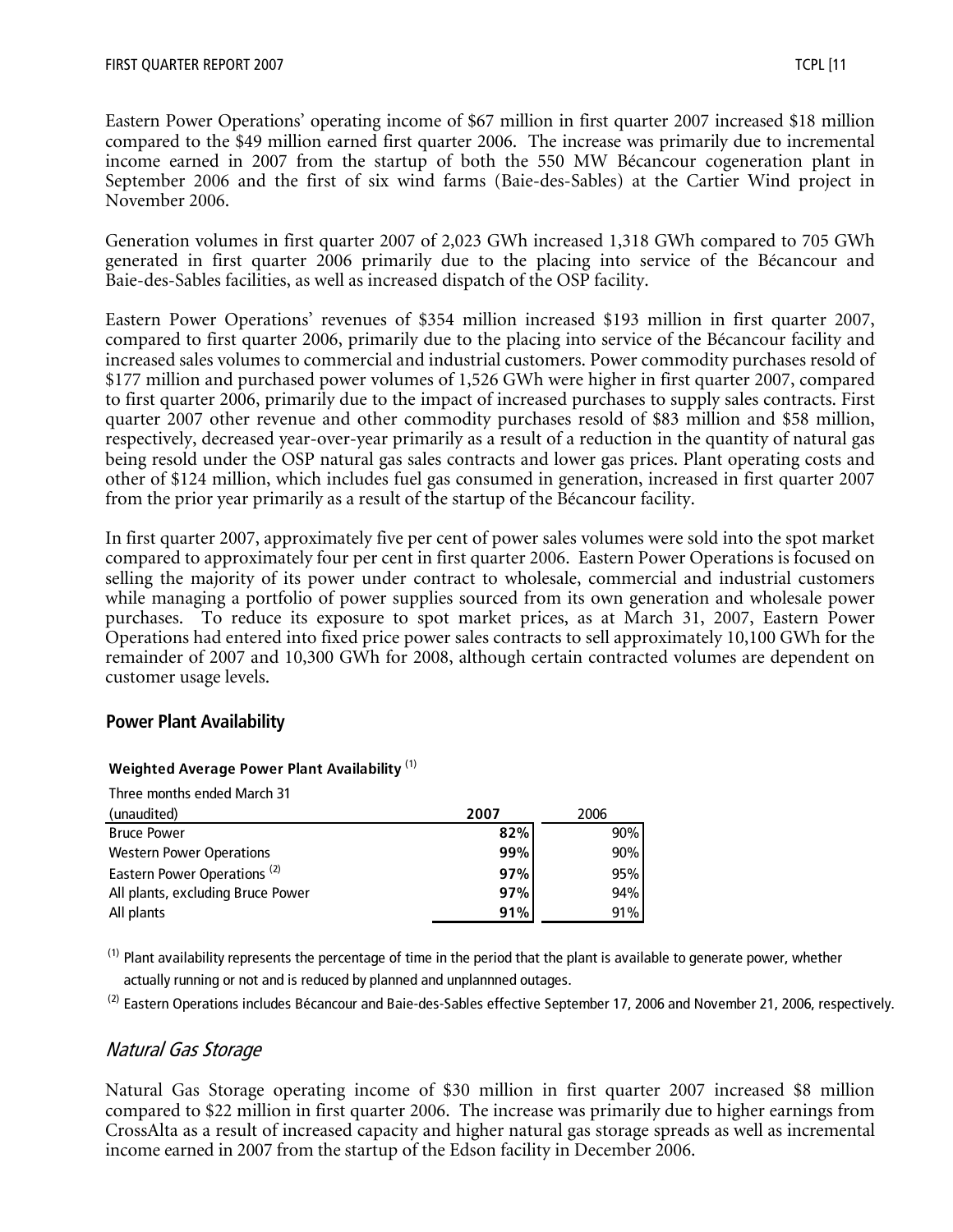## General, Administrative and Support Costs

General, administrative and support costs of \$36 million in first quarter 2007 increased \$6 million compared to first quarter 2006 primarily due to higher costs associated with growing the Energy business.

As at March 31, 2007, TCPL had capitalized \$32 million related to the Broadwater liquefied natural gas (LNG) project.

#### **Corporate**

Net earnings from Corporate for the three months ended March 31, 2007 were \$2 million, compared to net expenses of \$13 million for the same period in 2006. The increase in earnings was primarily due to favourable income tax adjustments recorded in first quarter 2007, including a \$10 million benefit on the resolution of certain income tax matters, a \$5 million benefit resulting from an internal restructuring, as well as certain other tax items relating to changes in estimates and tax rate differentials. Partially offsetting these increases was an increase to financial charges as a result of financing the recent ANR and Great Lakes acquisitions.

# **Liquidity and Capital Resources**

#### **Funds Generated from Operations**

| Three months ended March 31                      |      |      |
|--------------------------------------------------|------|------|
| (unaudited)                                      |      |      |
| (millions of dollars)                            | 2007 | 2006 |
| <b>Cash Flows</b>                                |      |      |
| Funds generated from operations <sup>(1)</sup>   | 579  | 516  |
| Decrease/(increase) in operating working capital | 41   |      |
| Net cash provided by operations                  | 620  |      |

 $^{(1)}$  For a further discussion on funds generated from operations, refer to the Non-GAAP Measures section in this MD&A.

Net cash provided by operations increased \$105 million in first quarter 2007 compared to first quarter 2006. The increase in cash was primarily due to a decrease in operating working capital. Funds generated from operations were \$579 million for the three months ended March 31, 2007, compared to \$516 million for the same period in 2006. The increase was mainly due to an increase in cash generated through earnings.

TCPL expects that its ability to generate adequate amounts of cash in the short and long term, when needed, and to maintain financial capacity and flexibility to provide for planned growth remains substantially unchanged since December 31, 2006.

#### **Investing Activities**

Acquisitions, net of cash acquired, for the three months ended March 31, 2007 were \$4,265 million (2006 - nil) due to the acquisition of ANR and an additional 3.55 per cent interest in Great Lakes for approximately US\$3.4 billion, including US\$491 million of assumed long-term debt. Acquisitions also include PipeLines LP's 46.45 per cent interest in Great Lakes for approximately US\$942 million, including US\$209 million of assumed long-term debt. These acquisitions are discussed further in the Acquisitions section of this MD&A.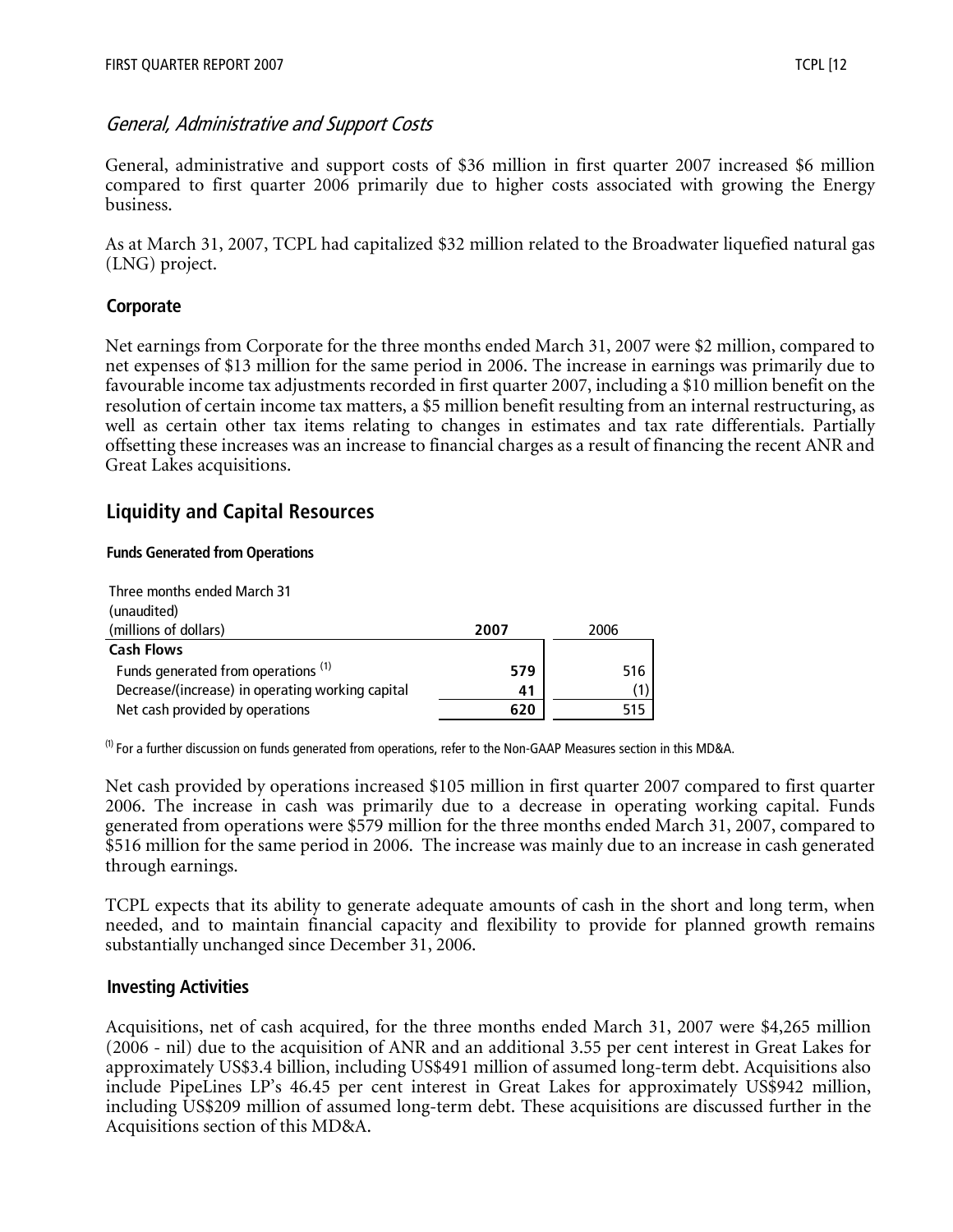For the three months ended March 31, 2007, capital expenditures totalled \$306 million (2006 - \$303 million) and related to the restart and refurbishment of Bruce A Units 1 and 2, the construction of new power plants and capital expenditures in Pipelines.

#### **Financing Activities**

TCPL retired \$325 million of long-term debt in the three months ended March 31, 2007 (\$140 million – March 31, 2006), and issued \$1.362 billion of long-term debt (\$878 million – March 31, 2006). For the three months ended March 31, 2007, notes payable increased \$502 million, and cash and short-term investments decreased \$54 million.

On March 20, 2007, TCPL filed debt shelf prospectuses in Canada and the U.S. qualifying for the issuance of \$1.5 billion of medium-term notes and US\$1.5 billion of debt securities, respectively.

On March 20, 2007, ANR Pipeline Company provided notice to the New York Stock Exchange of its intention to voluntarily withdraw from listing its 9.625 per cent Debentures due 2021, 7.375 per cent Debentures due 2024, and 7.0 per cent Debentures due 2025. Following the delisting, which became effective April 12, 2007, ANR Pipeline Company deregistered these securities from registration with the U.S. Securities Exchange Commission (SEC).

In February and March 2007 TCPL issued 34,210,526 and 4,515,914 common shares, respectively, to TransCanada Corporation at a price of \$38.00 each. This resulted in gross proceeds to TCPL of \$1.5 billion which were used towards financing the acquisition of ANR.

In February 2007, the Company, through a wholly owned subsidiary, established a US\$1.0 billion committed, unsecured credit facility, consisting of a US\$700 million five-year term loan and a US\$300 million five-year, extendible revolving facility. Interest is charged at a floating rate based on London Interbank Offered Rate (LIBOR). The Company utilized US\$1.0 billion from this facility and an additional US\$100 million from an existing demand line to partially finance the ANR acquisition as well as its additional investment in PipeLines LP described previously. At March 31, 2007, the Company had an outstanding balance of US\$1.0 billion on the credit facility and US\$85 million on the demand line.

On February 22, 2007, PipeLines LP increased the size of its syndicated revolving credit and term loan facility in connection with its Great Lakes acquisition. The amount available under the facility increased from US\$410 million to US\$950 million, consisting of a US\$700 million senior term loan and a US\$250 million senior revolving credit facility, with US\$194 million of the senior term loan available being terminated upon closing of the Great Lakes acquisition. Interest is charged at a floating rate based on LIBOR.

#### Dividends

On April 26, 2007, TCPL's Board of Directors declared a quarterly dividend for the quarter ending June 30, 2007 in an aggregate amount equal to the quarterly dividend to be paid on July 31, 2007 by TransCanada Corporation (TransCanada) on the outstanding common shares at the close of business on June 29, 2007. The Board also declared regular dividends on TCPL's preferred shares.

TransCanada's Board of Directors also approved the issuance of common shares from treasury at a two percent discount under TransCanada's Dividend Reinvestment and Share Purchase Plan for the dividend payable July 31, 2007. TransCanada reserves the right to alter the discount or return to purchasing shares on the open market at any time. TCPL preferred shareholders may reinvest their dividends to obtain TransCanada common shares.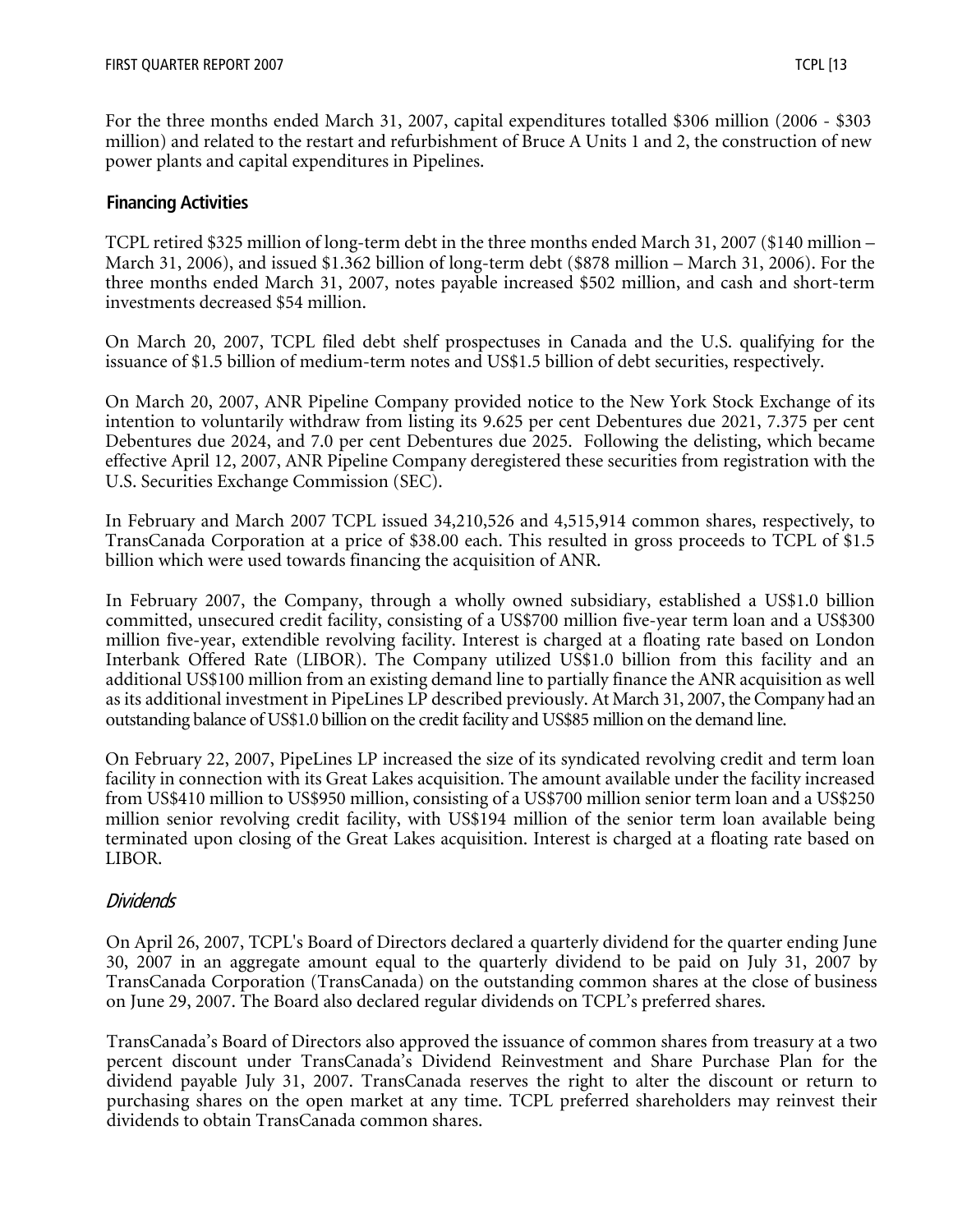# **Changes in Accounting Policy**

## Changes for 2007

Effective January 1, 2007, the Company adopted the new Canadian Institute of Chartered Accountants (CICA) Handbook accounting requirements for Section 1506 "Accounting Changes", Section 1530 "Comprehensive Income", Section 3251 "Equity", Section 3855 "Financial Instruments – Recognition and Measurement", Section 3861 "Financial Instruments – Disclosure and Presentation", and Section 3865 "Hedges". Adjustments to first quarter consolidated financial statements for 2007 have been made in accordance with the transitional provisions for these new standards.

#### **Comprehensive Income and Equity**

The Company's financial statements include a statement of Consolidated Comprehensive Income. In addition, as required by Section 3251, the Company now presents separately in its Changes in Consolidated Shareholders' Equity the changes for each of its components of Shareholders' Equity. A new component, Accumulated Other Comprehensive Income, has been added to the Company's Shareholders' Equity as a result of the implementation of this new standard.

#### **Financial Instruments**

All financial instruments, including derivatives, are included on the balance sheet initially at fair value. The financial assets are classified as held-for-trading, held-to-maturity, loans and receivables, or available-for-sale. Financial liabilities are classified as held-for-trading or other financial liabilities. Subsequent measurement is determined by classification.

Held-for-trading financial assets and liabilities are entered into with the intention of generating a profit and consist of swaps, options, forwards and futures. These financial instruments are initially accounted for at their fair value and changes to fair value are recorded in income. Held-to-maturity financial assets are accounted for at their amortized cost using the effective interest method. The Company did not have any of these financial instruments at March 31, 2007. Loans and receivables are accounted for at their amortized cost using the effective interest method. The available-for-sale classification includes non-derivative financial assets that are designated as available-for-sale or are not included in the other three classifications. These instruments are initially accounted for at their fair value and changes to fair value are recorded through Other Comprehensive Income. Income earned from these assets is included in Interest Income and Other.

Other financial liabilities not classified as held-for-trading are accounted for at their amortized cost, using the effective interest method. Interest expense is included in Financial Charges and Financial Charges of Joint Ventures.

Derivatives embedded in other financial instruments or contracts (the host instrument) are recorded as separate derivatives and are measured at fair value if the economic characteristics of the embedded derivative are not closely related to the host instrument, the terms of the embedded derivative are the same as those of a stand-alone derivative and the total contract is not held-for-trading or accounted for at fair value. Changes in fair value of the embedded derivative are included in income. All derivatives, other than those that meet the normal purchases and sales exceptions, are carried on the balance sheet at fair value. The Company used January 1, 2003 as the transition date for embedded derivatives.

Transaction costs are incremental costs that are directly attributable to the acquisition, issue or disposal of a financial instrument. Effective January 1, 2007, the Company began offsetting long-term debt transaction costs against the associated debt and began amortizing these costs using the effective interest method. Previously, these costs were amortized straight-line over the life of the debt. There was no material effect on the Company's financial statements as a result of this change in policy. In first quarter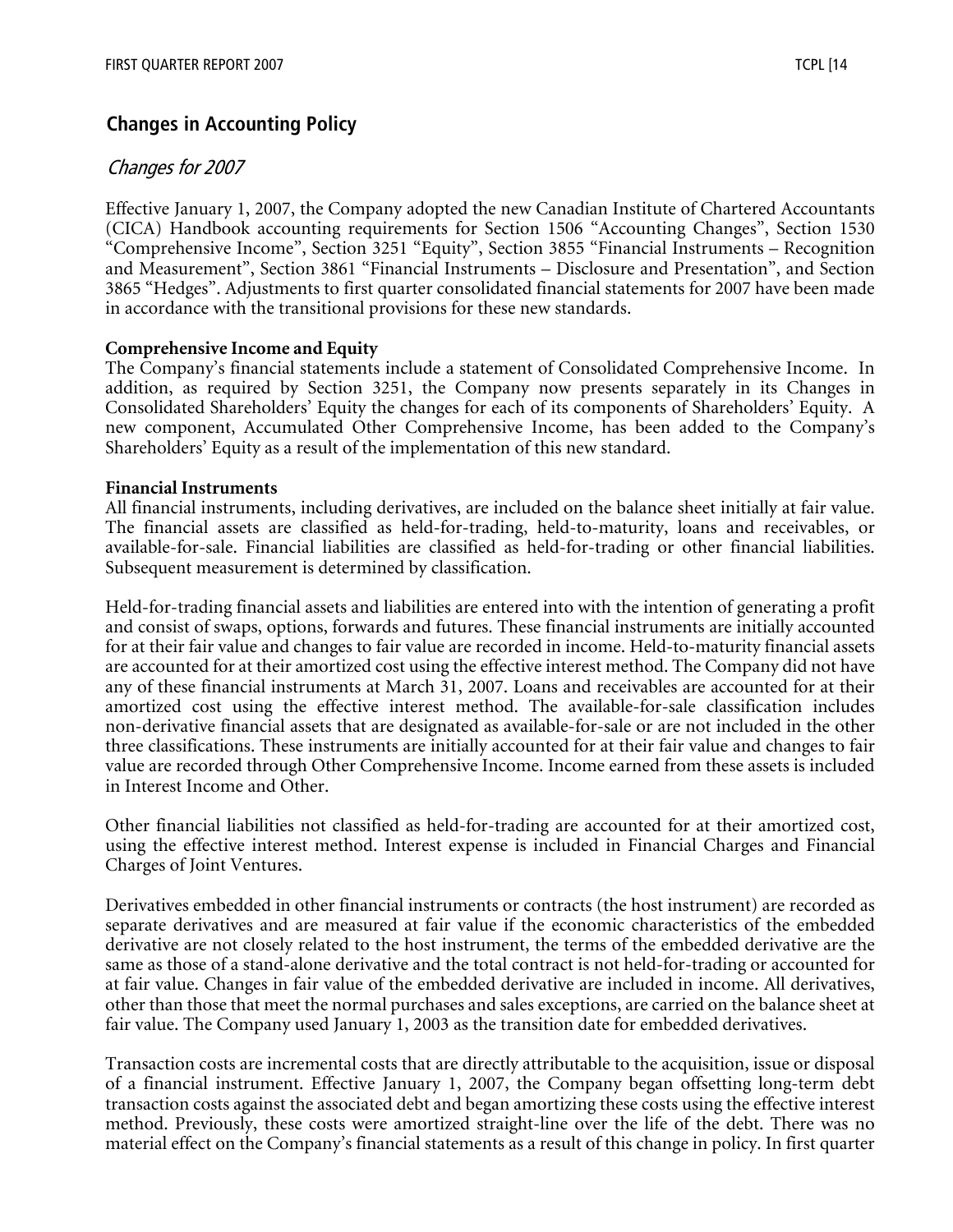2007, the charge to Net Income for the amortization of transaction costs using the effective interest method was immaterial.

As part of the accounting for the Company's regulated operations, gains or losses from the changes in the fair value of financial instruments within the regulated operations are included in regulatory assets or regulatory liabilities.

#### **Hedges**

The new standard specifies the circumstances under which hedge accounting is permissible, how hedge accounting may be performed and where the impacts should be recorded. The standard introduces three specific types of hedging relationships: fair value hedges, cash flow hedges and hedges of a net investment in self-sustaining foreign operations.

As part of its asset and liability management, the Company uses derivatives for hedging positions to reduce its exposure to credit and market risk. The Company designates certain derivatives as hedges and prepares documentation at the inception of the hedging contract. The Company performs an assessment at inception and during the term of the contract to determine if the derivative used as a hedge is effective in offsetting the risks in the values or cash flows of the hedged financial instrument. All derivatives are initially recorded at fair value and adjusted to fair value at each reporting date.

Fair value hedges primarily consist of interest rate swaps used to mitigate the effect of changes in the fair value of fixed-rate long-term financial instruments due to movements in market interest rates. Changes in the value of fair value hedges are recorded in Financial Charges and Interest Income and Other, for interest rate and foreign exchange hedges, respectively. Any gains or losses arising from the ineffectiveness are recognized immediately in income in the same financial category as the underlying transaction.

The Company uses cash flow hedges to reduce its exposure to fluctuations in interest rates, foreign exchange and changes in commodity prices. The effective portion of changes in the value of cash flow hedges is recognized in Other Comprehensive Income. Ineffective portions and amounts excluded from effectiveness testing of hedges are included in income in the same financial category as the underlying transaction. Gains or losses from cash flow hedges that have been included in Accumulated Other Comprehensive Income are included in Net Income when the underlying transaction has occurred or becomes probable of not occurring. The maximum length of time the Company is hedging its exposure to variability in future cash flows is 10 years.

The Company hedges its foreign currency exposure of investments in self-sustaining foreign operations with certain cross-currency swaps, forward exchange contracts and options. These financial instruments are adjusted to fair value and the effective portion of gains or losses associated with these adjustments are included in Other Comprehensive Income. In addition, the Company hedges its net investment with U.S. dollar-denominated debt, which is valued at period-end foreign exchange rates. Gains or losses arising from ineffective portions of the hedge are included in income. Gains or losses from these hedges that have been included in Accumulated Other Comprehensive Income are reclassified to Net Income in the event the Company settles or otherwise reduces its investment.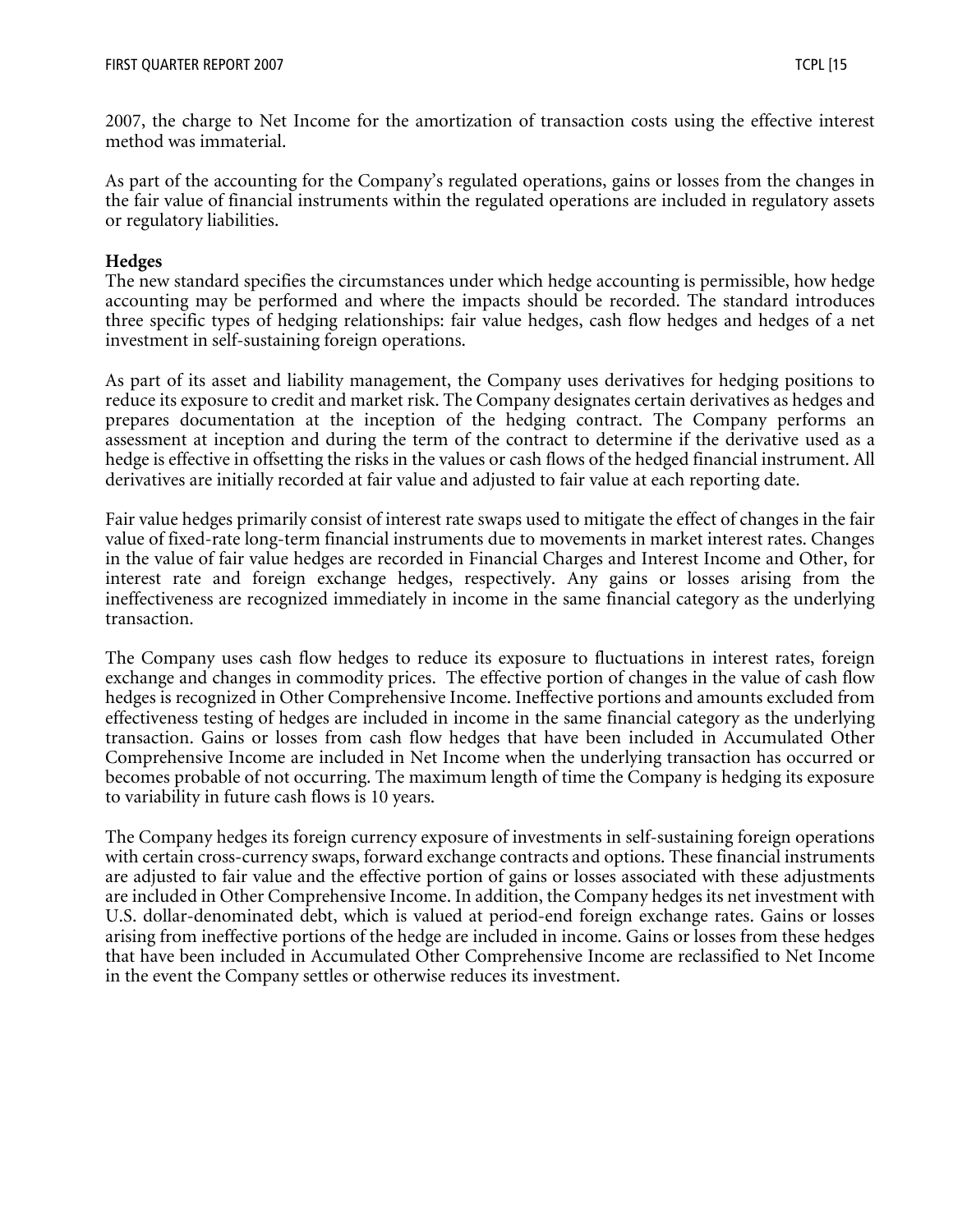#### **Net Effect of Accounting Policy Changes**

The net effect to the Company's financial statements at January 1, 2007 resulting from the above-mentioned changes in accounting policies is as follows.

| Increases/(decreases)                |                |
|--------------------------------------|----------------|
| (unaudited)                          |                |
| (millions of dollars)                |                |
| Other current assets                 |                |
| Other assets                         | 203            |
| Accounts payable                     | 29             |
| Deferred amounts                     | 75             |
| Future income taxes                  | 42             |
| Long-term debt                       | $^{\prime}85$  |
| Long-term debt of joint ventures     |                |
| Accumulated other comprehensive loss | <sup>186</sup> |
| Foreign exchange adjustment          |                |
| Retained earnings                    |                |

#### Future Accounting Changes

#### **Section 1535 Capital Disclosures**

Effective for interim and annual financial statements for fiscal years beginning on or after October 1, 2007, the new CICA Handbook Section 1535 "Capital Disclosures" requires the disclosure of qualitative and quantitative information about the Company's objectives, policies and processes for managing capital.

#### **Section 3862 Financial Instruments – Disclosures and Section 3863 –**

#### **Financial Instruments – Presentation**

Effective for interim and annual financial statements for fiscal years beginning on or after October 1, 2007, the new CICA Handbook Sections 3862 and 3863 will replace Section 3861 to prescribe the requirements for presentation and disclosure of financial instruments.

#### **Contractual Obligations**

As a result of TCPL's acquisition of ANR, Pipelines' future purchase obligations, primarily consisting of operating lease and purchase obligations, increased \$152 million at March 31, 2007, compared to December 31, 2006.

Other than the above-mentioned ANR commitments and future debt and interest payments on debt utilized to acquire ANR, there have been no material changes to TCPL's contractual obligations from December 31, 2006 to March 31, 2007, including payments due for the next five years and thereafter. For further information on these contractual obligations, refer to the MD&A in TCPL's 2006 Annual Report.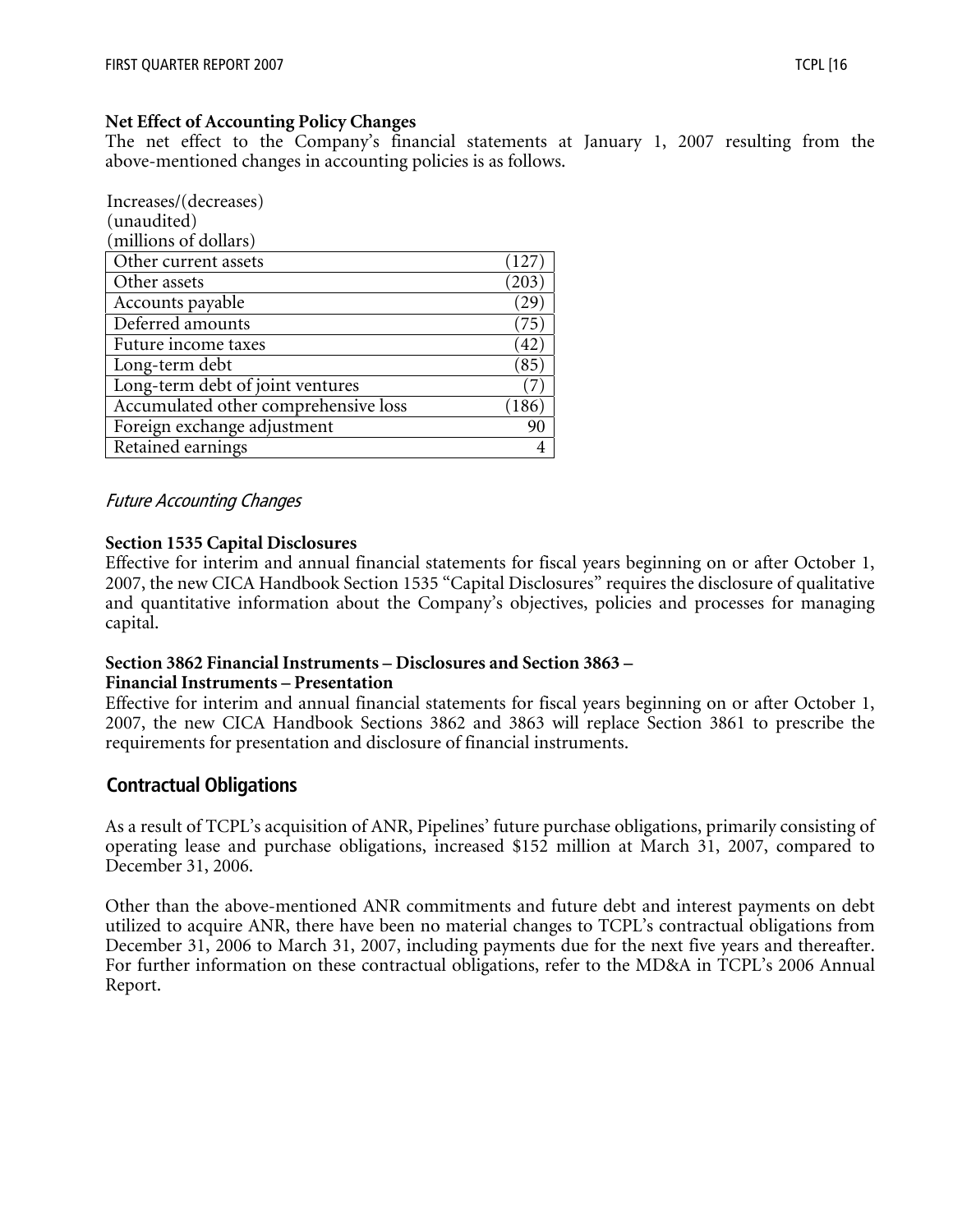#### **Financial and Other Instruments**

#### Interest, Foreign Exchange and Energy Risk Management

During the three-month period ended March 31, 2007, the Company had positions in the following types of derivatives:

- Forwards and future contracts contractual agreements to buy or sell a specific financial instrument at a specified price and date in the future. The Company enters into foreign exchange and commodity forwards and futures to mitigate volatility in changes in foreign exchange rates and power and gas prices, respectively.
- Swaps contractual agreements between two parties to exchange streams of payments over time according to specified terms. The Company enters into interest rate and cross-currency swaps to mitigate changes in interest rates and foreign exchange, respectively.
- Options contractual agreements to convey the right, but not the obligation, for the purchaser either to buy or sell a specific amount of a financial instrument at a fixed price, either at a fixed date or at any time within a specified period. The Company enters into option agreements to mitigate changes in interest rates, foreign exchange and commodity prices.

The Company has long-term debt, interest rate swaps and interest rate options that have a fixed interest rate and, therefore, are subject to interest rate price risk. The Company has long-term debt, interest-rate swaps and interest-rate options, which have a floating interest rate and, therefore, are subject to interest rate cash flow risk.

The Company calculated the fair value of foreign exchange and interest rate derivatives using quoted market rates. The changes in fair value for interest rate and foreign exchange derivatives are included in Financial Charges and Interest Income and Other, respectively.

The Company executes power, natural gas and heat rate derivatives for overall management of its asset portfolio. Heat rate contracts are agreements for the sale or purchase of power that are priced based on a natural gas index. The fair value of power and natural gas derivatives was calculated using estimated forward prices for the relevant period. In accordance with the Company's accounting policy, the fair values of these derivatives are recorded as financial assets and liabilities.

At March 31, 2007, the Company had included net losses of \$4 million (March 31, 2006 – net gains of \$5 million) in Net Income as a result of its swaps, futures, options and contracts. At March 31, 2007, there were unrealized gains from unsettled derivatives of \$52 million (December 31, 2006 - \$41 million) included in Other Current Assets and \$210 million (December 31, 2006 - \$39 million) included in Other Assets. At March 31, 2007, unrealized losses of \$116 million (December 31, 2006 - \$144 million) were included in Accounts Payable and \$259 million (December 31, 2006 - \$158 million) included in Deferred Amounts.

The Company hedges its net investment in self-sustaining foreign operations with U.S. dollar-denominated debt, cross-currency swaps, forward exchange contracts and options. At March 31, 2007, the Company had designated U.S. dollar-denominated debt with a carrying value of \$2,771 million (US\$2,403 million) and a fair value of \$2,948 million (US\$2,557 million) as a portion of this hedge and swaps, forwards and options with a fair value of \$73 million (US\$64 million) as net investment hedges.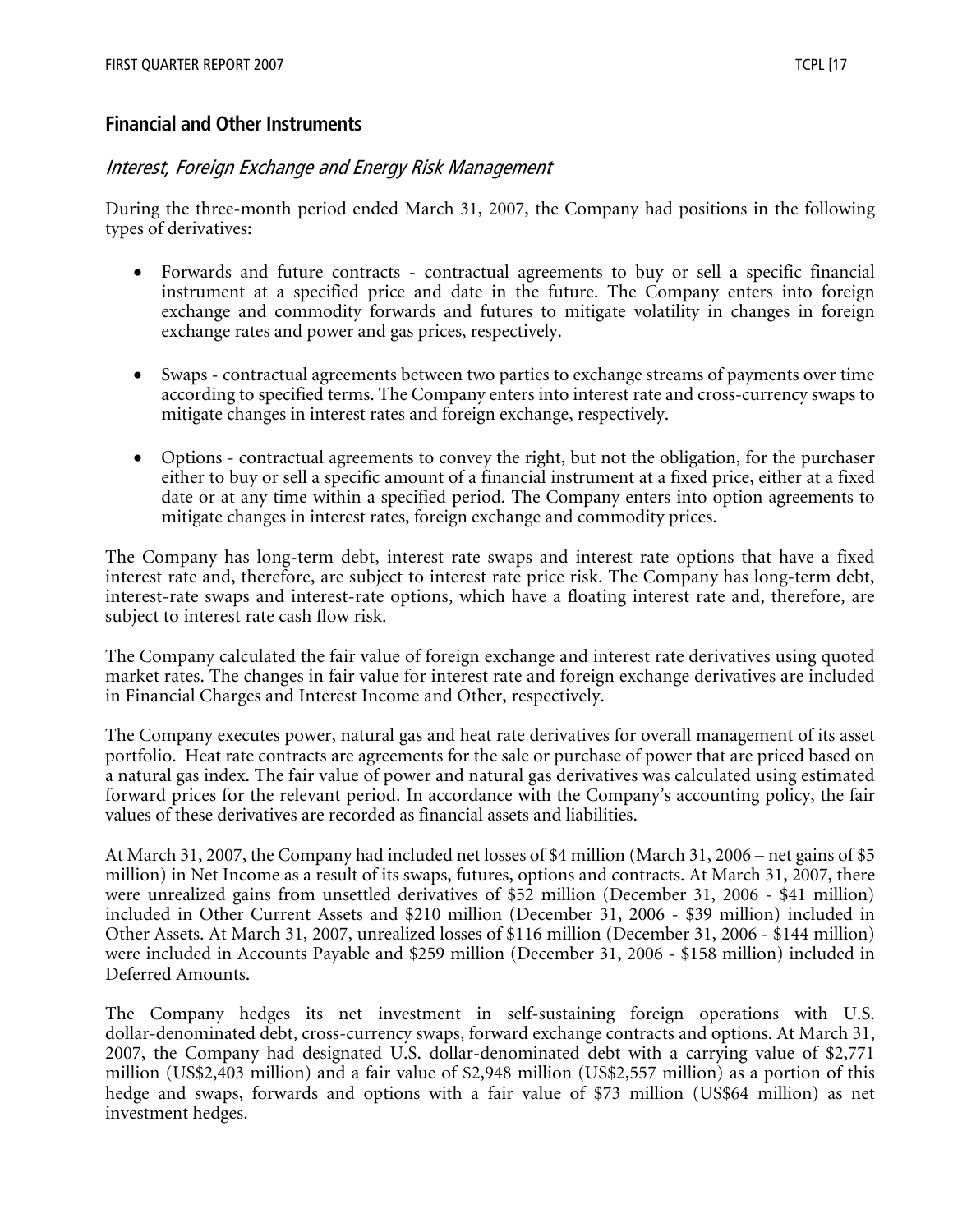#### Other Risk Management

Currency risk arises when the fair value or future cash flows of a financial instrument fluctuate due to changes in foreign exchange rates. The Company manages currency risk through the use of derivatives such as cross-currency swaps, options and forward foreign exchange contracts. Market risk is the risk that the fair value of future cash flows of financial instruments will fluctuate due to changes in market variables such as interest rates, foreign exchange and commodity prices. In order to manage market risk, the Company enters into offsetting physical positions and derivative financial instruments. Liquidity risk is the risk that an entity will encounter difficulty in meeting obligations associated with financial instruments. Additional risks faced by the Company are discussed in the MD&A in TCPL's 2006 Annual Report. These risks have not had a material effect on the Company's financial results at March 31, 2007 and have been mitigated by risk management strategies.

TCPL's market, financial and counterparty risks remain substantially unchanged since December 31, 2006. For further information on risks, refer to the MD&A in TCPL's 2006 Annual Report.

#### Risk and Risk Management Related to Environmental Regulations

In March 2007, the Alberta Government released its *Climate Change and Emissions Management Act* aimed at reducing greenhouse gas starting in July 2007. The Alberta Government is currently seeking comments on the proposed regulations and many of the specifics have yet to be determined. The Canadian Federal Government is expected to release similar legislation imminently. As these legislative initiatives have the potential to significantly impact the energy industry, the Company continues to assess and monitor the implications to TCPL's businesses.

#### **Controls and Procedures**

As of March 31, 2007, an evaluation was carried out under the supervision of, and with the participation of, management including the President and Chief Executive Officer and Chief Financial Officer, of the effectiveness of TCPL's disclosure controls and procedures as defined under the rules adopted by the Canadian securities regulatory authorities and by the U.S. Securities and Exchange Commission. Based on that evaluation, the President and Chief Executive Officer and Chief Financial Officer concluded that the design and operation of TCPL's disclosure controls and procedures were effective as at March 31, 2007.

During the recent fiscal quarter, there have been no changes in TCPL's internal control over financial reporting that have materially affected, or are reasonably likely to materially affect, TCPL's internal control over financial reporting. With respect to the recent acquisitions, the Company has not yet determined whether or not to apply the acquisitions exemption allowed under the *Sarbanes-Oxley Act of 2002.*

## **Significant Accounting Policies and Critical Accounting Estimates**

Since determining the value of certain assets, liabilities, revenues and expenses is dependent upon future events, the preparation of the Company's consolidated financial statements requires the use of estimates and assumptions which have been made using careful judgment.

TCPL's significant accounting policies and critical accounting estimates are the use of regulatory accounting for the Company's regulated operations and the policies the Company adopts to account for derivatives and depreciation and amortization expense. Effective January 1, 2007, the Company adopted the new accounting standards for financial instruments and hedges, as discussed in the section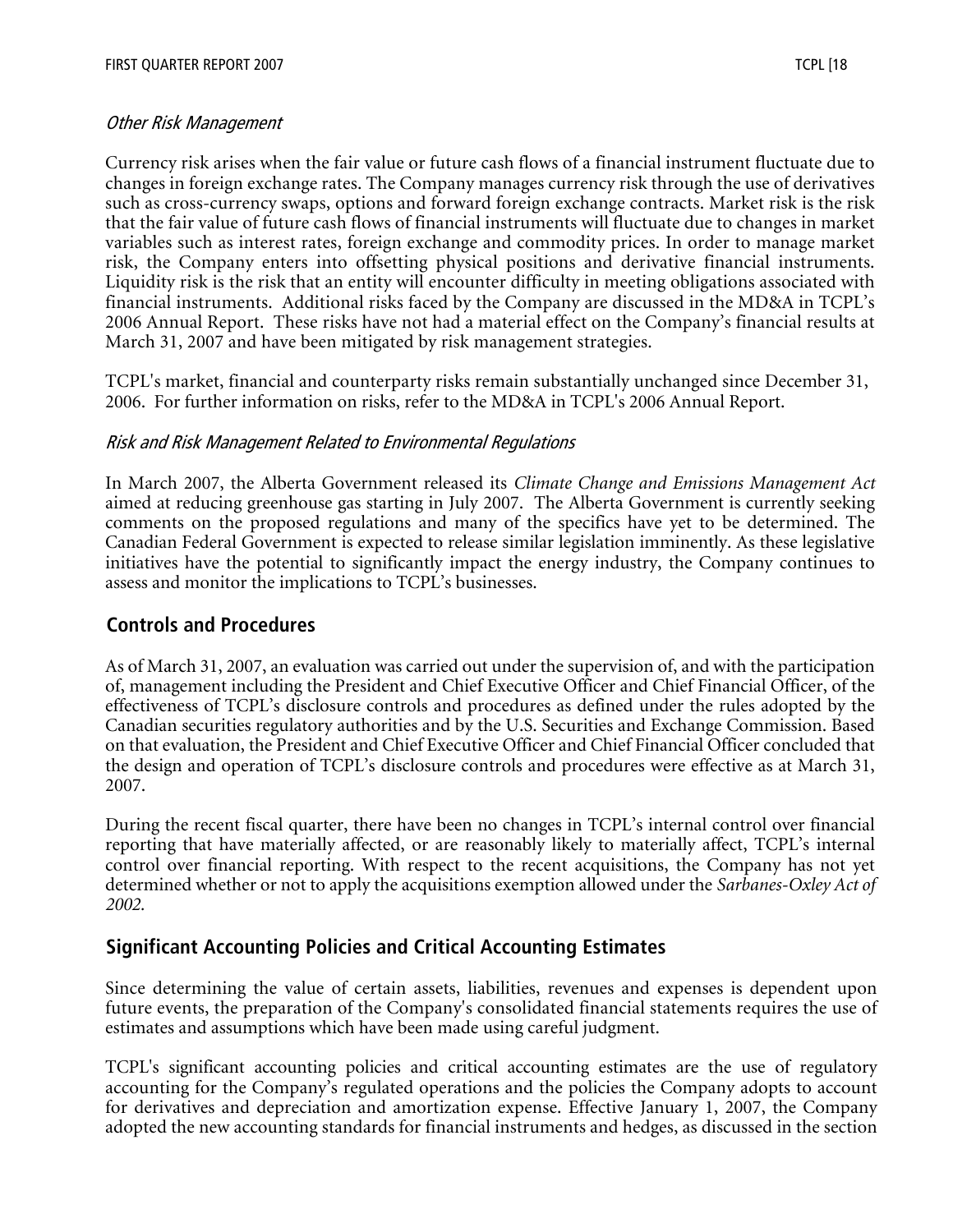Changes in Accounting Policies in this MD&A. For further information on the Company's accounting policies and estimates refer to the MD&A in TCPL's 2006 Annual Report.

# **Outlook**

Excluding the \$15 million of income tax adjustments recorded in first quarter 2007, the Company's outlook is relatively unchanged since the disclosure in the Company's 2006 Annual Report. For further information on outlook, refer to the MD&A in TCPL's 2006 Annual Report.

TCPL's senior unsecured debt is rated A, with a stable outlook, by DBRS; A2, with a stable outlook, by Moody's Investors Service; and A-, with a stable outlook, by Standard & Poor's.

## **Other Recent Developments**

## **Pipelines**

## Wholly Owned Pipelines

## Canadian Mainline

In February 2007, TCPL reached a multi-year tolls settlement for the years 2007 to 2011 on the Canadian Mainline.

TCPL and its stakeholders agreed that the cost of capital will reflect an ROE, as determined by the NEB's return on equity formula, on a deemed common equity ratio of 40 per cent, an increase from 36 per cent. The remaining capital structure will consist of senior debt following the agreed upon redemption of US\$460 million Preferred Securities currently included in the Canadian Mainline's investment base.

The settlement also establishes certain elements of the Canadian Mainline's fixed operating, maintenance and administration (OM&A) costs for each year of the settlement. Any variance between actual OM&A costs and those agreed to in the settlement will accrue to TCPL from 2007 to 2009. Variances in certain elements of OM&A costs will be shared equally between TCPL and its customers in 2010 and 2011. All other cost elements of the revenue requirement will be treated on a flow-through basis.

The performance-based incentive arrangements, similar to those agreed to in the 2006 settlement, are focused on aligning interests in achieving cost savings and increased value, thereby providing mutual benefits to both TCPL and its customers. TCPL and its stakeholders have agreed to a slight decrease in the depreciation rate for the term of the settlement and to seek NEB approval to put the requirement for an updated depreciation study due in 2008 into abeyance until 2012.

Interim tolls as approved by the NEB in March 2007 will continue to be charged for transportation service on the Canadian Mainline until final tolls are approved by the NEB pursuant to this settlement. In March 2007, TCPL applied to the NEB for approval of this settlement, and a decision is expected in second quarter 2007. Until this decision is received, TCPL is recording its Canadian Mainline net earnings using the NEB ROE formula on a deemed common equity ratio of 36 per cent.

## Alberta System

In March 2007, the Alberta Energy and Utilities Board (EUB) approved the 2007 final rates for the Alberta System as filed. The rates are effective April 1, 2007 to December 31, 2007 and reflect the 2005-2007 Revenue Requirement Settlement on the Alberta System.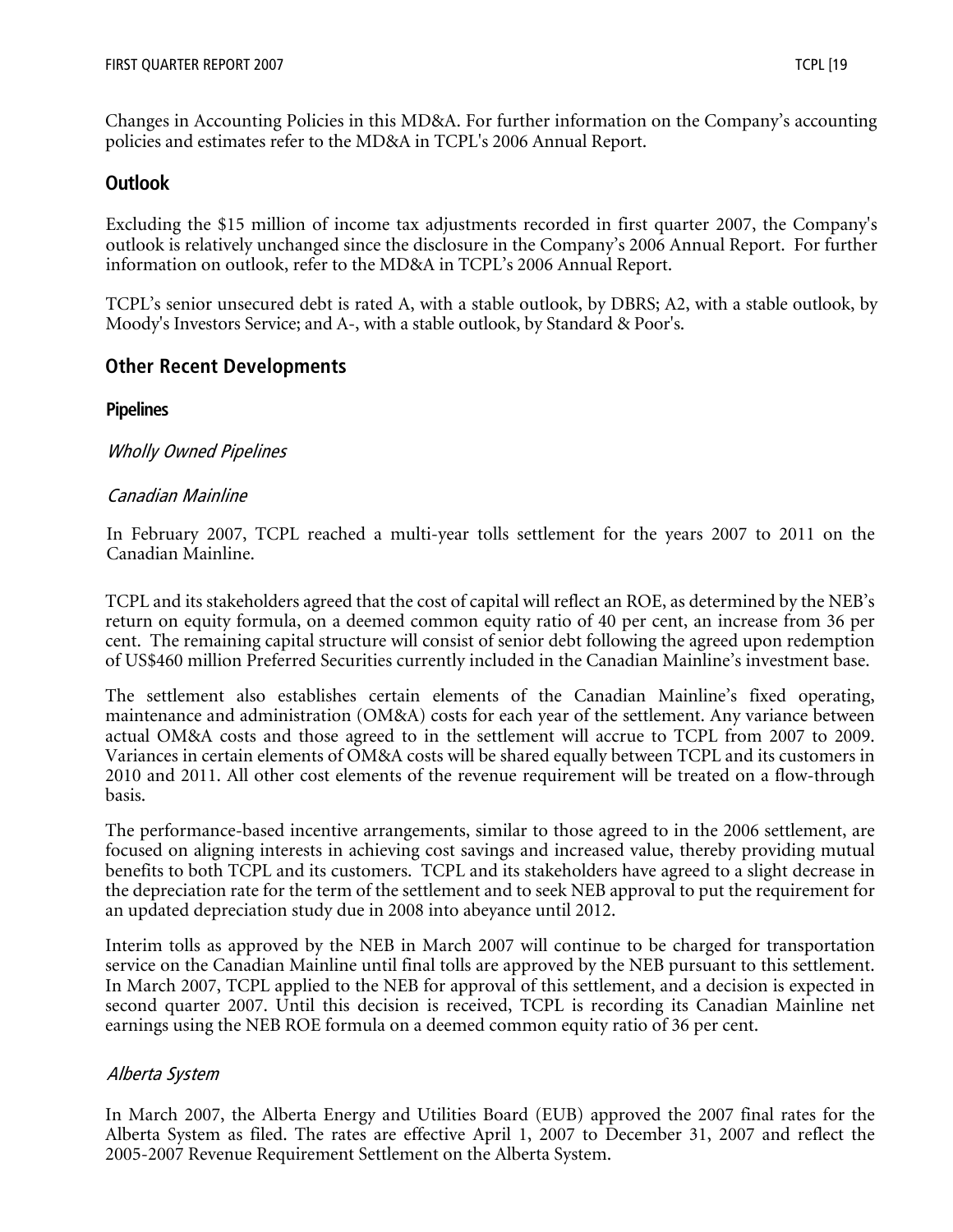Effective April 1, 2007, TCPL became the operator of Northern Border. TCPL owns 16 per cent of Northern Border through its 32.1 per cent ownership of PipeLines LP.

## BC System and Foothills

In February 2007, the NEB approved the integration of the BC System into Foothills. In March 2007, the NEB approved a compliance filing confirming an April 1, 2007 effective date for the transfer and providing final 2007 tolls.

#### Gas Transmission Northwest System

TCPL filed a rate case with the FERC for its Gas Transmission Northwest System. In January 2007, TCPL received a procedural order from the FERC establishing a timeline for the System's rate case proceeding with a hearing scheduled to commence on October 31, 2007. In April 2007, the Company initiated settlement discussions with its customers and the FERC.

Beginning January 1, 2007, GTN increased its transportation rates in accordance with the FERC's July 31, 2006 suspension order. The additional revenue collected is subject to refund based upon the outcome of GTN's rate case proceeding. Until final approval of rates is received from the FERC, the Company has been recording a provision for rate refund equal to the difference in transportation revenue based on GTN's new rates and the rates that were in effect prior to January 1, 2007.

#### North Baja Pipeline Expansion

TCPL's North Baja Pipeline has filed an application with the FERC to expand and modify its existing system to facilitate the importation of regassified LNG from Mexico into the California and Arizona markets. The FERC has issued a preliminary determination approving all aspects of North Baja's proposal other than those related to environmental issues, which will be the subject of a future order. TCPL expects that the final Environmental Impact Statement will be completed and the FERC will issue its final order authorizing the project by mid year 2007.

## Mackenzie Gas Pipeline Project

In March 2007, the proponents of the Mackenzie Gas Project (MGP) filed updated capital cost estimates for the project with the NEB and a Joint Review Panel (JRP). These estimates include \$3.5 billion for the gas gathering system, \$7.8 billion for the pipeline and \$4.9 billion for the development of the proponent's gas fields. Additional project update information is expected to be filed in June 2007, describing further project adjustments and refinements.

The MGP proponents continue to participate in public hearings convened by the JRP, assessing socio-economic and environmental aspects of the project. These regulatory hearings are expected to conclude in the second half of 2007, with the JRP's report to follow.

## Alaska Highway Pipeline Project

TCPL is continuing its discussions with the Alaska North Slope producers. The Alaska State administration has introduced the *Alaska Gasline Inducement Act* (AGIA) as their new process for the portion of the pipeline project in Alaska. The Alaska State Legislature is currently reviewing the bill, with final disposition expected by approximately June 2007. If AGIA is passed in its current form, it is expected the State will choose a licensee for the pipeline project near the end of 2007.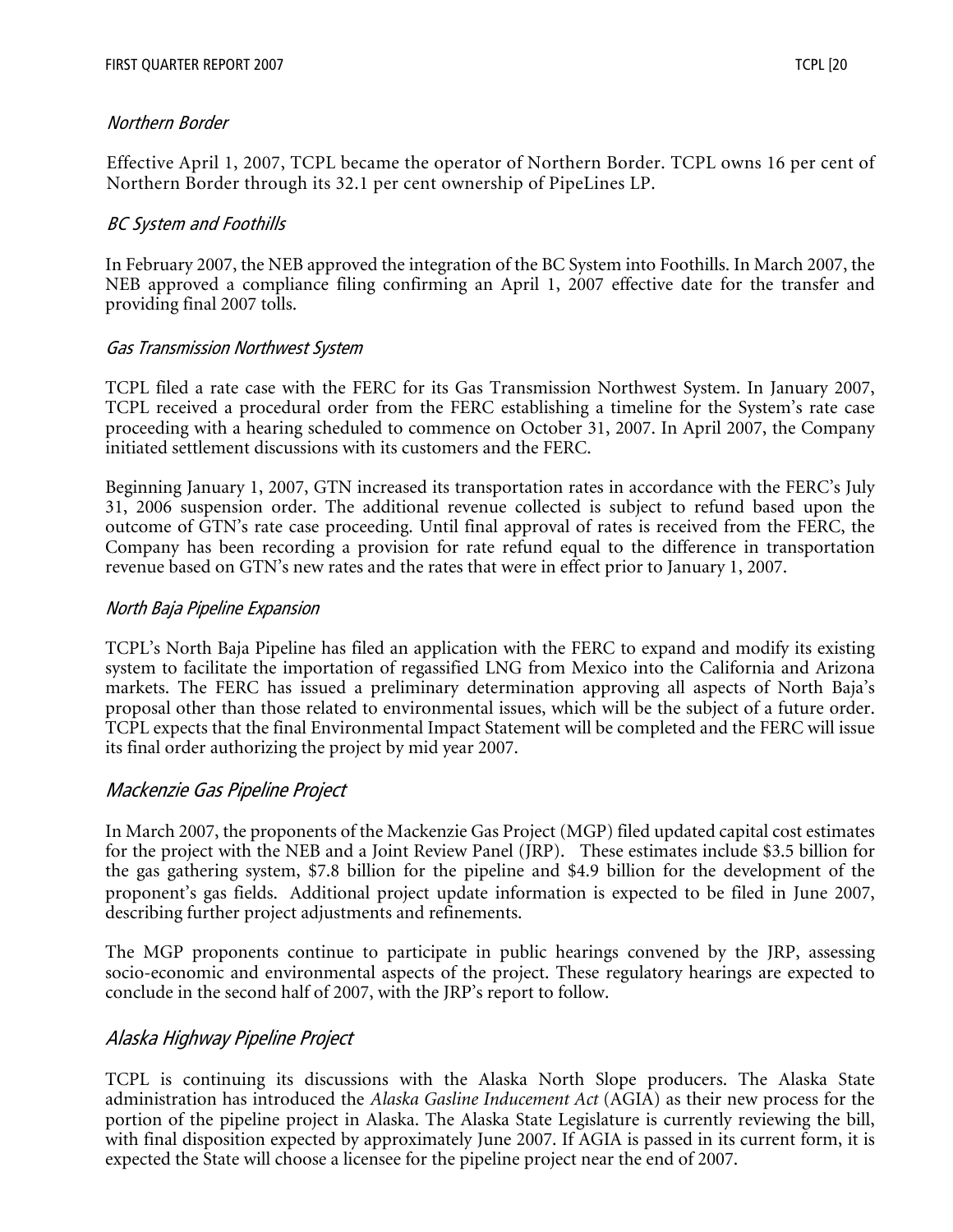#### **Energy**

## Broadwater

Broadwater is a partnership between TCPL and Shell US Gas & Power to construct an LNG facility in the New York State waters of Long Island Sound. TCPL anticipates that the FERC will issue a Final Environmental Impact Statement in third quarter 2007. A similar timeline is anticipated for the State of New York to render a decision on whether the Broadwater project is consistent with its coastal management policies.

## **Share Information**

As at March 31 2007, TCPL had 522,070,549 issued and outstanding common shares to TransCanada Corporation.

# **Selected Quarterly Consolidated Financial Data**(1)

| (unaudited)                                                                                                                  | 2007         |        |        | 2006   |                |        | 2005         |        |
|------------------------------------------------------------------------------------------------------------------------------|--------------|--------|--------|--------|----------------|--------|--------------|--------|
| (millions of dollars except per share amounts)                                                                               | <b>First</b> | Fourth | Third  | Second | First          | Fourth | <b>Third</b> | Second |
|                                                                                                                              |              |        |        |        |                |        |              |        |
| Revenues                                                                                                                     | 2.249        | 2.091  | 1,850  | 1,685  | 1,894          | 1,771  | 1,494        | 1,449  |
| Net Income Applicable to Common Shares                                                                                       |              |        |        |        |                |        |              |        |
| Continuing operations                                                                                                        | 263          | 268    | 293    | 244    | 244            | 349    | 428          | 199    |
| Discontinued operations                                                                                                      |              |        |        |        | 28             |        |              |        |
|                                                                                                                              | 263          | 268    | 293    | 244    | 272            | 349    | 428          | 199    |
| <b>Per Common Share Data</b><br>Net income per share - Basic and Diluted<br>Continuing operations<br>Discontinued operations | \$0.50       | \$0.56 | \$0.60 | \$0.51 | \$0.50<br>0.06 | \$0.72 | \$0.89       | \$0.41 |
|                                                                                                                              |              |        |        |        |                |        |              |        |
|                                                                                                                              | \$0.50       | \$0.56 | \$0.60 | \$0.51 | \$0.56         | \$0.72 | \$0.89       | \$0.41 |

<sup>(1)</sup> The selected quarterly consolidated financial data has been prepared in accordance with Canadian GAAP. Certain comparative figures have been reclassified to conform with the current year's presentation.

## Factors Impacting Quarterly Financial Information

In Pipelines, which consists primarily of the Company's investments in regulated pipelines and natural gas storage facilities, annual revenues and net earnings fluctuate over the long term based on regulators' decisions and negotiated settlements with shippers. Generally, quarter-over-quarter revenues and net earnings during any particular fiscal year remain relatively stable with fluctuations resulting from adjustments being recorded due to regulatory decisions and negotiated settlements with shippers, seasonal fluctuations in short-term throughput on U.S. pipelines and items outside of the normal course of operations.

In Energy, which consists primarily of the Company's investments in electrical power generation plants and non-regulated natural gas storage facilities, quarter-over-quarter revenues and net earnings are affected by seasonal weather conditions, customer demand, market prices, planned and unplanned plant outages as well as items outside of the normal course of operations.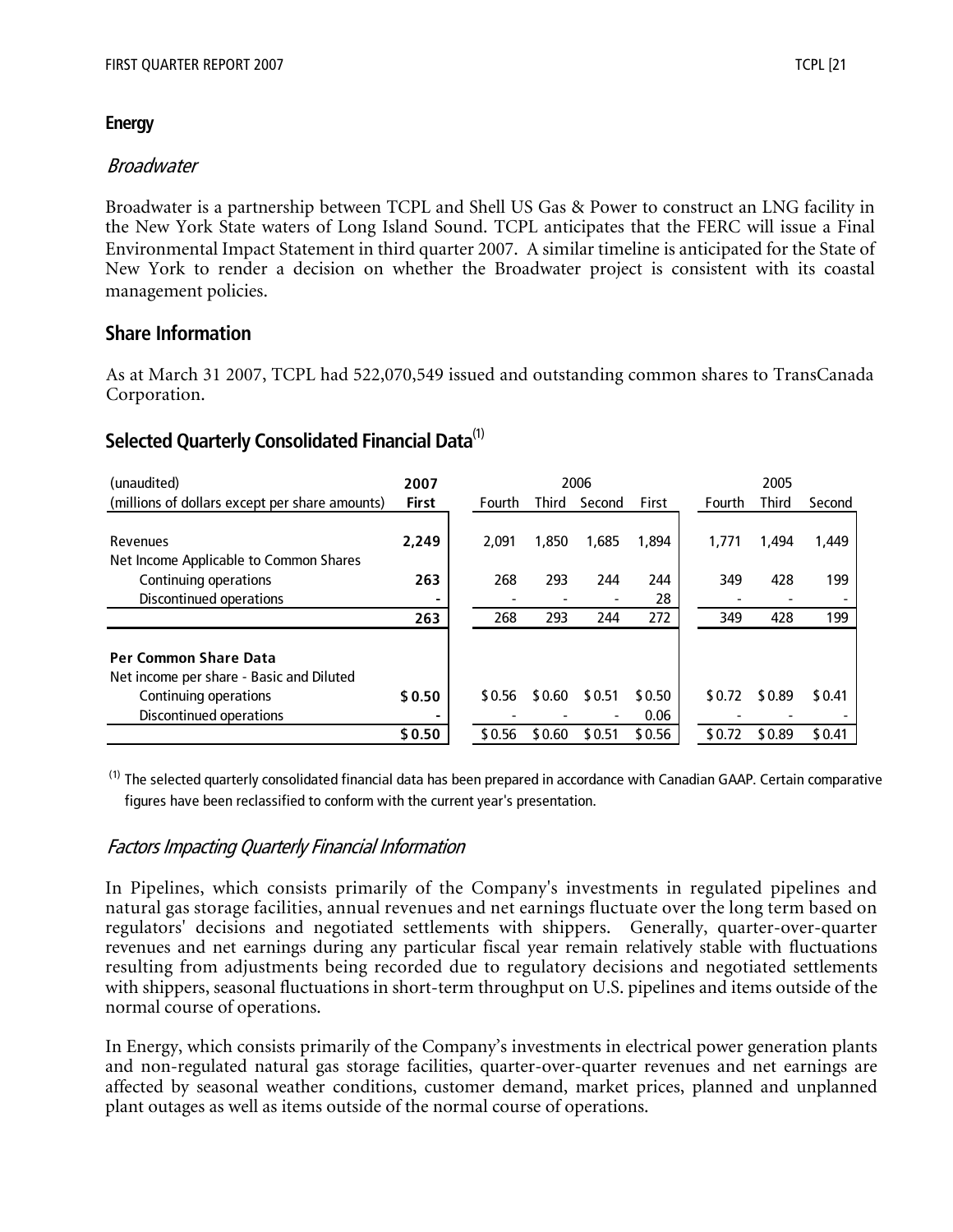Significant items which impacted the last eight quarters' net earnings are as follows.

- Second quarter 2005 net earnings included \$21 million (\$13 million related to 2004 and \$8 million related to 2005) with respect to the NEB's decision on the Canadian Mainline's 2004 Tolls and Tariff Application (Phase II). On April 1, 2005, TCPL completed the acquisition of TC Hydro generation assets from USGen New England, Inc. Bruce Power's income from equity investments was lower than previous quarters due to the continuing impact of planned maintenance outages and an unplanned maintenance outage on Unit 6 relating to a transformer fire.
- In third quarter 2005, net earnings included a \$193 million after-tax gain related to the sale of the Company's ownership interest in TransCanada Power, LP. In addition, Bruce Power's income from equity investments increased from prior quarters due to higher realized power prices and slightly higher generation volumes.
- In fourth quarter 2005, net earnings included a \$115 million after-tax gain on the sale of P.T. Paiton Energy Company. In addition, Bruce A was formed and Bruce Power's results were proportionately consolidated, effective October 31, 2005.
- In first quarter 2006, net earnings included an \$18 million after-tax bankruptcy claim settlement from a former shipper on the Gas Transmission Northwest System. In addition, Energy's net earnings included contributions from the December 31, 2005 acquisition of the 756 MW Sheerness PPA.
- In second quarter 2006, net earnings included \$33 million of future income tax benefits (\$23 million in Energy and \$10 million in Corporate) as a result of reductions in Canadian federal and provincial corporate income tax rates. Pipelines earnings included a \$13 million after-tax gain related to the sale of the Company's general partner interest in Northern Border Partners, L.P.
- In third quarter 2006, net earnings included an income tax benefit of approximately \$50 million on the resolution of certain income tax matters with taxation authorities and changes in estimates.
- In fourth quarter 2006, net earnings included approximately \$12 million related to income tax refunds and related interest.
- In first quarter 2007, net earnings included approximately \$15 million related to positive income tax adjustments. In addition, Pipelines' net earnings included contributions from the February 22, 2007 acquisition of ANR and additional interests in Great Lakes.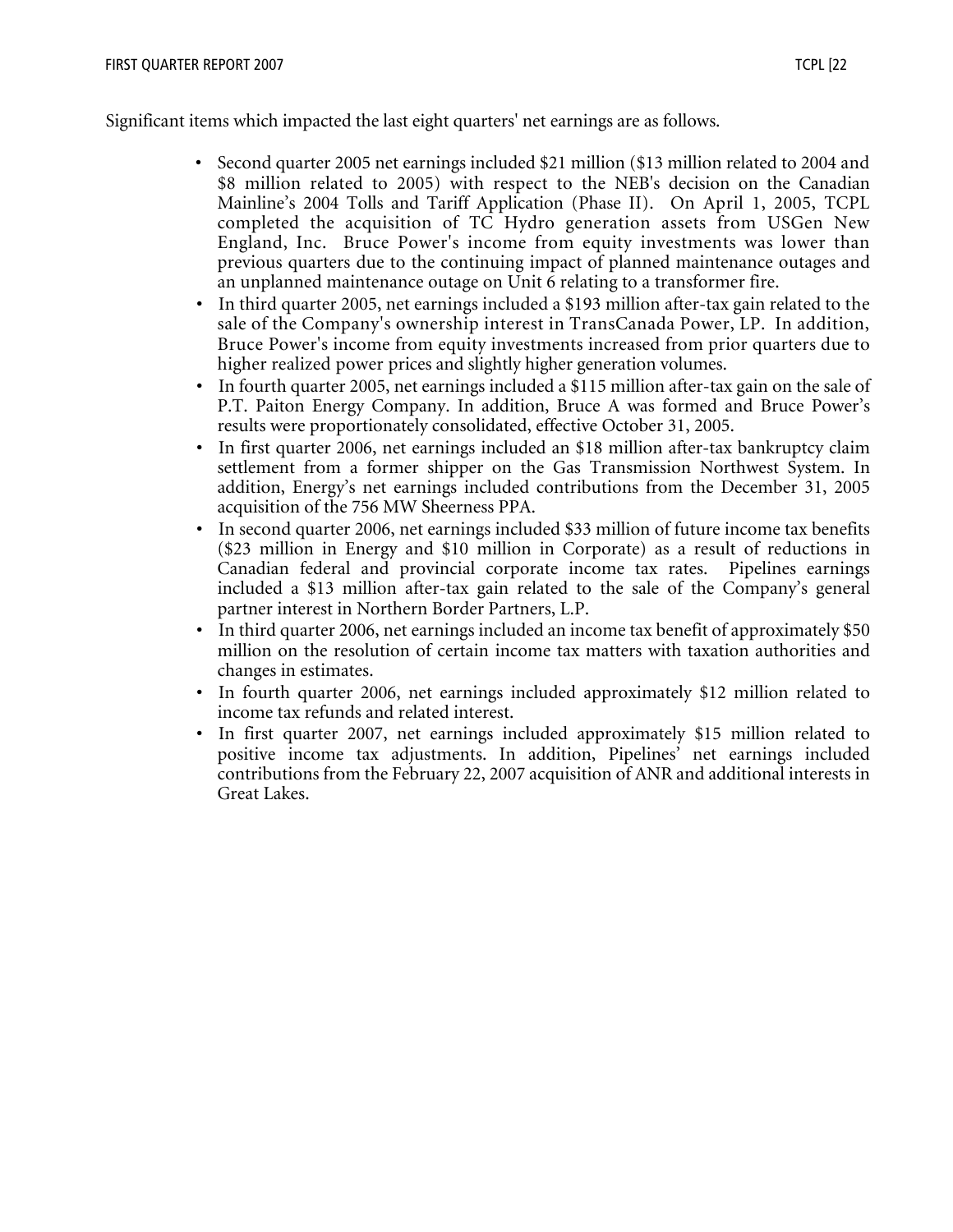## **Consolidated Income**

| Three months ended March 31                            |       |         |
|--------------------------------------------------------|-------|---------|
| (unaudited)<br>(millions of dollars)                   | 2007  | 2006    |
| <b>Revenues</b>                                        | 2,249 | 1,894   |
| <b>Operating Expenses</b>                              |       |         |
| Plant operating costs and other                        | 732   | 537     |
| Commodity purchases resold                             | 576   | 505     |
| Depreciation                                           | 290   | 257     |
|                                                        | 1,598 | 1,299   |
|                                                        | 651   | 595     |
| <b>Other Expenses/(Income)</b>                         |       |         |
| <b>Financial charges</b>                               | 239   | 203     |
| Financial charges of joint ventures                    | 21    | 21      |
| Income from equity investments                         | (6)   | (18)    |
| Interest income and other                              | (24)  | (49)    |
|                                                        | 230   | 157     |
| <b>Income from Continuing Operations before Income</b> |       |         |
| <b>Taxes and Non-Controlling Interests</b>             | 421   | 438     |
| <b>Income Taxes</b>                                    |       |         |
| Current                                                | 167   | 210     |
| Future                                                 | (37)  | (41)    |
|                                                        | 130   | 169     |
|                                                        |       |         |
| <b>Non-Controlling Interests</b>                       | 17    |         |
| Non-controlling interest in PipeLines LP<br>Other      | 5     | 13<br>6 |
|                                                        | 22    | 19      |
|                                                        |       |         |
| <b>Net Income from Continuing Operations</b>           | 269   | 250     |
| <b>Net Income from Discontinued Operations</b>         |       | 28      |
| <b>Net Income</b>                                      | 269   | 278     |
| <b>Preferred Share Dividends</b>                       | 6     | 6       |
| <b>Net Income Applicable to Common Shares</b>          | 263   | 272     |
|                                                        |       |         |
| <b>Net Income Applicable to Common Shares</b>          |       |         |
| Continuing operations                                  | 263   | 244     |
| <b>Discontinued operations</b>                         |       | 28      |
|                                                        | 263   | 272     |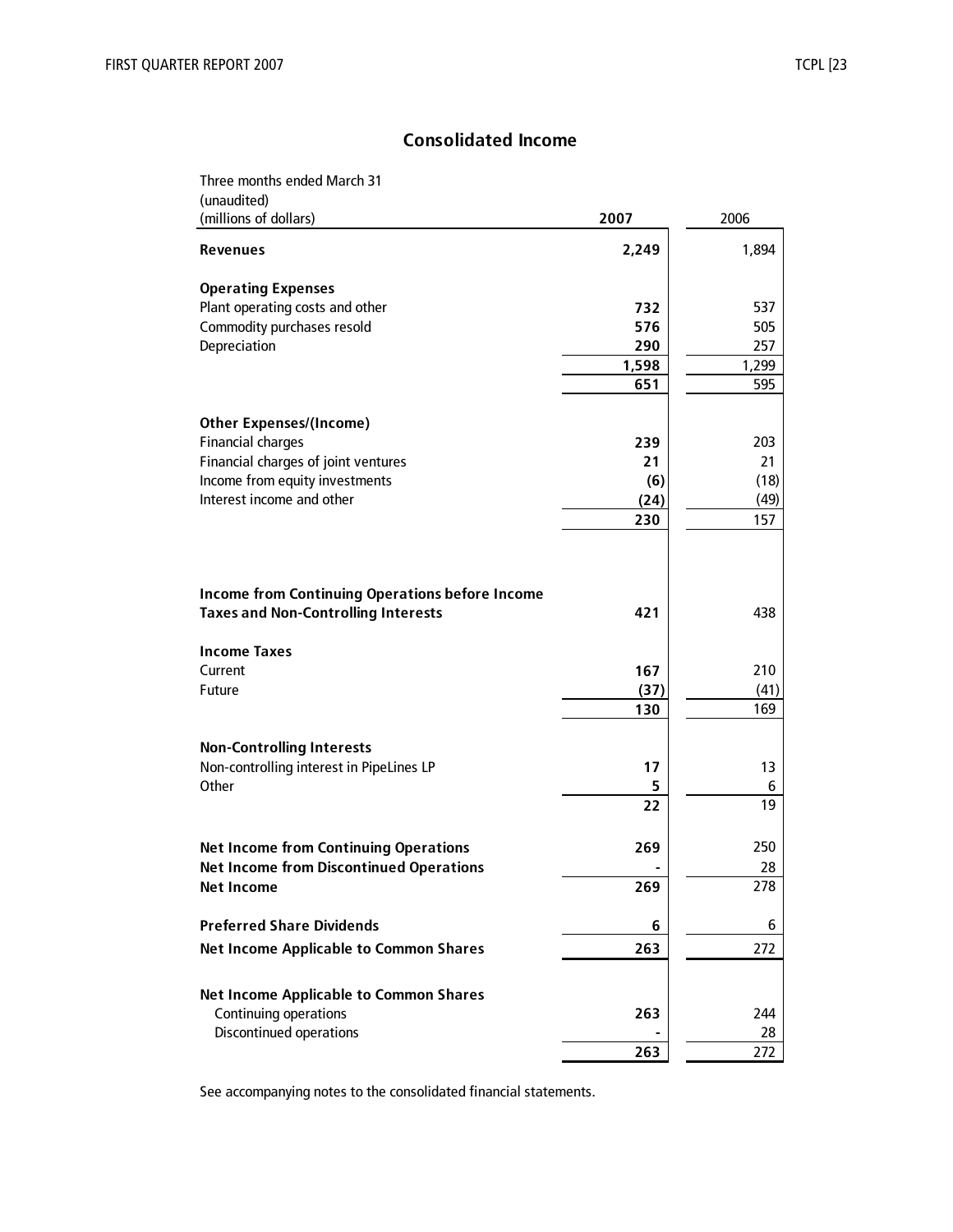# **Consolidated Cash Flows**

Three months ended March 31

| (unaudited)<br>(millions of dollars)                               | 2007     | 2006  |
|--------------------------------------------------------------------|----------|-------|
|                                                                    |          |       |
| <b>Cash Generated From Operations</b>                              |          |       |
| Net income                                                         | 269      | 250   |
| Depreciation                                                       | 290      | 257   |
| Income from equity investments in excess of distributions received | (6)      | (4)   |
| Future income taxes                                                | (37)     | (41)  |
| Non-controlling interests                                          | 22       | 19    |
| Funding of employee future benefits lower than/(in excess of)      |          |       |
| expense                                                            | 12       | (2)   |
| Other                                                              | 29       | 37    |
|                                                                    | 579      | 516   |
| Decrease/(increase) in operating working capital                   | 41       | (1)   |
| Net cash provided by operations                                    | 620      | 515   |
| <b>Investing Activities</b>                                        |          |       |
| Capital expenditures                                               | (306)    | (303) |
| Acquisitions, net of cash acquired                                 | (4, 265) |       |
| Deferred amounts and other                                         | (43)     | (9)   |
| Net cash used in investing activities                              | (4, 614) | (312) |
|                                                                    |          |       |
| <b>Financing Activities</b>                                        |          |       |
| Dividends on common and preferred shares                           | (162)    | (155) |
| Advances from parent                                               | 756      |       |
| Distributions paid to non-controlling interests                    | (10)     | (10)  |
| Notes payable issued/(repaid), net                                 | 502      | (633) |
| Long-term debt issued                                              | 1,362    | 878   |
| Reduction of long-term debt                                        | (325)    | (140) |
| Long-term debt of joint ventures issued                            | 12       | 2     |
| Reduction of long-term debt of joint ventures                      | (12)     | (6)   |
| Partnership units of subsidiary issued                             | 348      |       |
| Common shares issued                                               | 1,472    |       |
| Net cash provided by/(used in) financing activities                | 3,943    | (64)  |
|                                                                    |          |       |
| <b>Effect of Foreign Exchange Rate Changes on Cash</b>             |          |       |
| and Short-Term Investments                                         | (3)      | 2     |
| (Decrease)/Increase in Cash and Short-Term Investments             | (54)     | 141   |
| <b>Cash and Short-Term Investments</b>                             |          |       |
| Beginning of period                                                | 401      | 212   |
| <b>Cash and Short-Term Investments</b>                             |          |       |
| End of period                                                      | 347      | 353   |
| <b>Supplementary Cash Flow Information</b>                         |          |       |
|                                                                    | 87       | 217   |
| Income taxes paid                                                  |          |       |
| Interest paid                                                      | 273      | 199   |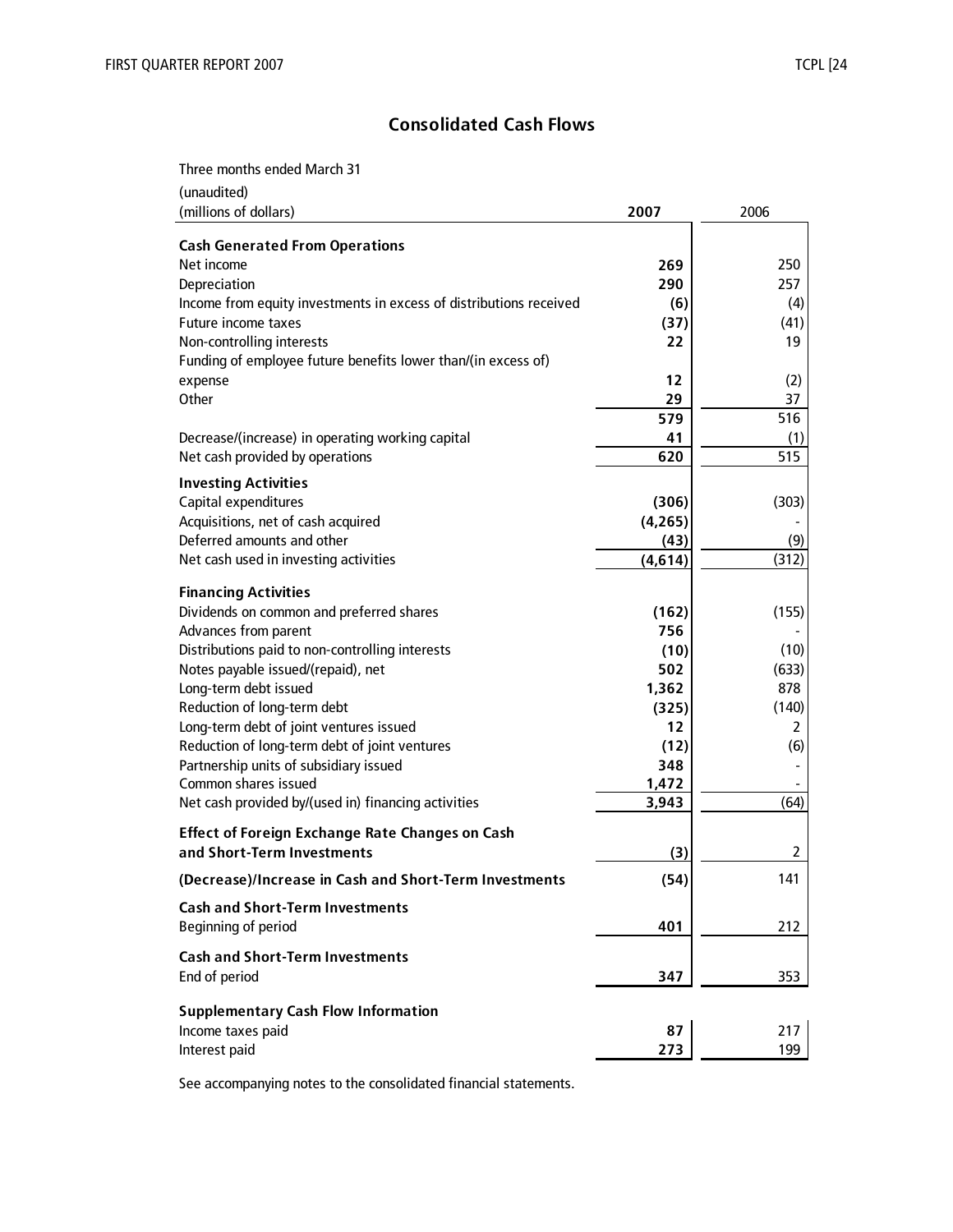# **Consolidated Balance Sheet**

| (millions of dollars)<br>2007<br>2006<br><b>ASSETS</b><br><b>Current Assets</b><br>Cash and short-term investments<br>347<br>1,135<br>Accounts receivable<br>Inventories<br>478<br>Other<br>116<br>2,076<br>76<br><b>Long-Term Investments</b><br>24,181<br><b>Plant, Property and Equipment</b><br>Goodwill<br>2,878<br><b>Other Assets</b><br>1,888<br>31,099<br>LIABILITIES AND SHAREHOLDERS' EQUITY | (unaudited)                | March 31, | December 31, |
|---------------------------------------------------------------------------------------------------------------------------------------------------------------------------------------------------------------------------------------------------------------------------------------------------------------------------------------------------------------------------------------------------------|----------------------------|-----------|--------------|
|                                                                                                                                                                                                                                                                                                                                                                                                         |                            |           |              |
|                                                                                                                                                                                                                                                                                                                                                                                                         |                            |           |              |
|                                                                                                                                                                                                                                                                                                                                                                                                         |                            |           |              |
|                                                                                                                                                                                                                                                                                                                                                                                                         |                            |           |              |
|                                                                                                                                                                                                                                                                                                                                                                                                         |                            |           | 401          |
|                                                                                                                                                                                                                                                                                                                                                                                                         |                            |           | 1,001        |
|                                                                                                                                                                                                                                                                                                                                                                                                         |                            |           | 392          |
|                                                                                                                                                                                                                                                                                                                                                                                                         |                            |           | 297          |
|                                                                                                                                                                                                                                                                                                                                                                                                         |                            |           | 2,091        |
|                                                                                                                                                                                                                                                                                                                                                                                                         |                            |           | 71           |
|                                                                                                                                                                                                                                                                                                                                                                                                         |                            |           | 21,487       |
|                                                                                                                                                                                                                                                                                                                                                                                                         |                            |           | 281          |
|                                                                                                                                                                                                                                                                                                                                                                                                         |                            |           | 1,978        |
|                                                                                                                                                                                                                                                                                                                                                                                                         |                            |           | 25,908       |
|                                                                                                                                                                                                                                                                                                                                                                                                         |                            |           |              |
|                                                                                                                                                                                                                                                                                                                                                                                                         |                            |           |              |
|                                                                                                                                                                                                                                                                                                                                                                                                         | <b>Current Liabilities</b> |           |              |
| 968<br>Notes payable                                                                                                                                                                                                                                                                                                                                                                                    |                            |           | 467          |
| Accounts payable<br>2,416                                                                                                                                                                                                                                                                                                                                                                               |                            |           | 1,582        |
| <b>Accrued interest</b><br>278                                                                                                                                                                                                                                                                                                                                                                          |                            |           | 264          |
| Current portion of long-term debt<br>494                                                                                                                                                                                                                                                                                                                                                                |                            |           | 616          |
| Current portion of long-term debt of joint ventures<br>137                                                                                                                                                                                                                                                                                                                                              |                            |           | 142          |
| 4,293                                                                                                                                                                                                                                                                                                                                                                                                   |                            |           | 3,071        |
| <b>Deferred Amounts</b><br>1,097                                                                                                                                                                                                                                                                                                                                                                        |                            |           | 1,029        |
| <b>Future Income Taxes</b><br>1,216                                                                                                                                                                                                                                                                                                                                                                     |                            |           | 876          |
| 12,945<br><b>Long-Term Debt</b>                                                                                                                                                                                                                                                                                                                                                                         |                            |           | 10,887       |
| <b>Long-Term Debt of Joint Ventures</b><br>864                                                                                                                                                                                                                                                                                                                                                          |                            |           | 1,136        |
| <b>Preferred Securities</b><br>530                                                                                                                                                                                                                                                                                                                                                                      |                            |           | 536          |
| 20,945                                                                                                                                                                                                                                                                                                                                                                                                  |                            |           | 17,535       |
| <b>Non-Controlling Interests</b>                                                                                                                                                                                                                                                                                                                                                                        |                            |           |              |
| Non-controlling interest in PipeLines LP<br>634                                                                                                                                                                                                                                                                                                                                                         |                            |           | 287          |
| Other<br>83                                                                                                                                                                                                                                                                                                                                                                                             |                            |           | 79           |
| 717                                                                                                                                                                                                                                                                                                                                                                                                     |                            |           | 366          |
| <b>Shareholders' Equity</b>                                                                                                                                                                                                                                                                                                                                                                             |                            |           |              |
| <b>Preferred shares</b><br>389                                                                                                                                                                                                                                                                                                                                                                          |                            |           | 389          |
| Common shares<br>6,184                                                                                                                                                                                                                                                                                                                                                                                  |                            |           | 4,712        |
| Contributed surplus<br>278                                                                                                                                                                                                                                                                                                                                                                              |                            |           | 277          |
| <b>Retained earnings</b><br>2,804                                                                                                                                                                                                                                                                                                                                                                       |                            |           | 2,719        |
| Accumulated other comprehensive loss<br>(218)                                                                                                                                                                                                                                                                                                                                                           |                            |           | (90)         |
| 9,437                                                                                                                                                                                                                                                                                                                                                                                                   |                            |           | 8,007        |
| 31,099                                                                                                                                                                                                                                                                                                                                                                                                  |                            |           | 25,908       |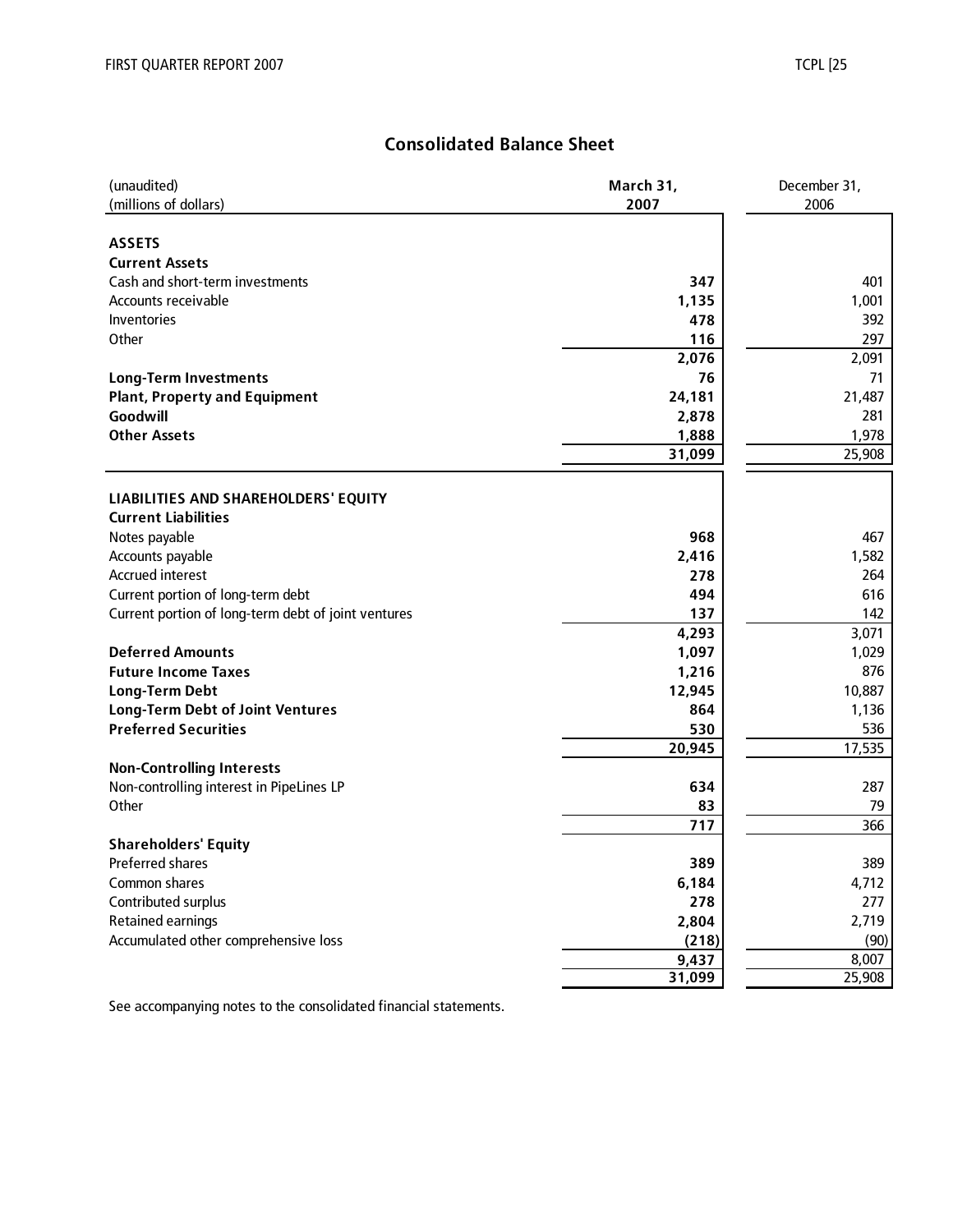## **Consolidated Comprehensive Income**

| Three months ended March 31                                                              |      |      |
|------------------------------------------------------------------------------------------|------|------|
| (unaudited)                                                                              |      |      |
| (millions of dollars)                                                                    | 2007 | 2006 |
| Net income                                                                               | 263  | 272  |
| Other comprehensive loss, net of tax                                                     |      |      |
| Change in foreign currency translation gains and losses on investments in foreign        |      |      |
| operations <sup>(1)</sup>                                                                | (37) | (1)  |
| Change in gains and losses on hedges of investments in foreign operations <sup>(2)</sup> | 9    | (3)  |
| Change in gains and losses on derivative instruments designated as cash flow             |      |      |
| hedges <sup>(3)</sup>                                                                    | (1)  |      |
| Reclassification to net income of gains and losses on derivative instruments designated  |      |      |
| as cash flow hedges pertaining to prior periods $(4)$ (5)                                | (3)  |      |
| Other comprehensive loss for the period                                                  | (32) | (4)  |
| Comprehensive income for the period                                                      | 231  | 268  |

(1) Net of tax recovery of \$5 million (2006 - expense of \$1 million).

(2) Net of tax recovery of \$5 million (2006 - expense of \$2 million).

<sup>(3)</sup> Net of tax recovery of \$5 million.

(4) Net of tax recovery of \$2 million.

<sup>(5)</sup> During the next 12 months, the Company expects to reclassify to net income \$86 million (\$60 million after tax) of realized net losses for cash flow hedges.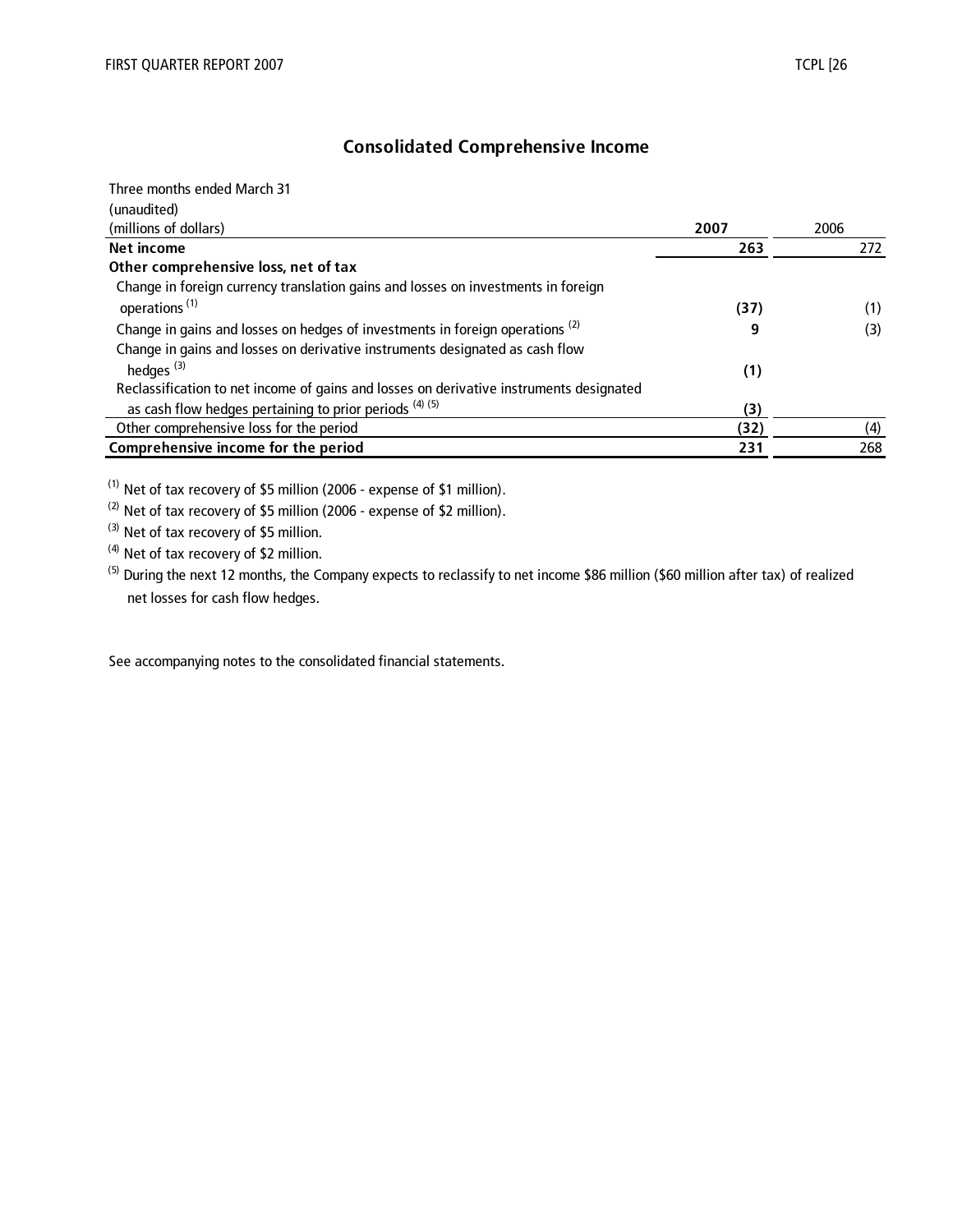# **Consolidated Shareholders' Equity**

| Three months ended March 31                                                             |             |             |
|-----------------------------------------------------------------------------------------|-------------|-------------|
| (unaudited)                                                                             |             |             |
| (millions of dollars)                                                                   | 2007        | 2006        |
| <b>Preferred Shares</b>                                                                 | \$<br>389   | \$<br>389   |
| <b>Common Shares</b>                                                                    |             |             |
| Balance at beginning of period                                                          | 4,712       | 4,712       |
| Proceeds from common shares issued                                                      | 1,472       |             |
| Proceeds from shares issued on exercise of stock options                                |             |             |
| Balance at end of period                                                                | 6,184       | 4,712       |
| <b>Contributed Surplus</b>                                                              |             |             |
| Balance at beginning of period                                                          | 277         | 275         |
| Issuance of stock options                                                               |             |             |
| Balance at end of period                                                                | 278         | 275         |
| <b>Retained Earnings</b>                                                                |             |             |
| Balance at beginning of period                                                          | 2,719       | 2,267       |
| Transition adjustment resulting from adopting new financial                             |             |             |
| instruments accounting standards                                                        | 4           |             |
| Net income                                                                              | 269         | 278         |
| Preferred share dividends                                                               | (6)         | (6)         |
| Common share dividends                                                                  | (182)       | (156)       |
| Balance at end of period                                                                | 2,804       | 2,383       |
| Accumulated Other Comprehensive Loss, net of income taxes                               |             |             |
| Balance at beginning of period                                                          | (90)        | (90)        |
| Transition adjustment resulting from adopting new financial instruments                 |             |             |
| accounting standards                                                                    | (96)        |             |
| Change in foreign currency translation gains and losses on investments in foreign       |             |             |
| operations                                                                              | (28)        | (4)         |
| Change in gains and losses on derivative instruments designated as cash flow            |             |             |
| hedges                                                                                  | (1)         |             |
| Reclassification to net income of gains and losses on derivative instruments designated |             |             |
| as cash flow hedges pertaining to prior periods                                         | (3)         |             |
| Balance at end of period                                                                | (218)       | (94)        |
| <b>Total Shareholders' Equity</b>                                                       | \$<br>9,437 | \$<br>7,665 |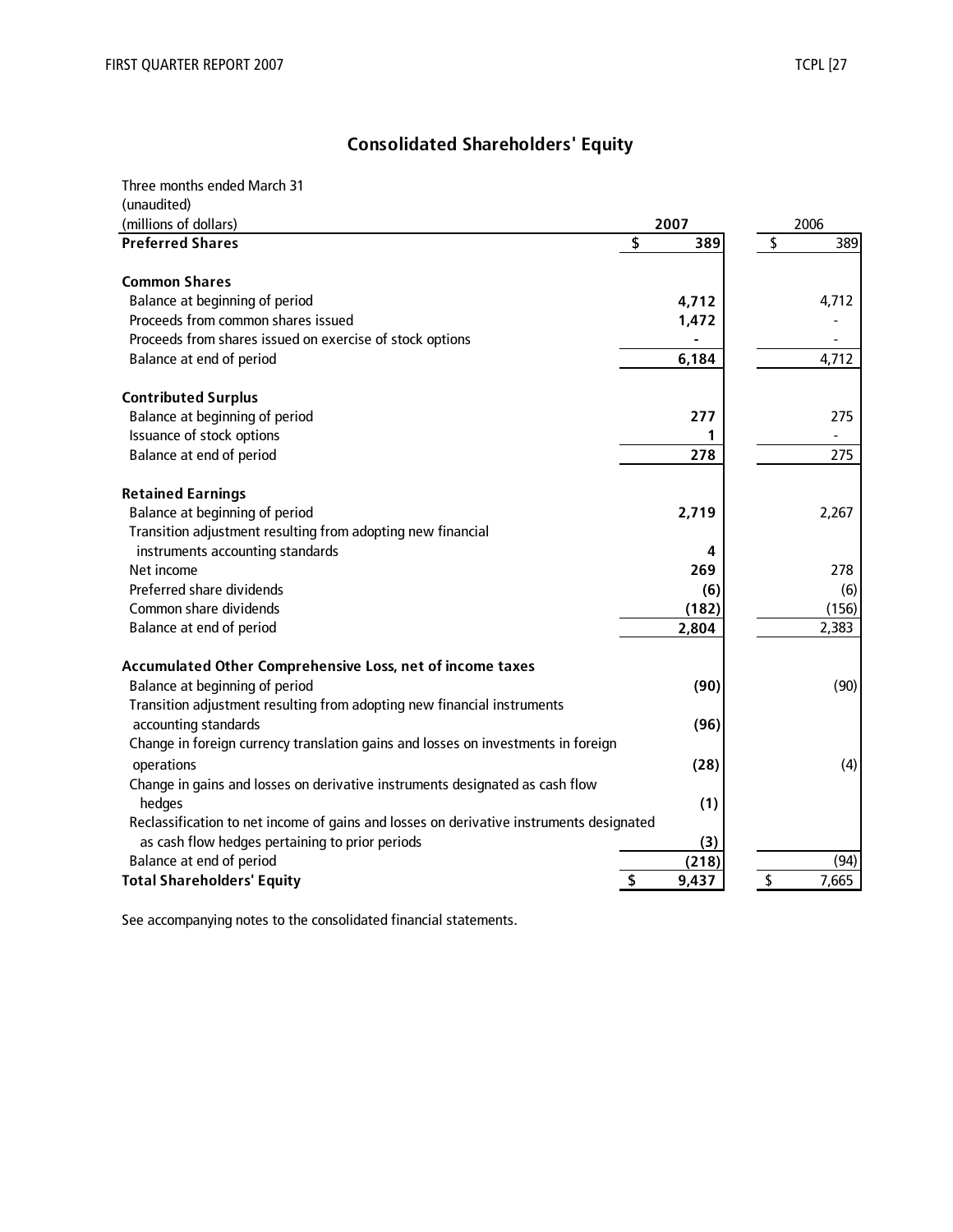## **Notes to Consolidated Financial Statements (Unaudited)**

#### **1. Significant Accounting Policies**

The consolidated financial statements of TransCanada PipeLines Limited (TCPL or the Company) have been prepared in accordance with Canadian generally accepted accounting principles (GAAP). The accounting policies applied are consistent with those outlined in TCPL's annual audited consolidated financial statements for the year ended December 31, 2006, except for the changes noted below. These consolidated financial statements reflect all normal recurring adjustments that are, in the opinion of management, necessary to present fairly the financial position and results of operations for the respective periods. These consolidated financial statements do not include all disclosures required in the annual financial statements and should be read in conjunction with the 2006 audited consolidated financial statements included in TCPL's 2006 Annual Report. Amounts are stated in Canadian dollars unless otherwise indicated. Certain comparative figures have been reclassified to conform with current period's presentation.

In Pipelines, which consists primarily of the Company's investments in regulated pipelines and natural gas storage facilities, annual revenues and net earnings fluctuate over the long term based on regulators' decisions and negotiated settlements with shippers. Generally, quarter-over-quarter revenues and net earnings during any particular fiscal year remain relatively stable with fluctuations resulting from adjustments being recorded due to regulatory decisions and negotiated settlements with shippers, seasonal fluctuations in short-term throughput on U.S. pipelines and items outside of the normal course of operations.

In Energy, which consists primarily of the Company's investments in electrical power generation plants and non-regulated natural gas storage facilities, quarter-over-quarter revenues and net earnings are affected by seasonal weather conditions, customer demand, market prices, planned and unplanned plant outages as well as items outside of the normal course of operations.

Since a determination of the value of many assets, liabilities, revenues and expenses is dependent upon future events, the preparation of these consolidated financial statements requires the use of estimates and assumptions. In the opinion of Management, these consolidated financial statements have been properly prepared within reasonable limits of materiality and within the framework of the Company's significant accounting policies.

## **2. Changes In Accounting Policies**

#### Changes for 2007

Effective January 1, 2007, the Company adopted the new Canadian Institute of Chartered Accountants (CICA) Handbook accounting requirements for Section 3855 "Financial Instruments – Recognition and Measurement", Section 3865 "Hedges", Section 3861 "Financial Instruments – Disclosure and Presentation", Section 1530 "Comprehensive Income", Section 3251 "Equity" and Section 1506 "Accounting Changes". Adjustments to first quarter consolidated financial statements for 2007 have been made in accordance with the transitional provisions for these new standards.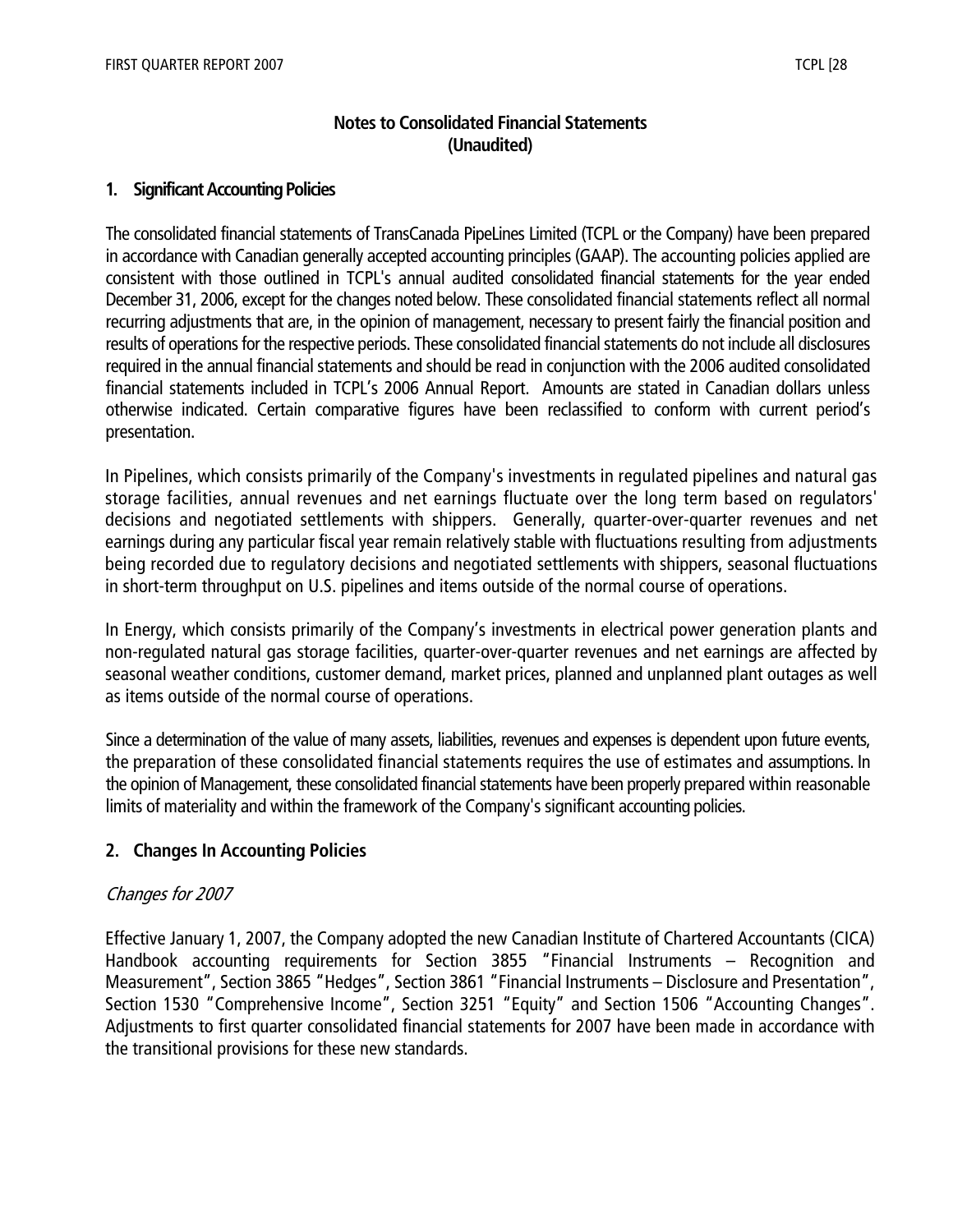#### **Financial Instruments**

All financial instruments, including derivatives, are included on the balance sheet initially at fair value. The financial assets are classified as held-for-trading, held-to-maturity, loans and receivables, or available-for-sale. Financial liabilities are classified as held-for-trading or other financial liabilities. Subsequent measurement is determined by classification.

Held-for-trading financial assets and liabilities are entered into with the intention of generating a profit and consist of swaps, options, forwards and futures. These financial instruments are initially accounted for at their fair value and changes to fair value are recorded in income. Held-to-maturity financial assets are accounted for at their amortized cost using the effective interest method. The Company did not have any of these financial instruments at March 31, 2007. Loans and receivables are accounted for at their amortized cost using the effective interest method. The available-for-sale classification includes non-derivative financial assets that are designated as available-for-sale or are not included in the other three classifications. These instruments are initially accounted for at their fair value and changes to fair value are recorded through Other Comprehensive Income. Income earned from these assets is included in Interest Income and Other.

Other financial liabilities not classified as held-for-trading are accounted for at their amortized cost, using the effective interest method. Interest expense is included in Financial Charges and Financial Charges of Joint Ventures.

Derivatives embedded in other financial instruments or contracts (the host instrument) are recorded as separate derivatives and are measured at fair value if the economic characteristics of the embedded derivative are not closely related to the host instrument, the terms of the embedded derivative are the same as those of a stand-alone derivative and the total contract is not held-for-trading or accounted for at fair value. Changes in fair value are included in income. All derivatives, other than those that meet the normal purchases and sales exceptions, are carried on the balance sheet at fair value. The Company used January 1, 2003 as the transition date for embedded derivatives.

Transaction costs are incremental costs that are directly attributable to the acquisition, issue or disposal of a financial instrument. Effective January 1, 2007, the Company began offsetting long-term debt transaction costs against the associated debt and began amortizing these costs using the effective interest rate method. Previously, these costs were amortized straight-line over the life of the debt. There was no material effect on the Company's financial statements as a result of this change in policy. In first quarter 2007, the charge to Net Income for the amortization of transaction costs using the effective interest method was not material.

As part of the accounting for the Company's regulated operations, gains or losses from the changes in the fair value of financial instruments within the regulated operations are included in regulatory assets or regulatory liabilities.

#### **Hedges**

The new standard specifies the circumstances under which hedge accounting is permissible, how hedge accounting may be performed and where the impacts should be recorded. The standard introduces three specific types of hedging relationships: fair value hedges, cash flow hedges and hedges of a net investment in self-sustaining foreign operations.

As part of its asset and liability management, the Company uses derivatives for hedging positions to reduce its exposure to credit and market risk. The Company designates certain derivatives as hedges and prepares documentation at the inception of the hedging contract. The Company performs an assessment at inception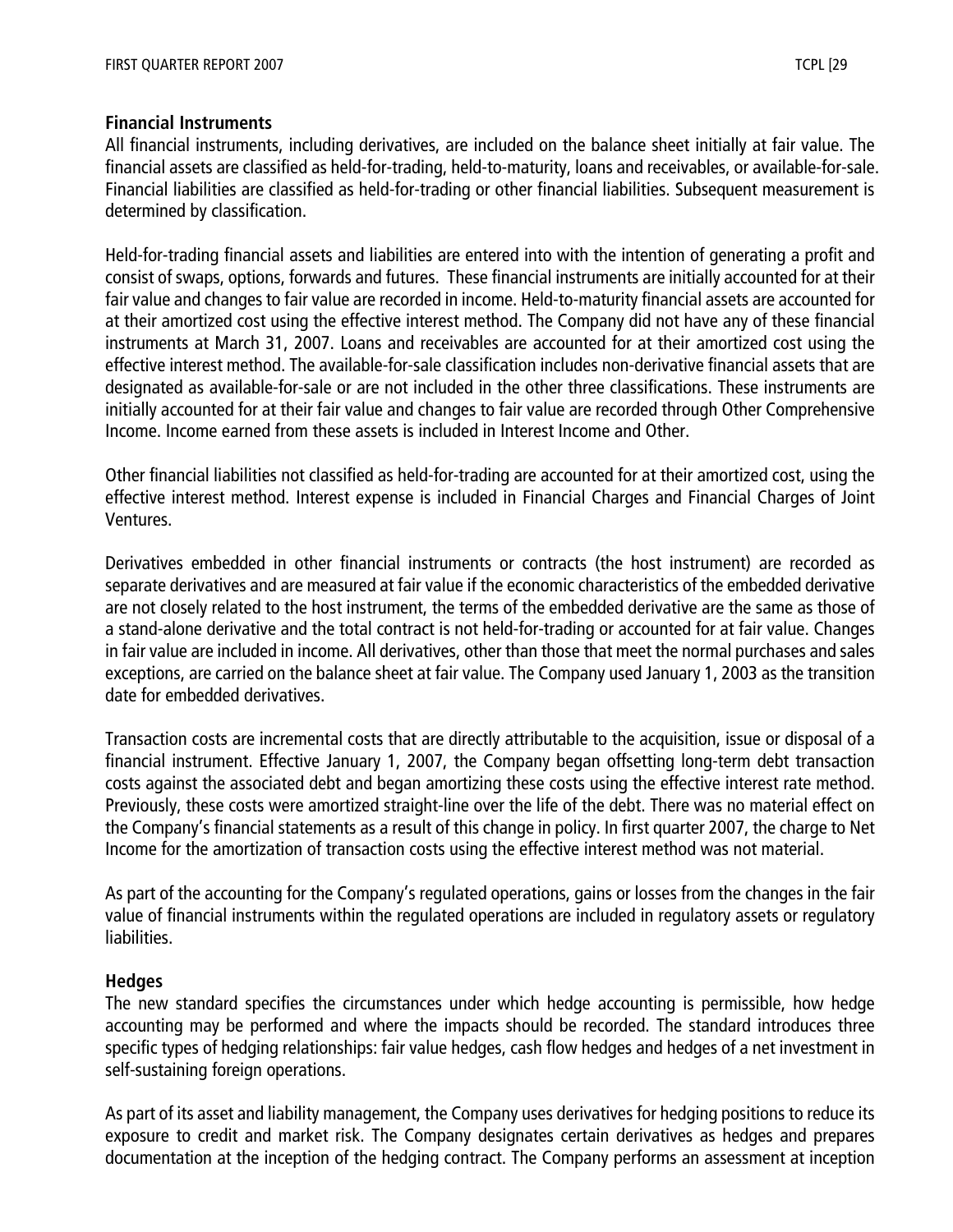and during the term of the contract to determine if the derivative used as a hedge is effective in offsetting the risks in the values or cash flows of the hedged financial instrument. All derivatives are initially recorded at fair value and adjusted to fair value at each reporting date.

Fair value hedges primarily consist of interest rate swaps used to mitigate the effect of changes in the fair value of fixed-rate long-term financial instruments due to movements in market interest rates. Changes in the value of fair value hedges are recorded in Financial Charges and Interest Income and Other, for interest-rate and foreign exchange hedges, respectively. Any gains or losses arising from the ineffectiveness are recognized immediately in income in the same financial category as the underlying transaction.

The Company uses cash flow hedges to reduce its exposure to fluctuations in interest rates, foreign exchange and changes in commodity prices. The effective portion of changes in the value of cash flow hedges is recognized in Other Comprehensive Income. Ineffective portions and amounts excluded from effectiveness testing of hedges are included in income in the same financial category as the underlying transaction. Gains or losses from cash flow hedges that have been included in Accumulated Other Comprehensive Income are included in Net Income when the underlying transaction has occurred or becomes probable of not occurring. The maximum length of time the Company is hedging its exposure to variability in future cash flows is 10 years.

The Company hedges its foreign currency exposure of investments in self-sustaining foreign operations with certain cross-currency swaps, forward exchange contracts and options. These financial instruments are adjusted to fair value and the effective portion of gains or losses associated with these adjustments are included in Other Comprehensive Income. In addition, the Company hedges its net investment with certain U.S. dollar-denominated long-term debt, which is valued at period-end foreign exchange rates. Gains or losses arising from ineffective portions of the hedge are included in income. Gains or losses from these hedges that have been included in Accumulated Other Comprehensive Income are reclassified to Net Income in the event the Company settles or otherwise reduces its investment.

#### **Comprehensive Income and Equity**

The Company's financial statements include a statement of Consolidated Comprehensive Income. In addition, as required by Section 3251, the Company now presents separately in its Changes in Consolidated Shareholders' Equity the changes for each of its components of Shareholders' Equity. A new component, Accumulated Other Comprehensive Income, has been added to the Company's Shareholders' Equity as a result of the implementation of this new standard.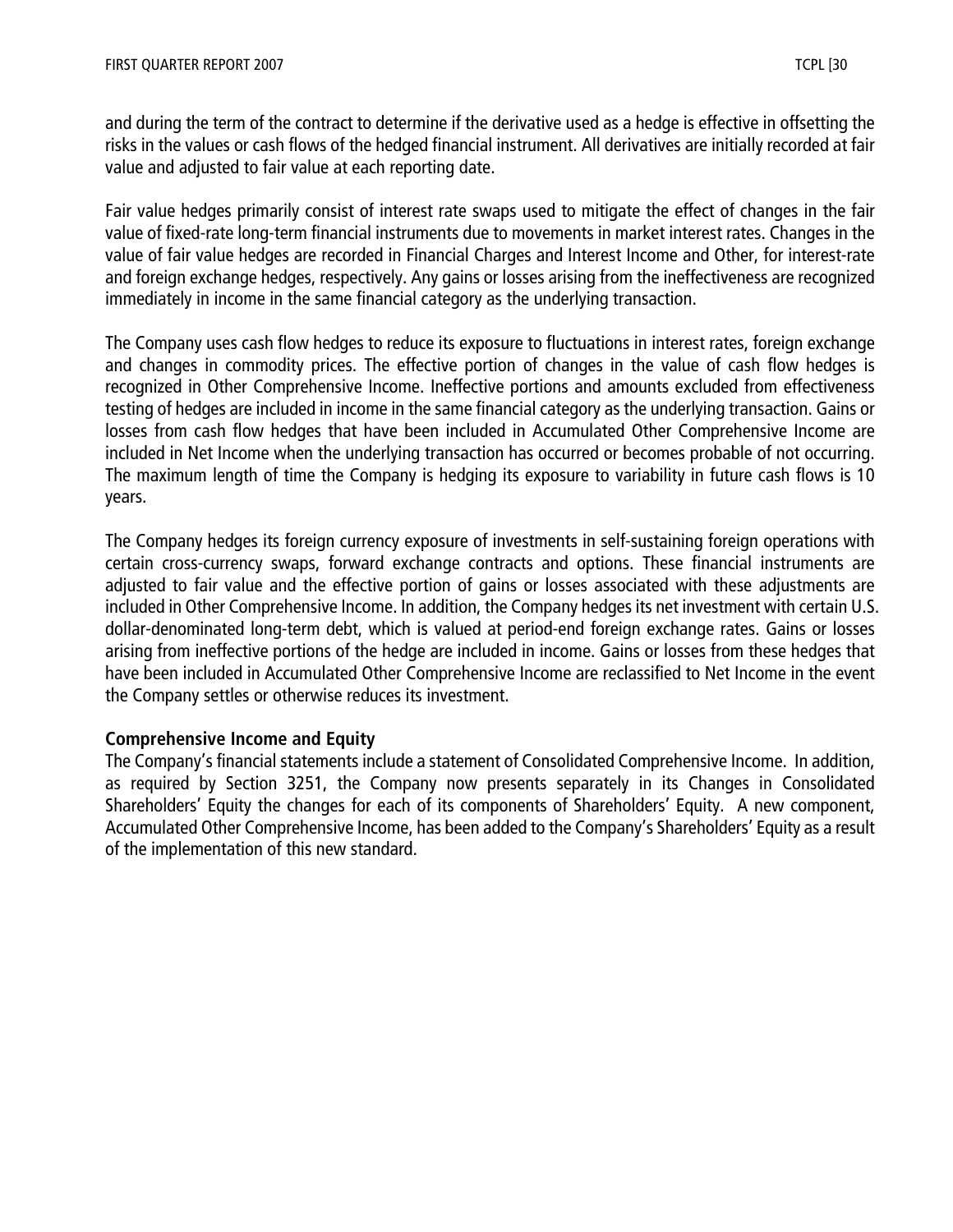#### **Net Effect of Accounting Policy Changes**

The net effect to the Company's financial statements at January 1, 2007 resulting from the above-mentioned changes in accounting policies is as follows.

| Increases/(decreases)                |       |
|--------------------------------------|-------|
| (unaudited)                          |       |
| (millions of dollars)                |       |
| Other current assets                 | (127) |
| Other assets                         | (203) |
| Accounts payable                     | (29)  |
| Deferred amounts                     | (75)  |
| <b>Future income taxes</b>           | (42)  |
| Long-term debt                       | (85)  |
| Long-term debt of joint ventures     | (7)   |
| Accumulated other comprehensive loss | (186) |
| Foreign exchange adjustment          | 90    |
| <b>Retained earnings</b>             |       |

#### Future Accounting Changes

#### **Section 1535 Capital Disclosures**

Effective for interim and annual financial statements for fiscal years beginning on or after October 1, 2007, the new CICA Handbook Section 1535 "Capital Disclosures" requires the disclosure of qualitative and quantitative information about the Company's objectives, policies and processes for managing capital.

## **Section 3862 Financial Instruments – Disclosures and Section 3863 –**

#### **Financial Instruments – Presentation**

Effective for interim and annual financial statements for fiscal years beginning on or after October 1, 2007, the new CICA Handbook Sections 3862 and 3863 will replace Section 3861 to prescribe the requirements for presentation and disclosure of financial instruments.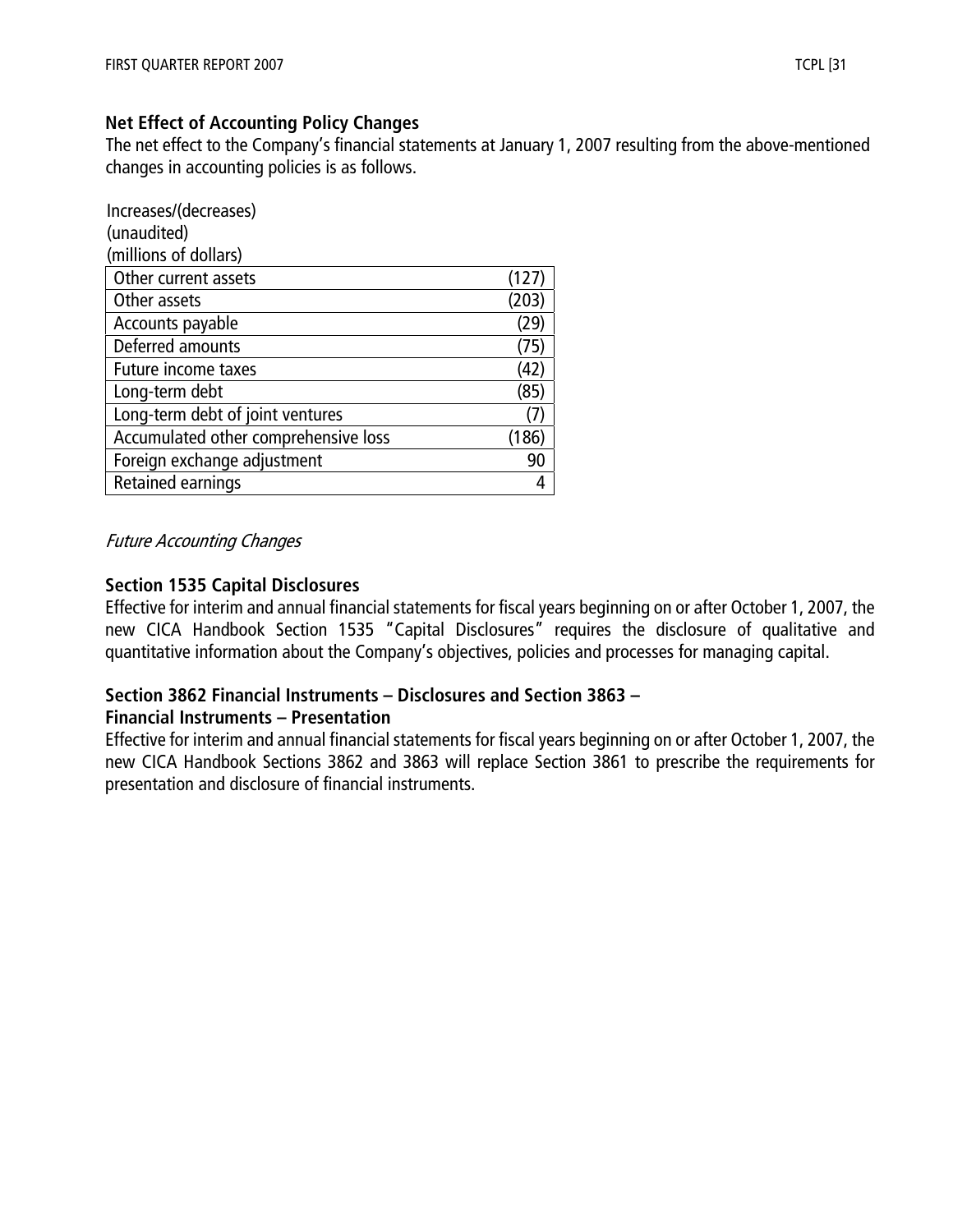## **3. Segmented Information**

| Three months ended March 31                     | Pipelines |       | Energy |       | Corporate |      | Total |       |
|-------------------------------------------------|-----------|-------|--------|-------|-----------|------|-------|-------|
| (unaudited - millions of dollars)               | 2007      | 2006  | 2007   | 2006  | 2007      | 2006 | 2007  | 2006  |
| Revenues                                        | 1,124     | 977   | 1,125  | 917   |           |      | 2.249 | 1,894 |
| Plant operating costs and other                 | (383)     | (317) | (347)  | (219) | (2)       | (1)  | (732) | (537) |
| Commodity purchases resold                      |           |       | (576)  | (505) |           |      | (576) | (505) |
| Depreciation                                    | (251)     | (226) | (39)   | (31)  |           |      | (290) | (257) |
|                                                 | 490       | 434   | 163    | 162   | (2)       | (1)  | 651   | 595   |
| Financial charges and non-controlling interests | (217)     | (192) |        | -     | (51)      | (36) | (267) | (228) |
| Financial charges of joint ventures             | (16)      | (14)  | (5)    | (7)   |           |      | (21)  | (21)  |
| Income from equity investments                  | 6         | 18    |        |       |           |      | 6     | 18    |
| Interest income and other                       |           | 32    | 3      | 2     | 14        | 15   | 24    | 49    |
| Income taxes                                    | (115)     | (121) | (56)   | (57)  | 41        | 9    | (130) | (169) |
| Income from Continuing Operations               | 155       | 157   | 106    | 100   | 2         | (13) | 263   | 244   |
| Income from Discontinued Operations             |           |       |        |       |           |      |       | 28    |
| <b>Net Income Applicable to Common Shares</b>   |           |       |        |       |           |      | 263   | 272   |
|                                                 |           |       |        |       |           |      |       |       |

| (unaudited - millions of dollars) | March 31, 2007 | December 31, 2006 |
|-----------------------------------|----------------|-------------------|
| <b>Pipelines</b>                  | 23,764         | 18,320            |
| Energy                            | 6.292          | 6.500             |
| Corporate                         | 1.043          | ' 088             |
|                                   | 31.099         | 25,908            |

#### **4. Acquisitions and Dispositions**

#### ANR and Great Lakes

**Total Assets**

In February 2007, TCPL acquired American Natural Resources Company and ANR Storage Company (together ANR) and an additional 3.55 per cent interest in Great Lakes from El Paso Corporation for approximately US\$3.4 billion, subject to certain post-closing adjustments, including US\$491 million of assumed long-term debt. The acquisition was accounted for using the purchase method of accounting. TCPL began consolidating ANR and Great Lakes, in the Pipelines segment, subsequent to the acquisition date. The preliminary allocation of the purchase price was as follows.

#### **Purchase Price Allocation**

| (unaudited)                   |            |                    |       |
|-------------------------------|------------|--------------------|-------|
| (millions of US dollars)      | <b>ANR</b> | <b>Great Lakes</b> | Total |
| Current assets                | 260        | 4                  | 264   |
| Plant, property and equipment | 1,871      | 35                 | 1,906 |
| Other non-current assets      | 84         |                    | 84    |
| Goodwill                      | 1,759      | 21                 | 1,780 |
| <b>Current liabilities</b>    | (169)      | (3)                | (172) |
| Long-term debt                | (475)      | (16)               | (491) |
| Other non-current liabilities | (441)      | (13)               | (454) |
|                               | 2.889      | 28                 | 2.917 |

A preliminary allocation of the purchase price has been made using fair values of the net assets at the date of acquisition. As ANR's and Great Lakes' tolls are subject to rate regulation based on historical costs, the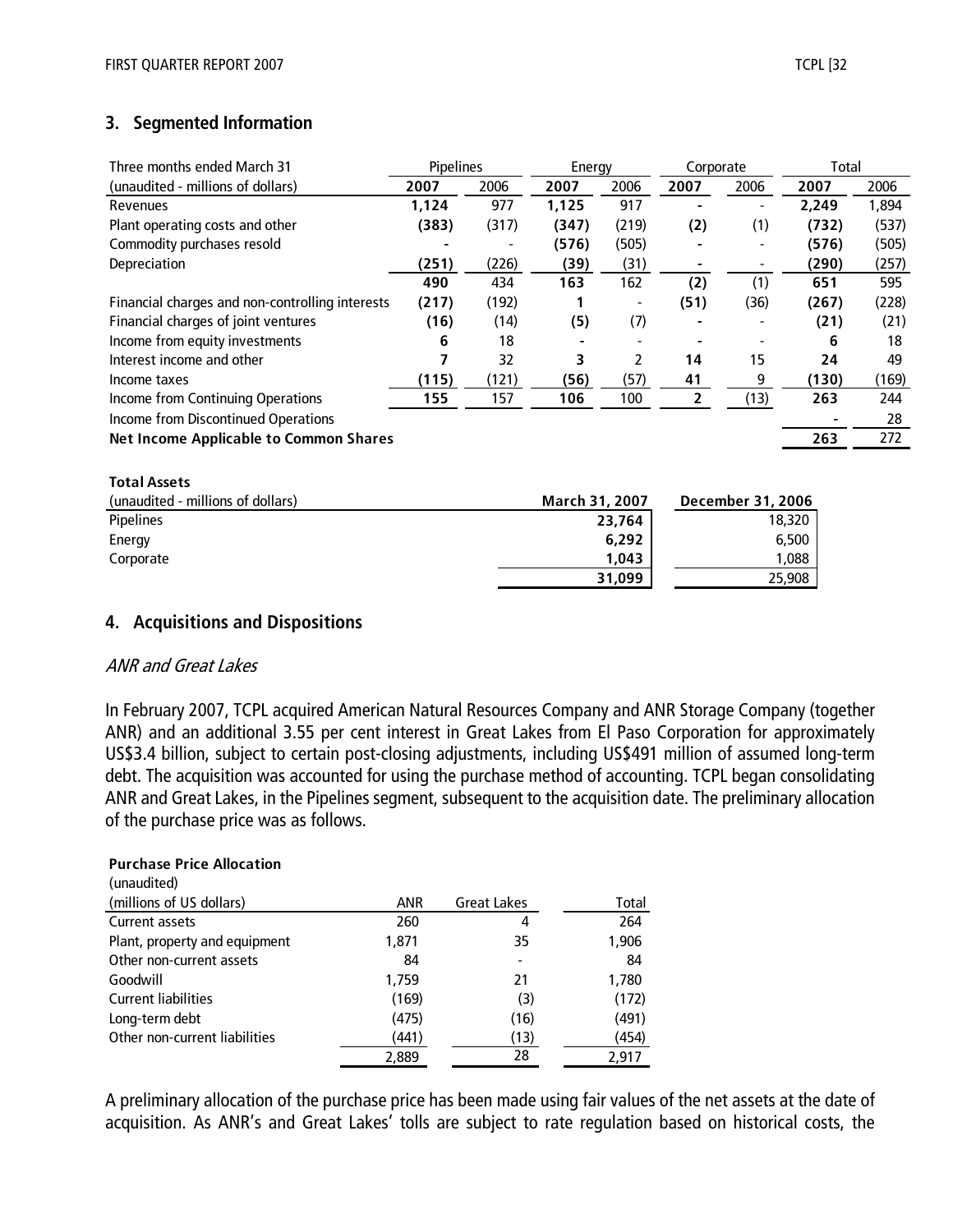regulated net assets, other than gas held for sale, were determined to have a fair value equal to their rate regulated values.

Goodwill will be evaluated on an annual basis for impairment. Factors that contributed to goodwill included the opportunity to expand in the US market and gaining a stronger competitive position in the North American gas transmission business. The goodwill recognized on this transaction is not amortizable for tax purposes.

## PipeLines LP Acquisition of Great Lakes

In February 2007, PipeLines LP acquired a 46.45 per cent interest in Great Lakes from El Paso Corporation for approximately US\$942 million, subject to certain post-closing adjustments, including US\$209 million of assumed long-term debt. The acquisition was accounted for using the purchase method of accounting. TCPL began consolidating Great Lakes in the Pipelines segment subsequent to the acquisition date. The preliminary allocation of the purchase price was as follows.

| <b>Purchase Price Allocation</b> |       |
|----------------------------------|-------|
| (unaudited)                      |       |
| (millions of US dollars)         |       |
| Current assets                   | 42    |
| Plant, property and equipment    | 465   |
| Other non-current assets         |       |
| Goodwill                         | 457   |
| <b>Current liabilities</b>       | (23)  |
| Long-term debt                   | (209) |
|                                  | 733   |

A preliminary allocation of the purchase price has been made using fair values of the net assets at the date of acquisition. As Great Lakes' tolls are subject to rate regulation based on historical costs, the regulated net assets, other than gas held for sale, were determined to have a fair value equal to their rate regulated values.

Goodwill will be evaluated on an annual basis for impairment. Factors that contributed to goodwill included the opportunity to expand in the US market and gaining a stronger competitive position in the North American gas transmission business. The goodwill recognized on this transaction is amortizable for tax purposes.

## PipeLines LP

In February 2007, PipeLines LP completed a private placement offering of 17,356,086 common units at a price of US\$34.57 per unit, of which 50 per cent of the units were acquired by TCPL for US\$300 million. TCPL also invested an additional US\$12 million to maintain its general partnership ownership interest in PipeLines LP. As a result of these additional investments in PipeLines LP, TCPL's ownership in PipeLines LP increased to 32.1 per cent on February 22, 2007. The total private placement plus TCPL's additional investment resulted in gross proceeds to PipeLines LP of US\$612 million, which were used to partially finance its Great Lakes acquisition.

#### **5. Notes Payable and Long-Term Debt**

In March 2007, TCPL filed debt shelf prospectuses in Canada and the U.S. qualifying for the issuance of \$1.5 billion of medium-term notes and US\$1.5 billion of debt securities, respectively.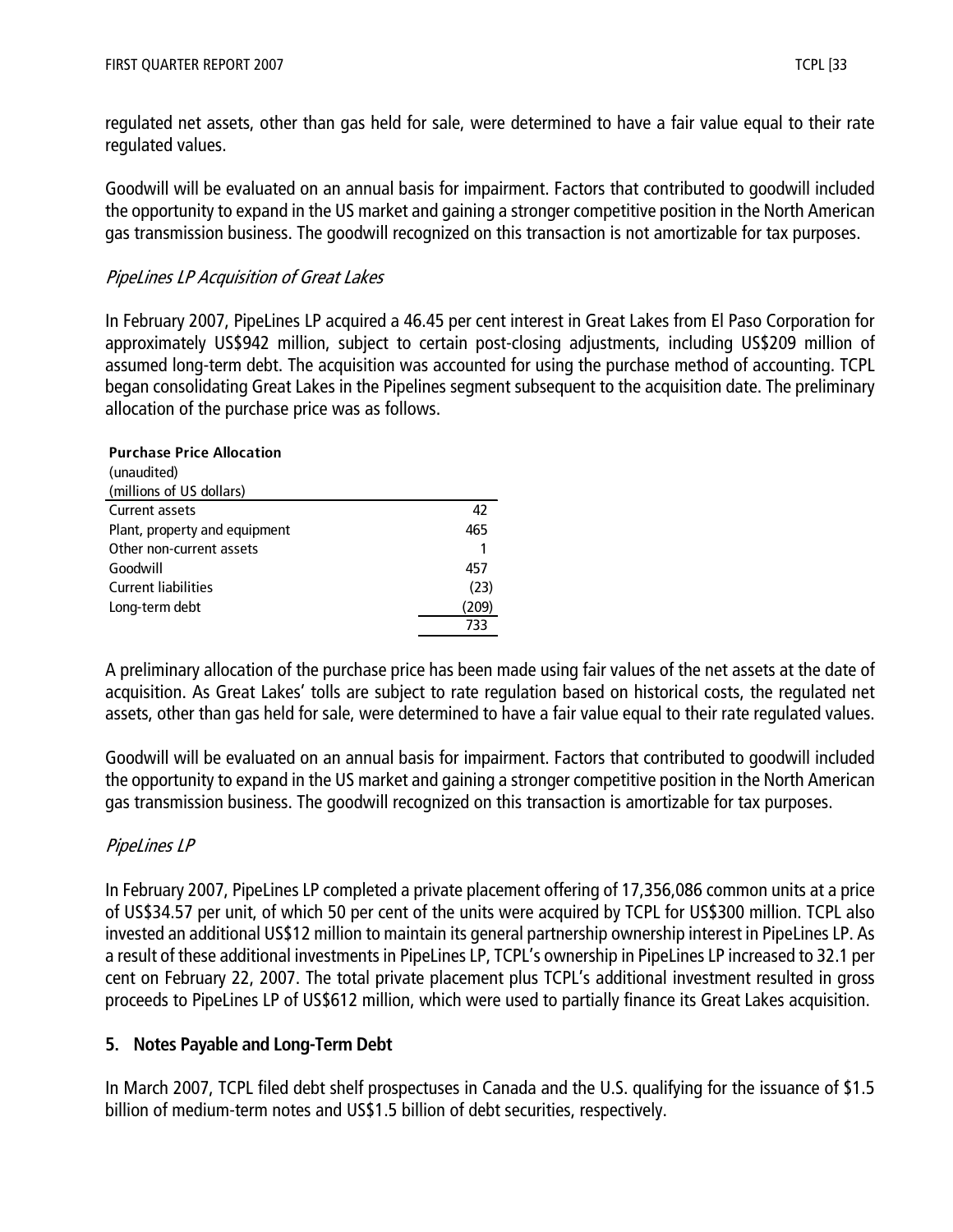On March 20, 2007, ANR Pipeline Company provided notice to the New York Stock Exchange of its intention to voluntarily withdraw from listing its 9.625 per cent Debentures due 2021, 7.375 per cent Debentures due 2024, and 7.0 per cent Debentures due 2025. Following the delisting, which became effective April 12, 2007, ANR Pipeline Company deregistered these securities from registration with the U.S. Securities Exchange Commission (SEC).

In February 2007, the Company utilized \$1.5 billion and US\$700 million of a US\$2.2 billion, one-year bridge facility to partially finance the ANR and Great Lakes acquisitions. Interest is charged at a floating rate based on London Interbank Offered Rate (LIBOR). At March 31, 2007, the Company had an outstanding balance of US\$488 million on this facility.

Also in February 2007, the Company, through a wholly owned subsidiary, drew US\$1.0 billion on a newly-established credit facility consisting of a US\$700 million five-year term loan and a US\$300 million five-year extendible revolving facility. Interest is charged at a floating rate based on LIBOR. These funds, together with an additional US\$100 million from an existing demand line, were used to partially finance the ANR and Great Lakes acquisitions, as well as its additional investment in PipeLines LP. At March 31, 2007, the Company had an outstanding balance of US\$1.0 billion on the credit facility and US\$85 million on the demand line.

On February 22, 2007, PipeLines LP increased the size of its syndicated revolving credit and term loan facility in connection with its Great Lakes acquisition. The amount available under the facility increased from US\$410 million to US\$950 million, consisting of a US\$700 million senior term loan and a US\$250 million senior revolving credit facility, with US\$194 million of the senior term loan available being terminated upon closing of the Great Lakes acquisition. Interest was charged at a floating rate based on LIBOR.

## **6. Share Capital**

In February and March 2007, TCPL issued 34,210,526 and 4,515,914 common shares, respectively, to TransCanada Corporation at a price of \$38.00 each. The gross proceeds of approximately \$1.5 billion were used towards financing the acquisition of ANR and Great Lakes.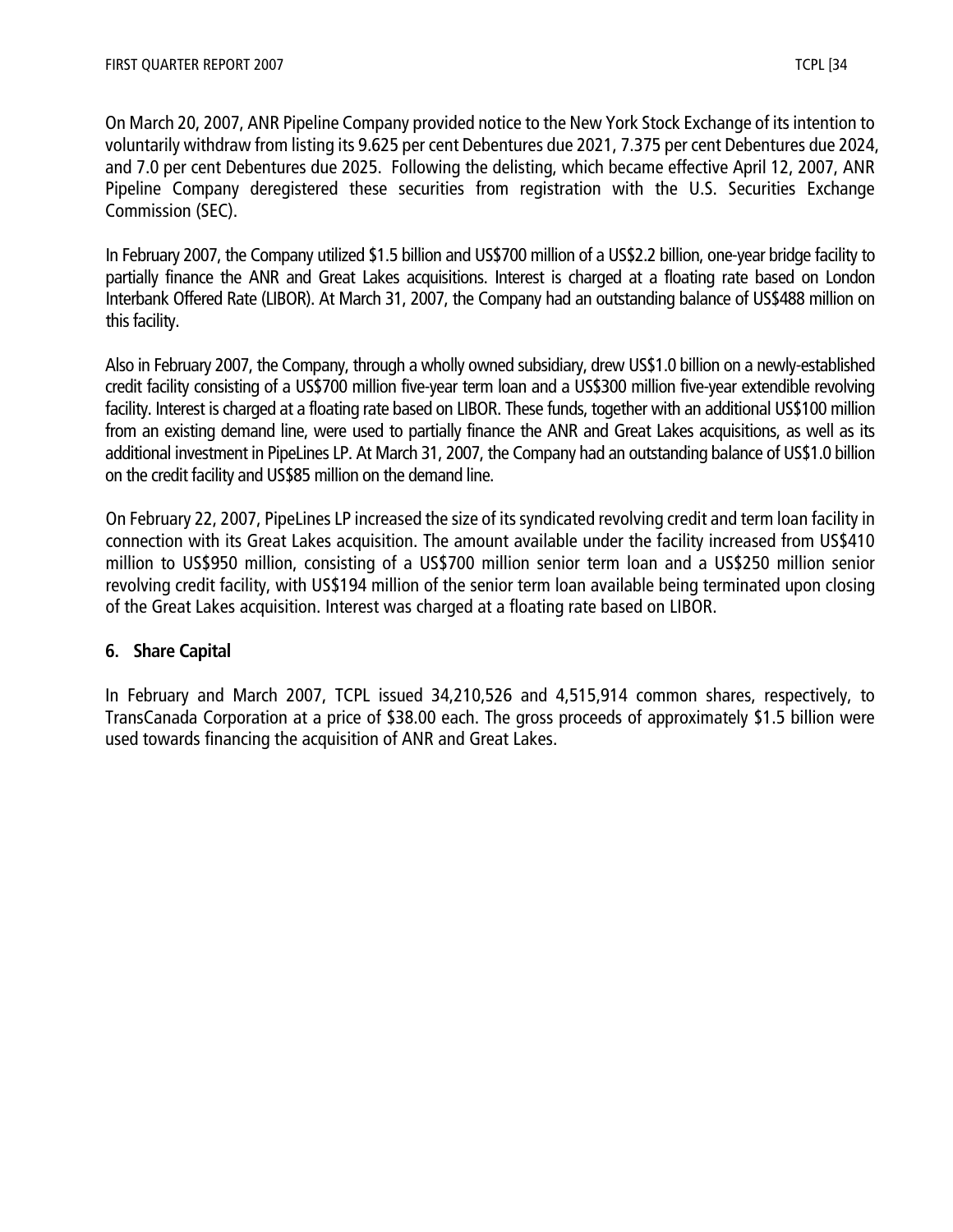#### **7. Financial Instruments and Risk Management**

The carrying values of the financial assets and liabilities represented on the Consolidated Balance Sheet approximate fair values except for long-term debt. The fair value of long-term debt at March 31, 2007 approximated the reported amount at December 31, 2006.

The fair values of financial instruments that are included in Other Current Assets, Other Assets, Accounts Payable and Deferred Amounts at March 31, 2007 are as follows.

| (unaudited)                          |                |
|--------------------------------------|----------------|
| (millions of dollars)                | March 31, 2007 |
|                                      | Fair           |
|                                      | Value          |
| FINANCIAL ASSETS <sup>(3)</sup>      |                |
| Held-for-trading <sup>(4)(5)</sup>   | 119            |
| Loans and Receivables                | 236            |
| Available-for-sale <sup>(4)</sup>    | 15             |
| Total                                | 370            |
| Hedges <sup>(6)</sup>                |                |
| Cash flow hedges                     | 69             |
| Fair value hedges                    | 1              |
| Net investment hedges                | 73             |
| Total                                | 143            |
|                                      | 513            |
| FINANCIAL LIABILITIES <sup>(7)</sup> |                |
| Held-for-trading <sup>(4)(5)</sup>   | 135            |
| Other financial liabilities          | 73             |
| Total                                | 208            |
| Hedges <sup>(6)</sup>                |                |
| Cash flow hedges                     | 240            |
|                                      | 448            |
|                                      |                |

#### **Financial Instruments Summary (1) (2)**

 $<sup>(1)</sup>$  Includes derivatives used in our regulatory operations at their regulatory values.</sup>

 $^{(2)}$  Consolidated Net Income for the three months ended March 31, 2007 included \$4 million of net losses related to fair value adjustments of financial assets and liabilities.

<sup>(3)</sup> At March 31, 2007, Other Current Assets included \$20 million of held-for-trading financial assets and \$32 million of cash flow hedges. The remainder of the financial assets are included in Other Assets.

 $(4)$  At December 31, 2006, Other Assets included \$103 million and \$14 million of financial instruments that would be classified in 2007 as held-for-trading and available-for-sale, respectively. Deferred amounts included \$69 million of financial instruments that would be classified in 2007 as held-for-trading.

<sup>(5)</sup> Consolidated Net Income for the three months ended March 31, 2007 included \$4 million of net losses related to fair value adjustments of held-for-trading financial instruments.

 $^{(6)}$  Consolidated Net Income for the three months ended March 31, 2007 did not include any amounts for the change in fair value of cash flow hedges and fair value hedges that was ineffective in offsetting the change in fair value of their related underlyings.

 $^{(7)}$  At March 31, 2007, Accounts Payable included \$8 million of held-for-trading financial liabilities and \$108 million of cash flow hedges. The remainder of the financial liablitites are included in Deferred Amounts.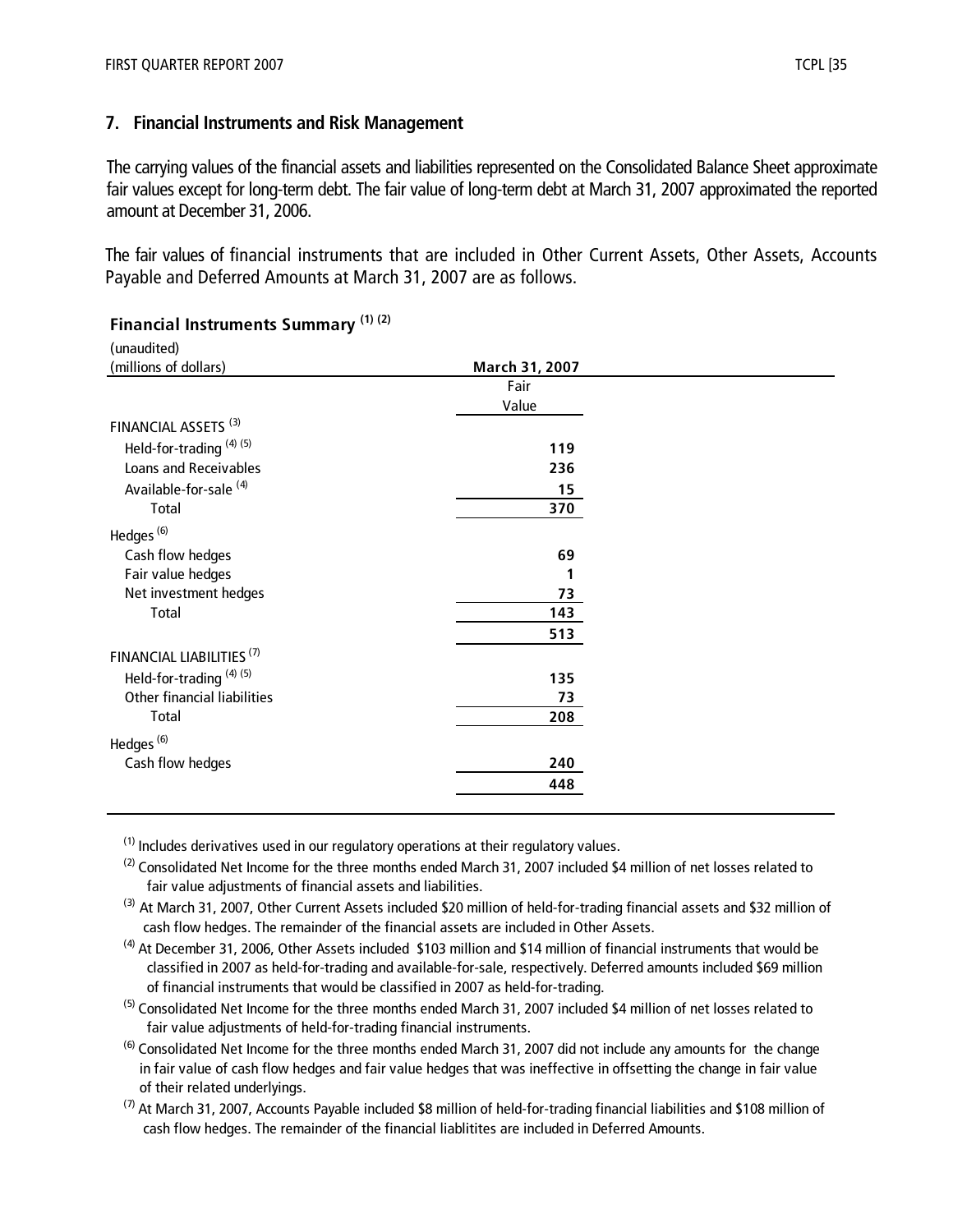## Interest, Foreign Exchange and Energy Risk Management

During the period, the Company had positions in the following types of derivatives:

Forwards and futures contracts are contractual agreements to buy or sell a specific financial instrument at a specified price and date in the future. The Company enters into foreign exchange and commodity forwards and futures to mitigate volatility in changes in foreign exchange rates and power and gas prices, respectively.

Swaps are contractual agreements between two parties to exchange movements in interest or foreign currency rates. The Company enters into interest rate and cross-currency swaps to mitigate changes in interest rates and foreign exchange, respectively.

Options are contractual agreements to convey the right, but not the obligation, for the purchaser either to buy or sell a specific amount of a financial instrument at a fixed price, either at a fixed date or at any time within a specified period. The Company enters into option agreements to mitigate changes in interest rates, foreign exchange and commodity prices.

The Company has long-term debt, interest rate swaps and interest rate options that have a fixed interest rate and, therefore, are subject to interest rate price risk. The Company has long-term debt, interest-rate swaps and interest-rate options, which have a floating interest rate and, therefore, are subject to interest rate cash flow risk.

The Company calculated the fair value of foreign exchange and interest rate derivatives using quoted market rates. The fair value of power and natural gas derivatives was calculated using estimated forward prices for the relevant period. The changes in fair value for interest rate and foreign exchange derivatives are included in Financial Charges and Interest Income and Other, respectively.

The Company executes power, natural gas and heat rate derivatives for overall management of its asset portfolio. Heat rate contracts are agreements for the sale or purchase of power that are priced based on a natural gas index. In accordance with the Company's accounting policy, the fair values of these derivatives are recorded as financial assets and liabilities.

The Company hedges its net investment in self-sustaining foreign operations with U.S. dollar-denominated debt, cross-currency swaps, forward foreign exchange contracts and options. At March 31, 2007, the Company had designated U.S. dollar-denominated debt with a carrying value of \$2,771 million (US\$2,403 million) and a fair value of \$2,948 million (US\$2,557 million) and swaps, forwards and options with a fair value of \$73 million (US\$64 million) as net investment hedges.

## Other Risk Management

Currency risk arises when the fair value or future cash flows of a financial instrument fluctuate due to changes in foreign exchange rates. The Company manages currency risk through the use of derivatives such as currency swaps, options and forward foreign exchange contracts. Market risk is the risk that the fair value of future cash flows of financial instruments will fluctuate due to changes in market variables such as interest rates, foreign exchange and commodity prices. In order to manage market risk, the Company enters into offsetting physical positions and derivative financial instruments. Liquidity risk is the risk that an entity will encounter difficulty in meeting obligations associated with financial instruments.